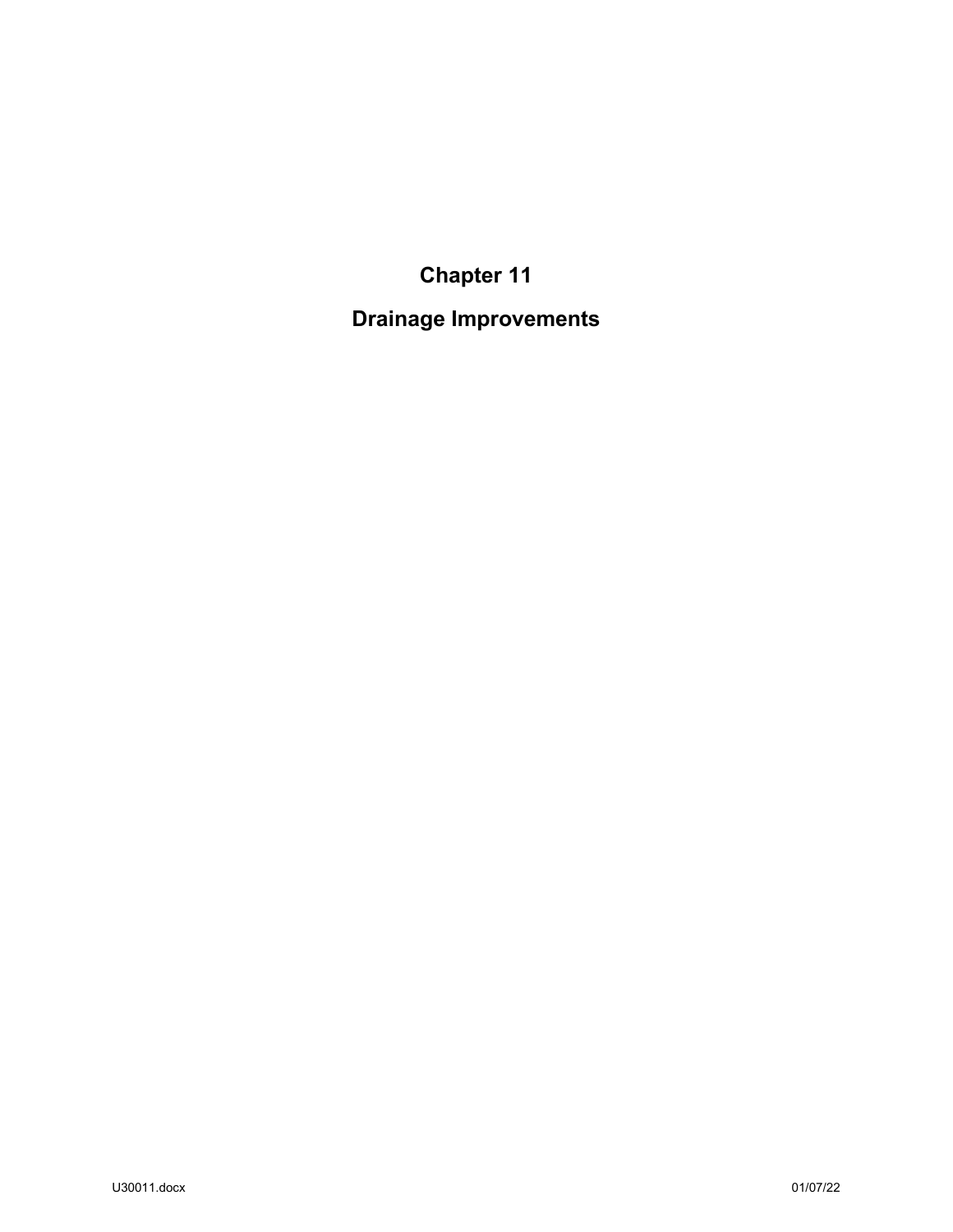# **Chapter 11**<br>Drainage Improvements

| 11.1    |  |    |
|---------|--|----|
| 11.1.1  |  |    |
| 11.1.2  |  |    |
| 11.1.3  |  |    |
| 11.1.4  |  |    |
| 11.1.5  |  |    |
| 11.1.6  |  |    |
| 11.1.7  |  |    |
| 11.1.8  |  |    |
| 11.1.9  |  |    |
| 11.2    |  |    |
| 11.2.1  |  |    |
| 11.2.2  |  |    |
| 11.2.3  |  |    |
| 11.2.4  |  |    |
| 11.2.5  |  |    |
| 11.2.6  |  |    |
| 11.2.7  |  |    |
| 11.2.8  |  |    |
| 11.2.9  |  |    |
| 11.2.10 |  |    |
| 11.2.11 |  |    |
| 11.3    |  |    |
| 11.3.1  |  |    |
| 11.3.2  |  |    |
| 11.3.3  |  |    |
| 11.4    |  | 19 |
| 11.4.1  |  |    |
| 11.4.2  |  |    |
| 11.5    |  |    |
| 11.5.1  |  |    |
| 11.6    |  |    |
| 11.6.1  |  |    |
| 11.6.2  |  |    |
| 11.6.3  |  |    |
| 11.6.4  |  |    |
| 11.6.5  |  |    |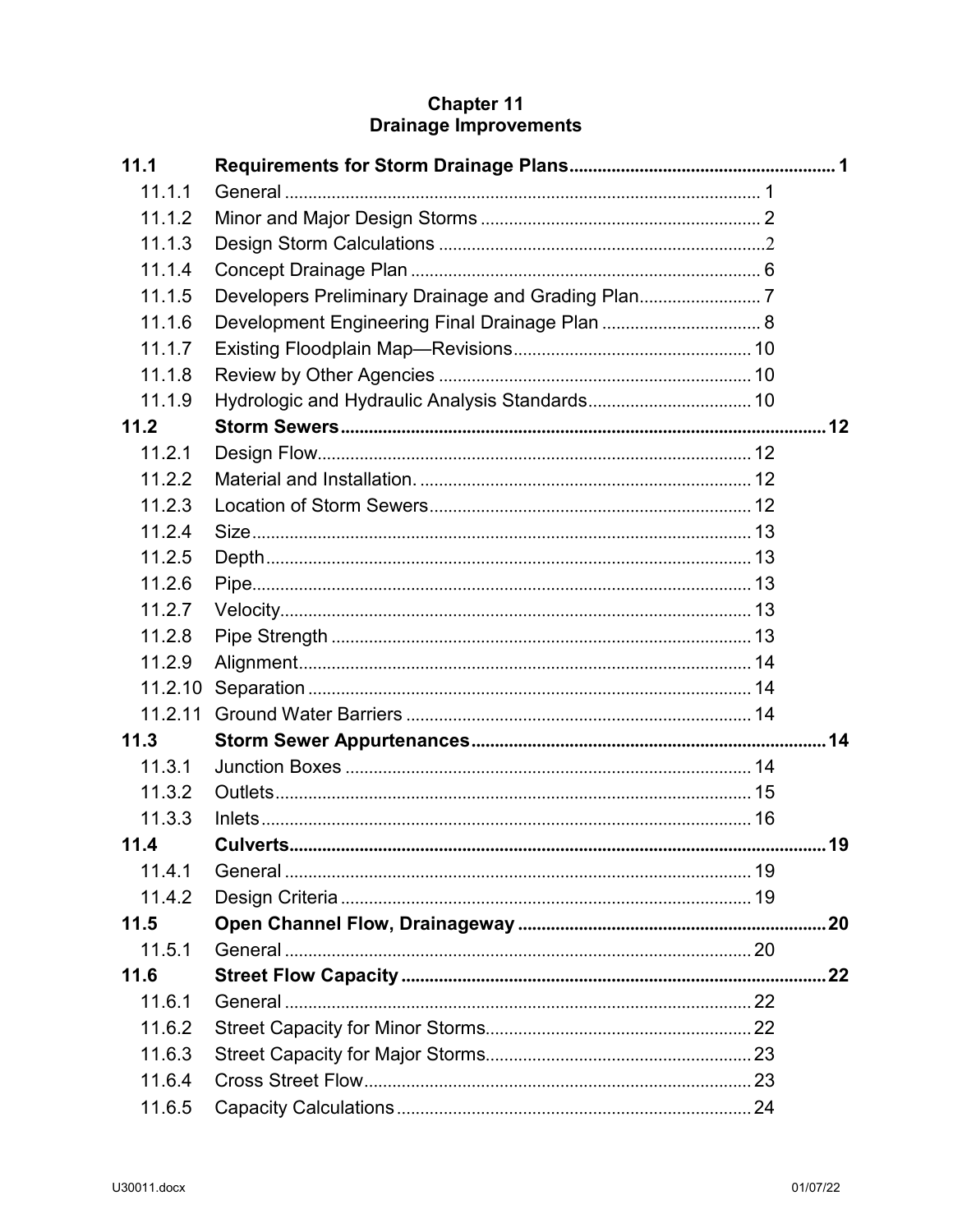| 11.6.6  |                                                                  |     |
|---------|------------------------------------------------------------------|-----|
| 11.6.7  |                                                                  |     |
| 11.7    |                                                                  | .25 |
| 11.7.1  |                                                                  |     |
| 11.7.2  |                                                                  |     |
| 11.7.3  |                                                                  |     |
| 11.7.4  |                                                                  |     |
| 11.7.5  |                                                                  |     |
| 11.7.6  |                                                                  |     |
| 11.8    |                                                                  |     |
| 11.8.1  |                                                                  |     |
| 11.8.2  |                                                                  |     |
| 11.8.3  |                                                                  |     |
| 11.8.4  |                                                                  |     |
| 11.8.5  | Incorporating Water Quality Capture Volume into Storm Water      |     |
|         |                                                                  |     |
| 11.8.6  |                                                                  |     |
| 11.8.7  |                                                                  |     |
| 11.8.8  |                                                                  |     |
| 11.8.9  |                                                                  |     |
| 11.8.10 |                                                                  |     |
|         | 11.8.11 Water Quality Catch Basins and Water Quality Catch Basin |     |
|         |                                                                  |     |
| 11.8.12 |                                                                  |     |
|         |                                                                  |     |
|         |                                                                  |     |
| 11.9    |                                                                  |     |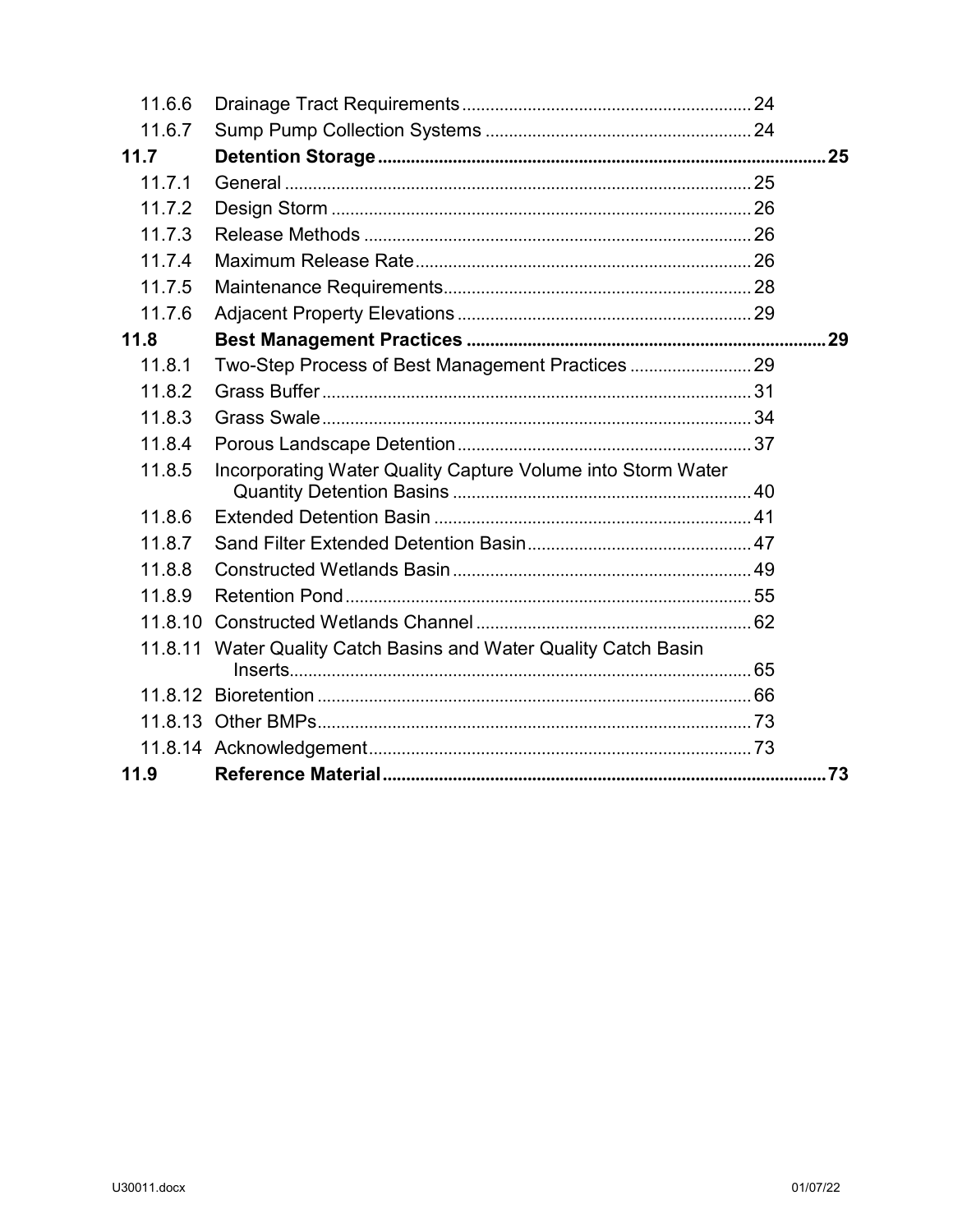## **Chapter 11 Drainage Improvements**

## <span id="page-3-1"></span><span id="page-3-0"></span>**11.1 Requirements for Storm Drainage Plans**

## **11.1.1 General**

The following criteria shall be utilized in the analysis of the drainage system:

a. Runoff analysis shall be based upon proposed land use, and shall take into consideration all contributing runoff from areas outside of the study areas.

The analysis of storm runoff from existing developed areas lying outside of the study area shall be based upon present land use and topographic features.

All undeveloped land lying outside of the study area shall be considered as fully developed based upon the Sioux Falls Comprehensive Plan. Whenever the future land use of a specific undeveloped area cannot be accurately predicted, the average runoff coefficient to be used in said area shall not be less than 0.50 for the Rational Method runoff coefficient or an approved equivalent value for any other method, Table 11.1 (Appendix).

- b. The probable future flow pattern in undeveloped areas shall be based on existing natural topographic features (existing slopes, drainageways, etc.).
- c. Average land slopes in both developed and undeveloped areas may be used in computing runoff. However, for areas in which drainage patterns and slopes are established, actual slopes and patterns shall be utilized.
- d. Flows and velocities which may occur at a design point when the upstream area is fully developed shall be considered. Drainage facilities shall be designed to assure flows and velocities will not cause erosion damage.
- e. The primary use of streets shall be for the conveyance of traffic. The computed amount of runoff in streets shall not exceed the requirements set forth in these Design Standards.
- f. The use of on-site detention, detention within the development, or detention in a drainage basin of which the development is part may be required. See the Subdivision Ordinances regarding drainageways and detention pond right-of-way dedication.
- g. The changing of natural drainageway locations will not be approved unless such change is shown to protect against unreasonable hazard and liability, substantiated by thorough analysis.
- h. The planning and design of drainage systems shall be such that problems are not transferred from one location to another. Outfall points shall be designed in such a manner that will not create flooding hazards.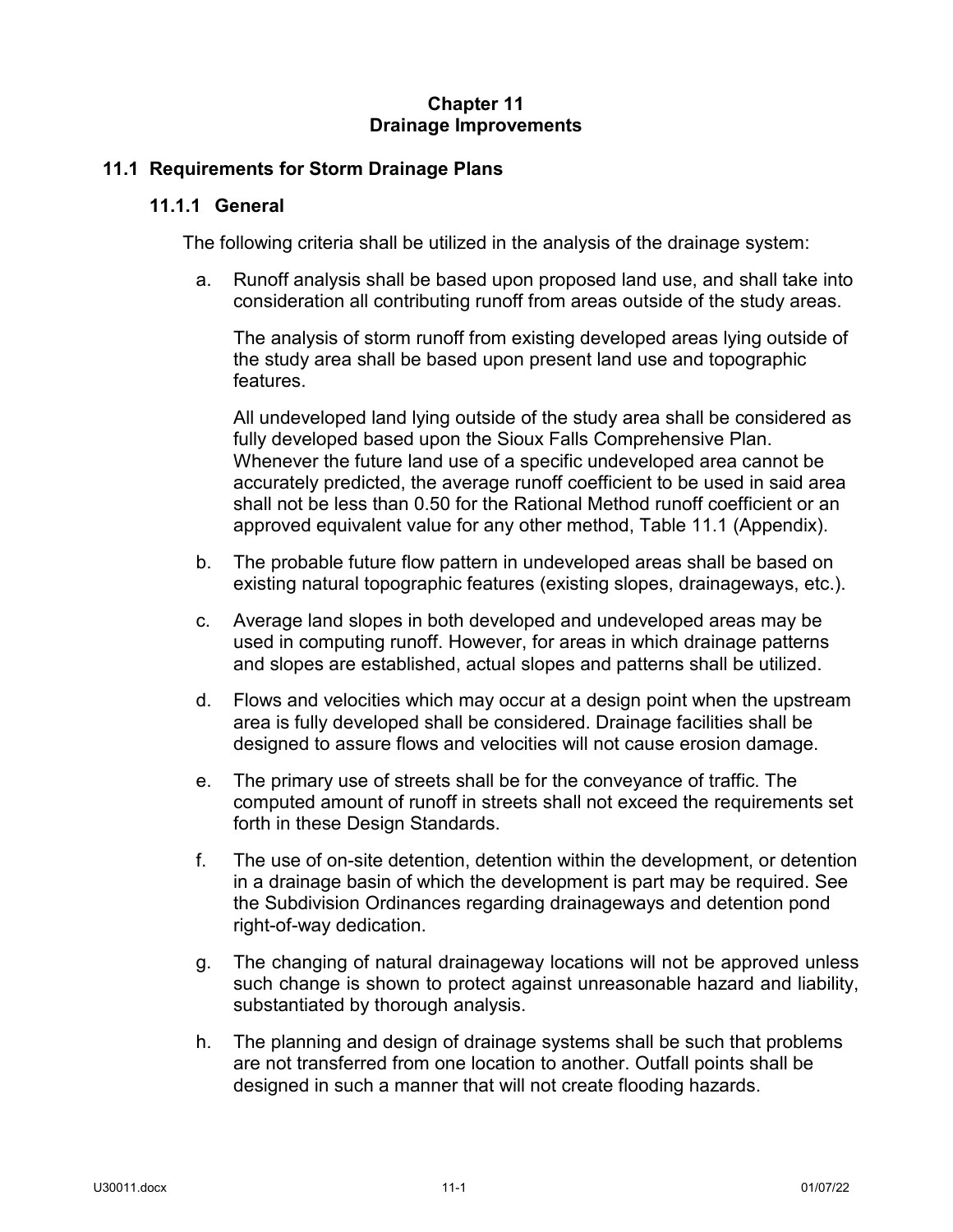- i. Localized flooding information shall include the area inundated by the major storm runoff.
- j. The flow routing for both the minor and major storm runoff shall conform to the master drainage plan. Drainage easements conforming to the City Master Drainage Plan will be required and shall be designated on all drainage drawings and subdivision plats.
- k. Approval will not be made for any proposed building or construction of any type of structure including retaining walls, fences, etc., or the placement of any type of fill material, which will encroach on any utility or drainage easement or which will impair surface or subsurface drainage from surrounding areas.

## <span id="page-4-0"></span>**11.1.2 Minor and Major Design Storms**

- 1. Urban areas generally have two separate and distinct drainage systems. One is the minor system corresponding to the minor (or ordinary) storm recurring at regular intervals. The other is the major system corresponding to the major (or extraordinary storm) which has a 1 percent probability of occurring in any one year, called the 100-year storm event. Since the effects and routing of storm waters for the major storm may not be the same for the minor storm, all storm drainage plans submitted for approval shall be submitted in detail identifying the effects of both the minor storm and the major storm.
	- a. Minor Storm Provisions.

The minor storm drainage system shall be designed to provide protection against regularly recurring damage, to reduce street maintenance costs, to provide an orderly urban drainage system, and to provide convenience to the urban residents. Storm sewer systems consisting of underground piping, natural drainageways, and other required appurtenances shall be considered as part of the minor storm drainage system.

b. Major Storm Provisions.

The major storm drainage system shall be designed to prevent major property damage or loss of life. The effects of the major storm on the minor drainage system shall be noted. The route of the major storm shall be noted to assure an outlet to a designated major drainageway is available.

## <span id="page-4-1"></span>**11.1.3 Design Storm Calculations**

## **1. Introduction**

Presented in this section are the criteria and methodology for determining the storm runoff design peaks and volumes to be used in the City of Sioux Falls for the preparation of storm drainage studies, plans, and facility design.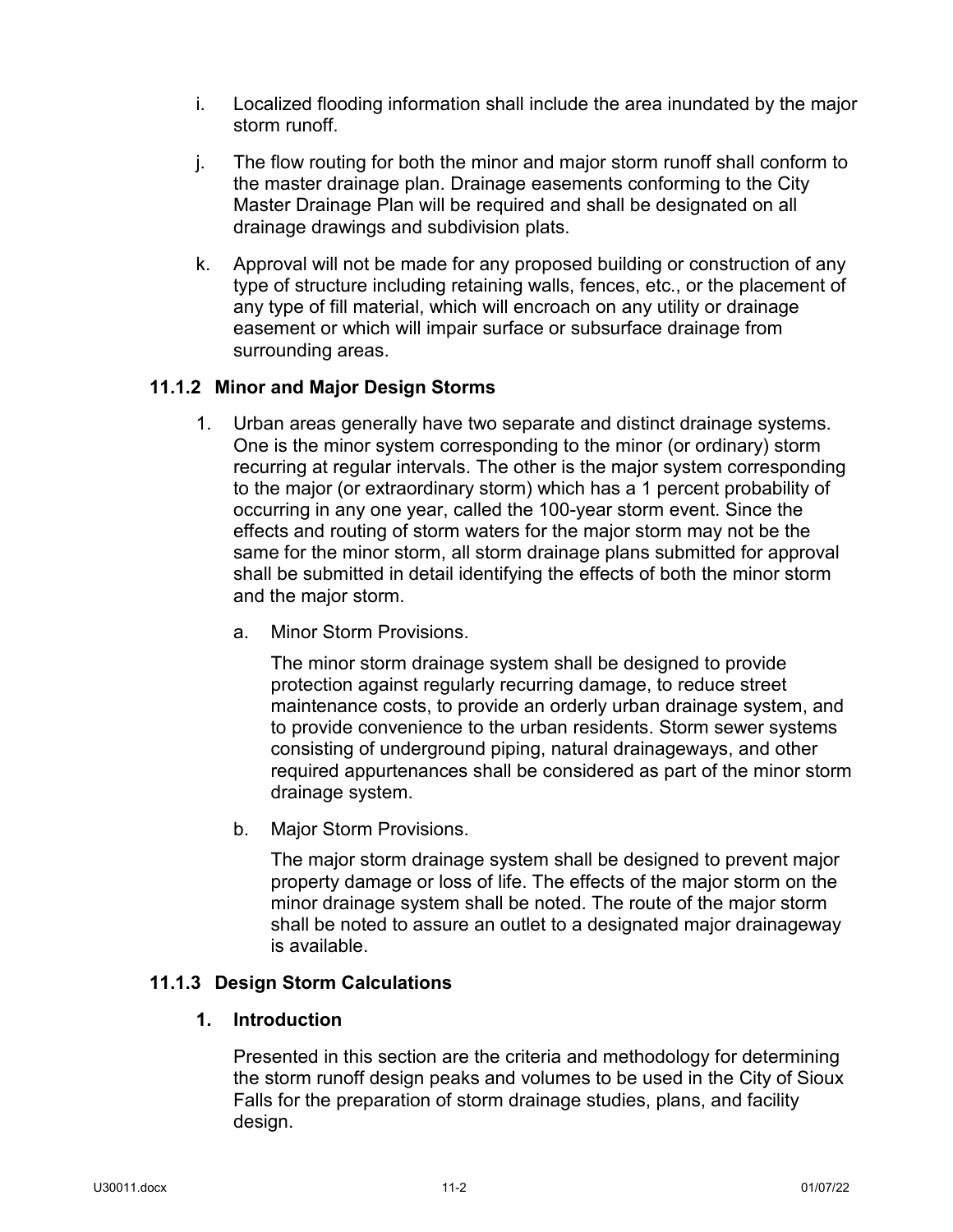# **2. Design Frequencies**

The residential and commercial design storm return frequency shall not be less than 5 years for the minor design storm and 100 years for the major design storm. The industrial design return frequency shall not be less than 5 years for the minor design storm and 100 years for the major design storm.

# **3. Design Rainfall**

The design rainfall data to be used for the Sioux Falls area was obtained from the National Weather Bureau. The intensity-duration-frequency chart in Figure 11.1A (Appendix) for storm durations less than 1 hour and the intensity-duration-frequency curves in Figure 11.1B (Appendix) for storm durations greater than one hour are presented for computations of rainfall intensities.

# **4. Rational Method**

The Rational Method may be used in both the minor and major storm runoff computations for basins that are not complex and generally have less than 100 acres.

The Rational Method is based upon the following formula:

 $Q = CIA$  (Equation 1)

Where:

- $Q =$  Peak Discharge (cfs):
- C = Runoff Coefficient;
- I = Rainfall Intensity (inches/hour); and
- A = Drainage Area (acres).

When using the Rational formula, an assumption is made that the maximum rate of flow is produced by a constant rainfall which is maintained for a time equal to the period of concentration of flow at the point under consideration. Theoretically, this is the time of concentration, which is the time required for the surface runoff from the most remote part of the drainage basin to reach the point being considered.

However in practice, the concentration time,  $T_c$ , is an empirical value that results in acceptable peak flow estimates.

Watershed and storm sewer modeling for City projects shall be completed using SWMM-based modeling software or other software capable of exporting to a SWMM format. Electronic versions of the storm sewer model shall be submitted to the City once construction as-built plans have been submitted. On private developments, other storm water modeling methods may be used. Design parameters used in the model shall be submitted with the drainage calculations.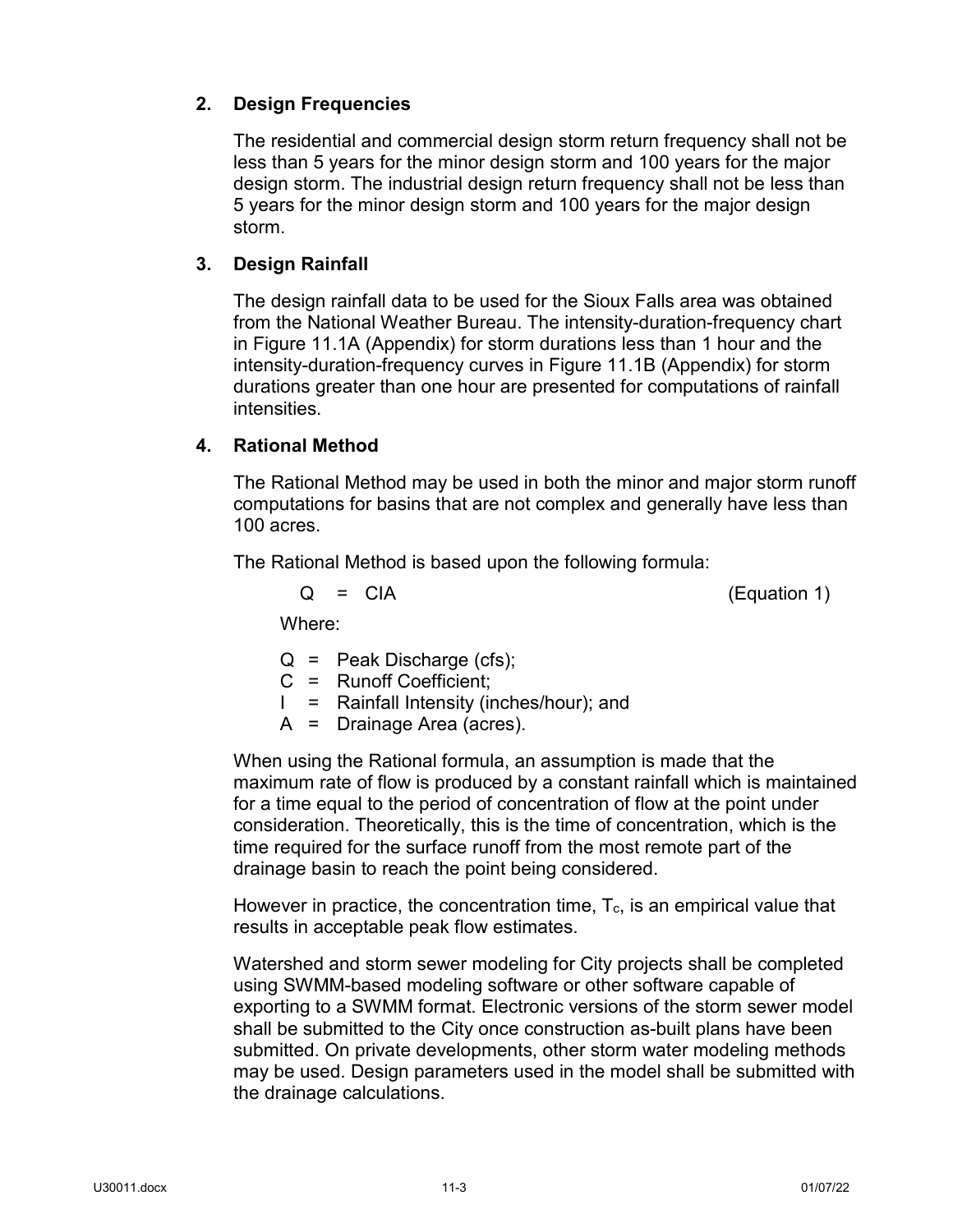# **5. Time of Concentration and Travel Time**

As discussed in this Section,  $T_c$ , the time of concentration, is the time it requires for runoff to travel from the hydraulically most distant point of the watershed to the point of interest within the watershed.

Travel time is the time it takes water to travel from one location to another in a watershed.

In the application of the Rational Method, the time of concentration must be estimated so that the average rainfall rate of a corresponding duration can be determined from the intensity-duration-frequency chart in Figure 11.1A (Appendix) for storm durations less than one hour and the intensityduration-frequency curves in Figure 11.1B (Appendix) for storm durations greater than one hour.

Water travels across a watershed as sheet flow, shallow concentrated flow, open channel flow, or some combination of these. The type that occurs is a function of the conveyance system and is best determined by field inspection. The minimum time of concentration shall be 15 minutes.

a. Sheet Flow

Sheet flow is flow over plane surfaces. It usually occurs in the headwater of streams. With sheet flow, the friction value (Manning's n) is an effective roughness coefficient that includes the effect of raindrop impact; drag over the plane surface; obstacles such as litter, crop ridges, and rocks; and erosion and transportation of sediment. These n values are for very shallow flow depths of about 0.1 foot or so.

Table 11.2 (Appendix) provides Manning's n values for sheet flow for various surface conditions.

For sheet flow of less than 300 feet, use Manning's kinematic solution (Overton and Meadows 1976) to compute  $T_t$ :

$$
\frac{T_t = 0.007 \text{ (nL)}^{0.8}}{(P_2)^{0.5} \text{ s}^{0.4}}
$$
 (Equation 2)

Where:

 $T_t$  = travel time (hr);

- n = Manning's roughness coefficient, Table 11.2 (Appendix);
- $L =$  flow length (ft);

 $P_2$  = Two-year, 24-hour rainfall (in) = 2.7 inch for our area; and

s = slope of hydraulic grade line (land slope, ft/ft).

This simplified form of the Manning's kinematic solution is based on the following: (1) shallow steady uniform flow; (2) constant intensity of rainfall excess (that part of a rain available for runoff); (3) rainfall duration of 24 hours; and (4) minor effect of infiltration on travel time.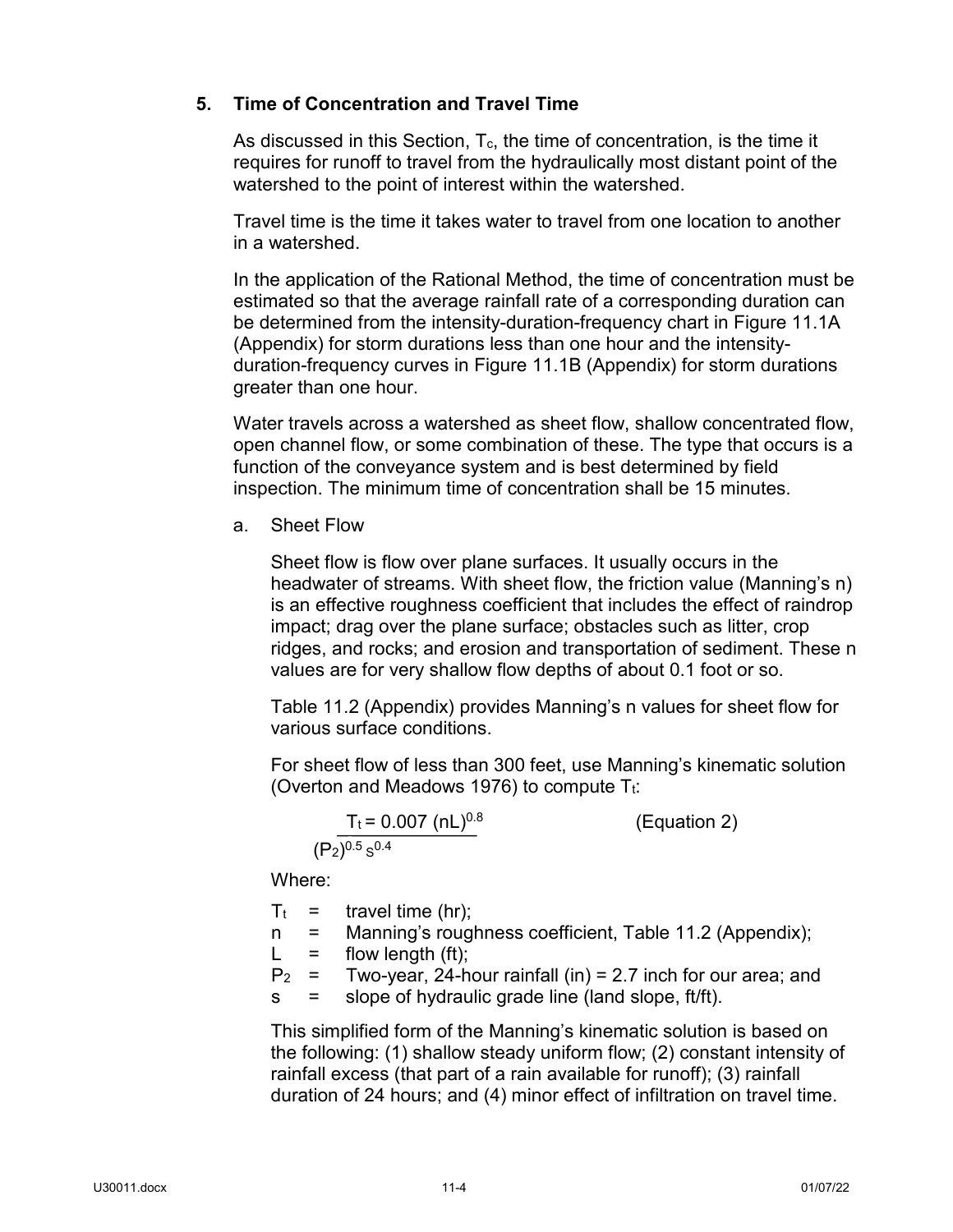# **i. Limitations**

- Manning's kinematic solution should not be used for sheet flow longer than 300 feet. Equation 2 was developed for use with the four standard rainfall intensity-duration relationships.
- South Dakota is a Type II intensity-duration relationship, as defined by the Soil Conservation Service (SCS).
- In watersheds with storm sewers, carefully identify the appropriate hydraulic flow path to estimate  $T_c$ . Storm sewers generally handle only a small portion of a large event. The rest of the peak flow travels by streets, lawns, and so on to the outlet. Consult a standard hydraulics textbook to determine average velocity in pipes for either pressure or nonpressure flow.
- The minimum  $T_t$  used in Technical Release-55 (TR-55) Urban Hydrology for Small Watersheds is 0.1 hr (6 minutes).
- b. Shallow Concentrated Flow

After a maximum of 300 feet, sheet flow usually becomes shallow concentrated flow. The average velocity for this flow can be determined from Figure 11.2 (Appendix) in which average velocity is a function of watercourse slope and type of channel. Tillage can affect the direction of shallow concentrated flow.

After determining average velocity from Figure 11.2 (Appendix), use the following equation to estimate travel time for the shallow concentrated flow segment:

$$
T_t = \frac{L}{3600 \text{ V}}
$$

 $(Equation 3)$ 

Where:

- $T_t$  = travel time (hr);
- $L =$  flow length (ft);
- $V = average velocity (ft./sec.); and$

3600 = conversion factor from seconds to hours.

# c. Open Channel Flow

Open channels are assumed to begin where surveyed cross section information has been obtained, where channels are visible on aerial photographs, or where blue lines (indicating streams) appear on United States Geological Survey (USGS) quadrangle sheets. Manning's equation or water surface profile information can be used to estimate average flow velocity. Average flow velocity is usually determined for bank-full elevation.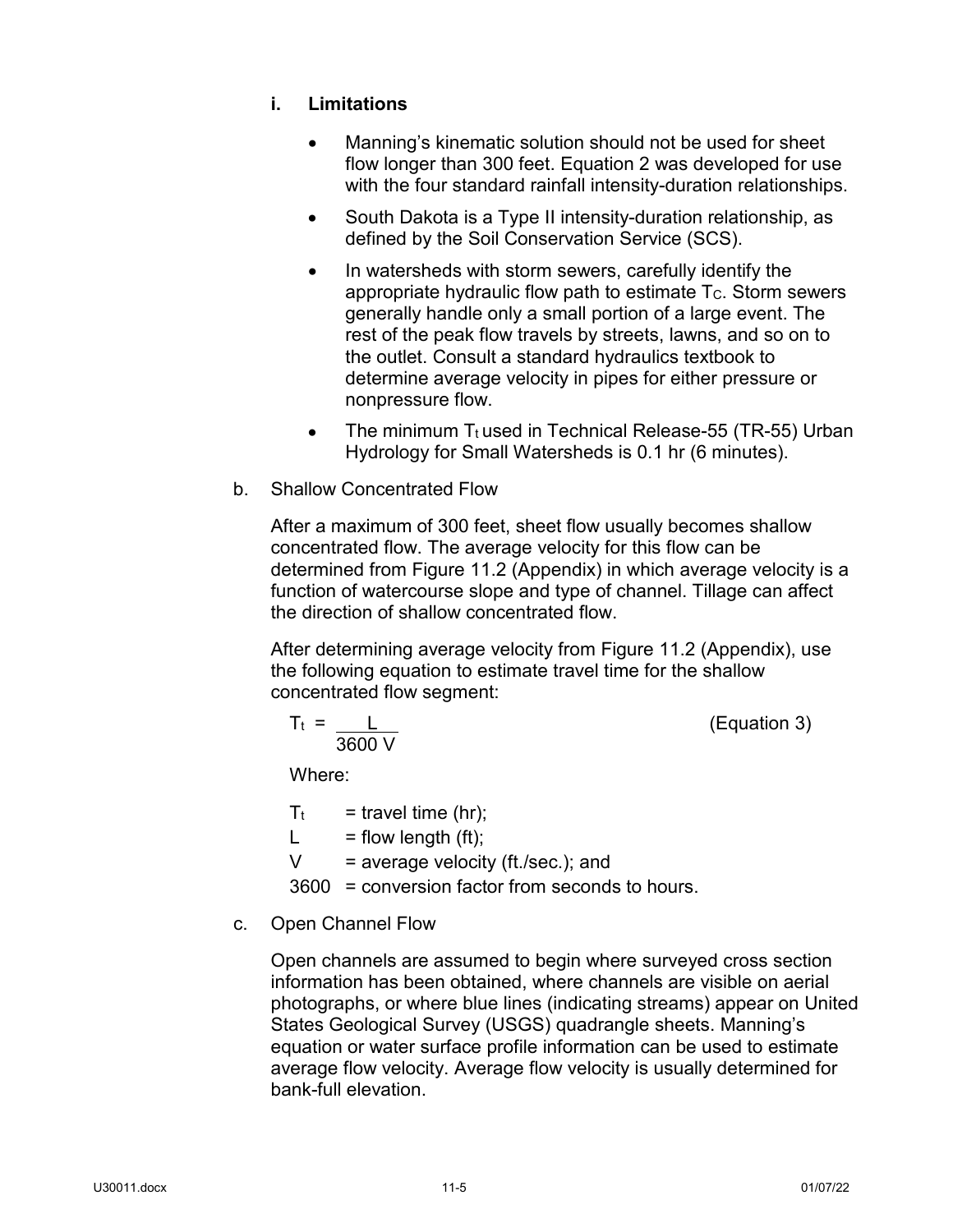Manning's equation is:

$$
V = 1.49 r^{2/3} s^{1/2}
$$
 (Equation 4)

Where:

- $V =$  average velocity (ft/s);
- $r =$  hydraulic radius (ft) and is equal to a/pw;
- $a = \csc$  sectional flow area (ft<sup>2</sup>);
- $p_w =$  wetted perimeter (ft);
- s = slope of the hydraulic grade line (channel slope, ft/ft); and
- n = Manning's roughness coefficient for open channel flow.

Manning's n values for open channel flow can be obtained from standard hydraulic textbooks. After average velocity is computed using Equation 4,  $T_t$  for the channel segment can be estimated using Equation 3, page 11-6.

## **6. Rainfall Intensity (I)**

The intensity (I) is the average rainfall rate in inches per hour for the period of maximum rainfall of a given frequency having a duration equal to the time of concentration. After the design storm frequency has been selected, the rainfall intensity shall be obtained from the intensity-duration-frequency chart in Figure 11.1A (Appendix) for storm durations less than one hour and the intensity-duration-frequency curves in Figure 11.1B (Appendix) for storm durations greater than one hour using the time of concentration calculated above.

# **7. Runoff Coefficient (C)**

The runoff coefficient (C) represents the integrated effects of infiltration, evaporation, retention, flow routing, and interception, all of which effect the time distribution and peak rate of runoff. Table 11.1 (Appendix) presents the recommended values of C for the various recurrence frequency storms. The values are presented for different surface characteristics as well as for different aggregate land uses. The coefficient for various surface areas can be used to develop a composite value for a different land use.

## <span id="page-8-0"></span>**11.1.4 Concept Drainage Plan**

The Concept Drainage Plan shall be submitted as part of the Development Sketch Plan.

The purpose of the Concept Drainage Plan is to identify any proposed drainage concerns regarding the development. Approximate flow paths and existing conditions will be provided. The Concept Drainage Plan will provide information in accordance with the City Master Drainage Plan.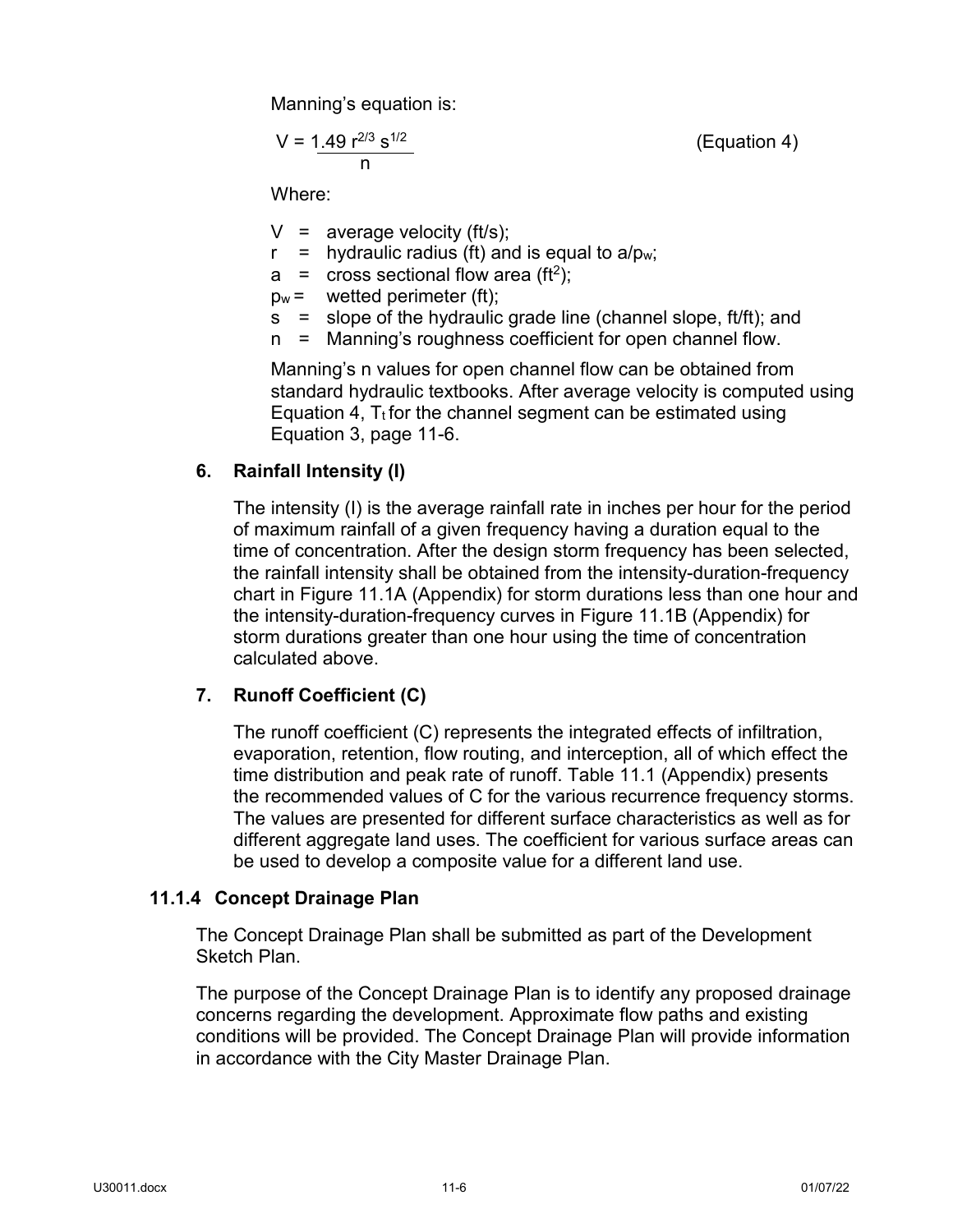# <span id="page-9-0"></span>**11.1.5 Developers Preliminary Drainage and Grading Plan**

- 1. The developer shall submit a drainage plan which complies with the City Master Drainage Plan for the drainage basin(s) of which the development is included. Scales as small as 1 inch equals 500 may be used to show the entire development.
- 2. The following information shall be included in the submittal:
	- a. A route outlet map will be required. This map shall show how the drainage from the proposed development will be transmitted to the nearest major drainageway. The map shall show any existing structure(s) which may limit the flow en route to the major drainageway. The route outlet map shall show the drainage area upstream of the proposed development and the estimate of flow under current conditions presently draining onto and through the development.
	- b. Data for minor and major storm flows within the proposed development for all drainage basins and sub-basins, as identified per the City Master Drainage Plan.
	- c. Identification of drainage problems with proposed solutions to deal with the problems within the development.
	- d. Identification of downstream and upstream facilities as shown on the route outlet map in accordance with the City Master Drainage Plan.
	- e. Locations and size of proposed detention ponds as required by the City Master Drainage Plan and Best Management Practices Plan within the development shall be identified.
	- f. General locations and size of potential wetlands shall be identified. Include copy of correspondence with United States Army Corps of Engineers (USACOE) requesting wetland determination and any responses. Also note if any mitigated wetlands will be created.
	- g. Any and all existing 100-year floodplains must be identified, as shown by FEMA maps or the City Master Drainage Plan. The Floodplain Administrator will provide needed FEMA maps.
	- h. Existing contours.
	- i. Location and size of existing open channels, bridges, culverts, storm sewers, and ponding areas within the development.
	- j. Location of streets.
	- k. Identification of all drainage basins tributary to the development.
	- l. Drainage patterns within the proposed development.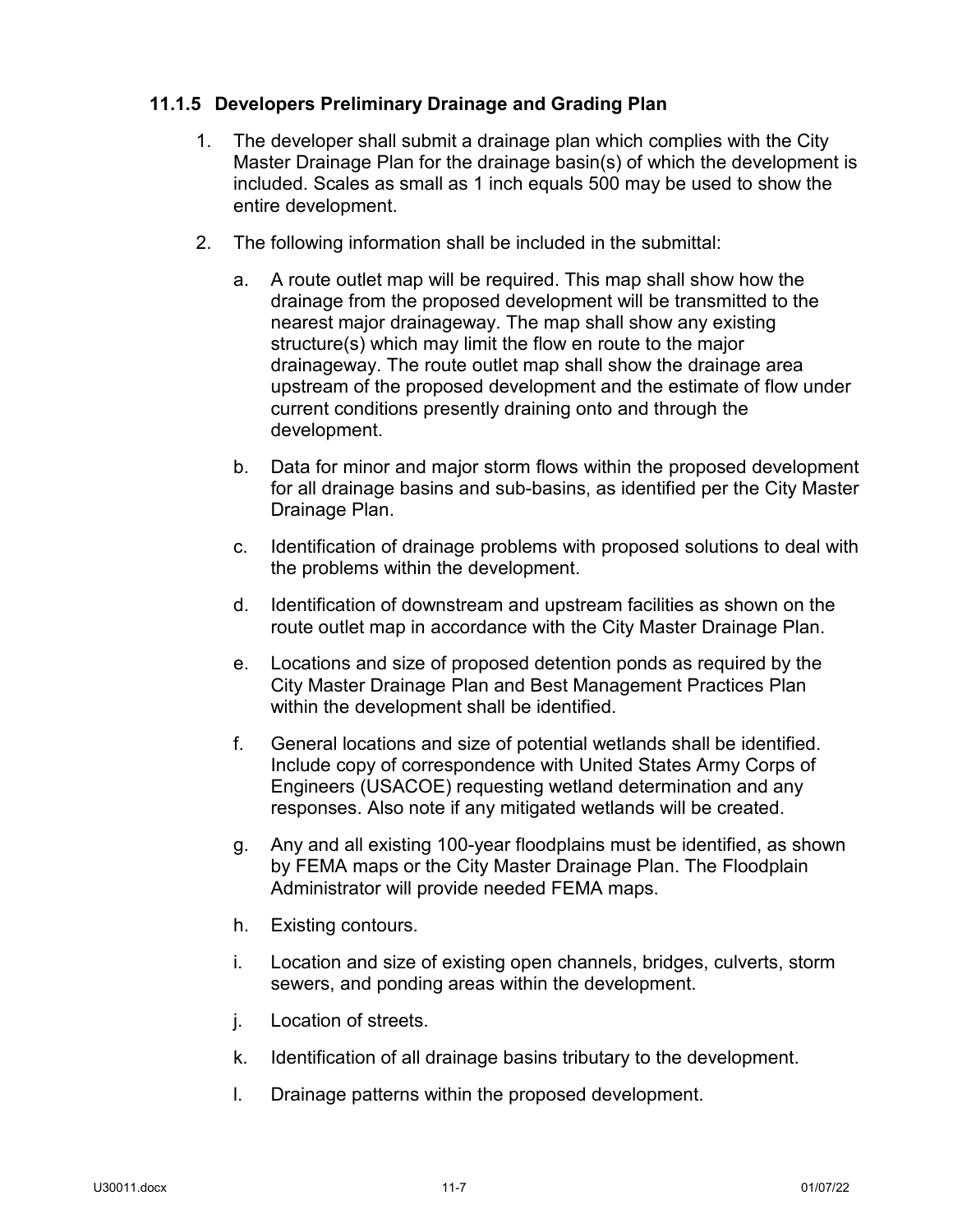m. Provide adequate information as to the effect of the drainage pattern on adjacent property. Provide survey data as required for adequate information. Identify the storm water path to the major drainway.

## <span id="page-10-0"></span>**11.1.6 Development Engineering Final Drainage Plan**

- 1. The Final Drainage Plan shall be a detailed plan of the proposed development phase, as defined per Subdivision Ordinance. It shall include detailed data for all runoff within the proposed development phase, and detailed data for the design of all drainage structures within the development phase.
- 2. Drawings and data (actual calculations may be required with submittal) comprising of the Final Drainage Plan shall comply with Chapter 2— Submittal Procedures, and shall include, but not be limited to the following information. Scale will be 1 inch equals 100 feet maximum.
	- a. Proposed contours and arrows indicating drainage paths.
	- b. Location and elevations of bench marks.
	- c. Property lines.
	- d. Streets, names, and grades.
	- e. Existing drainage facilities and structures, including existing roadside ditches, drainageways, gutter flow directions, culverts, etc. All pertinent information such as size, shape, slope, location, etc., shall also be included to facilitate review and approval of drainage plans. Flow areas will be delineated.
	- f. Proposed storm sewers and open drainageways, easement, and rightof-way requirements, including proposed inlets, manholes, and culverts. General notes concerning erosion control and energy dissipation shall be provided.
	- g. Proposed outfall point for runoff from the development phase.
	- h. Routing and accumulative flows at various critical points for the minor and major storm runoff.
	- i. 100-year flood level in all streets in which the curb is overtopped during the 100-year storm for sump condition or other critical points.
	- j. Identify 100-year flood elevations for major and lateral drainageways.
	- k. Inlet flow data. Figure 11.42 (Appendix).
	- l. Pipe flow data. Figure 11.41 (Appendix).
	- m. All floodplains, identified by FEMA maps, within the proposed development phase.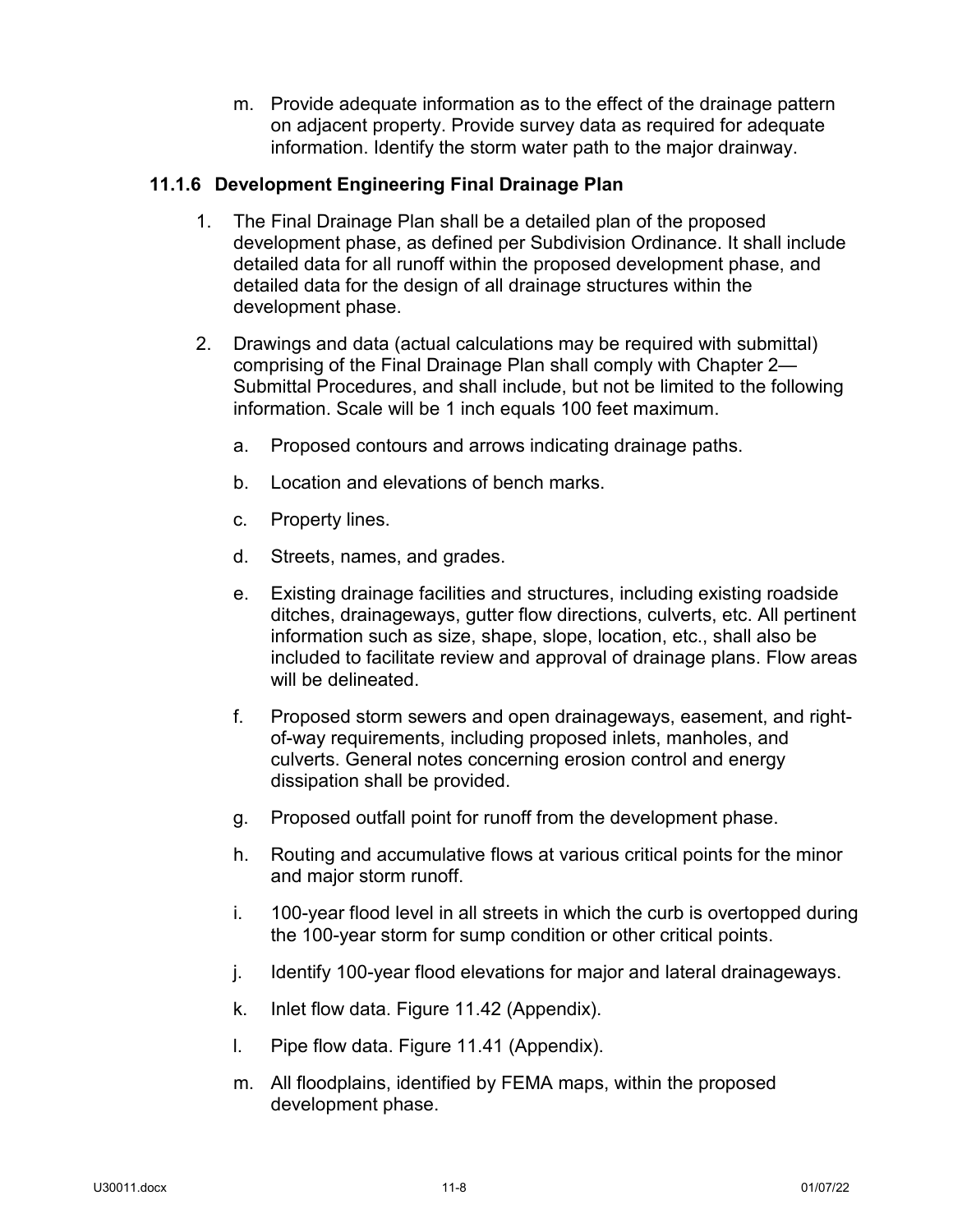- n. Location and size of potential wetlands.
	- 1. Provide copy of correspondence with state and federal agencies related to the potential impact to wetlands or other cultural resources. This includes:
		- a. Wetland determination for USACOE.
		- b. Wetland mitigation plan.
		- c. Any restrictive covenants that would prevent the City from performing maintenance activities such as excavating within the wetlands.
- o. Hydrological data for each drainage area.
	- 1. Areas.
	- 2. Watershed lengths, elevations, time of concentration.
	- 3. Rainfall intensity.
	- 4. Runoff coefficients.
	- 5. Projected land uses and existing physical features of areas contributing runoff.
	- 6. Storm duration.
	- 7. Reference to City Master Drainage Plan for plan flows is acceptable.
	- 8. Runoff (Q) (Note: This list of criteria assumes use of Rational Formula. If a different method is used, all relevant factors are to be enumerated.).
	- 9. Maximum release rate of storm water generated by the development and post-developed upstream properties.
- p. Major drainageways.
	- 1. Alignments.
	- 2. Profiles including existing and proposed.
	- 3. "n" values (Manning).
	- 4. Velocities.
	- 5. Soils analysis with a discussion of the proposed channel erosion potential.
	- 6. Shear stress.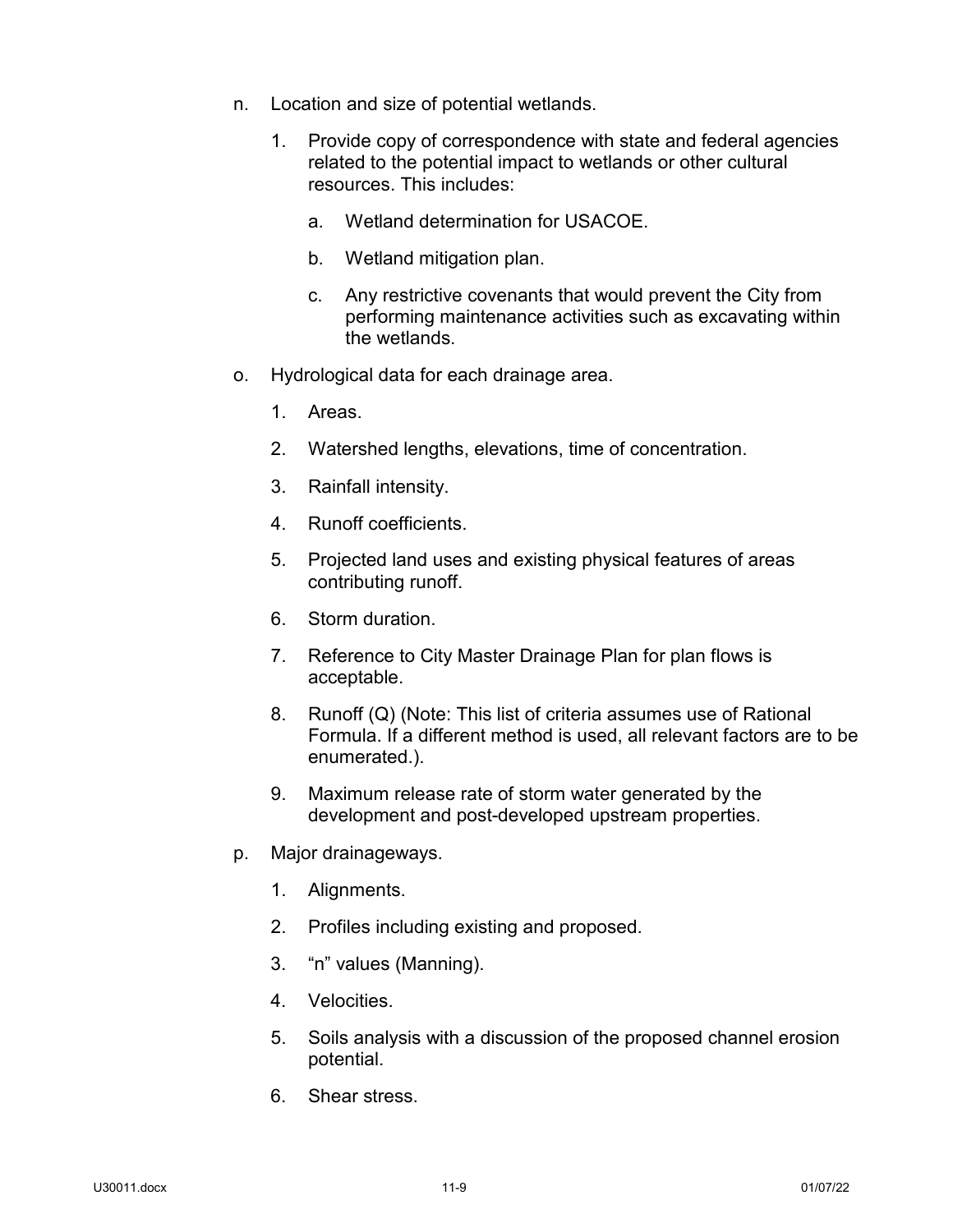- q. Design recommendations.
	- 1. Dikes.
	- 2. Filling low areas.
	- 3. Provision of easements.
	- 4. Recommendations against building in certain areas.
	- 5. Provisions for on-site retention and detention.
	- 6. Other as appropriate for conditions.

## <span id="page-12-0"></span>**11.1.7 Existing Floodplain Map—Revisions**

All submittals for floodplain revision must be reviewed and approved by FEMA or their authorized agent. The City will not take responsibility for time, scheduling, or cost involved in floodplain map revisions or letters of map amendments.

The developer is responsible for submitting all information to FEMA. Copies of all information sent to, and correspondence with FEMA, must also be sent to the Floodplain Administrator.

## <span id="page-12-1"></span>**11.1.8 Review by Other Agencies**

All open channel construction and existing drainageway modifications will be reviewed by the City and other appropriate county, state, or federal agencies.

Recommend to review with Sioux Falls Airport Authority for compliance with Federal Aviation Administration Advisory Circular 150/5200-33B Hazardous Wildlife Attractants on or near Airports.

## <span id="page-12-2"></span>**11.1.9 Hydrologic and Hydraulic Analysis Standards**

The purpose of this standard is to define hydrologic and hydraulic (H&H) analysis to evaluate development for potential impacts to the elevation, storage, and conveyance of storm water in H&H Analysis Areas.

- 1. Hydrologic analysis
- a) Rainfall intensity-duration to utilize:
	- (1) Engineering Design Standards.
	- (2) Or approved method.
- 2. Hydraulic analysis
	- a) The H&H Analysis shall utilize existing reports/studies with regard to hydraulic inundation in the study area. Deviations between an existing report/study and subsequent H&H analysis shall be justified and documented to the satisfaction of the reviewing authority.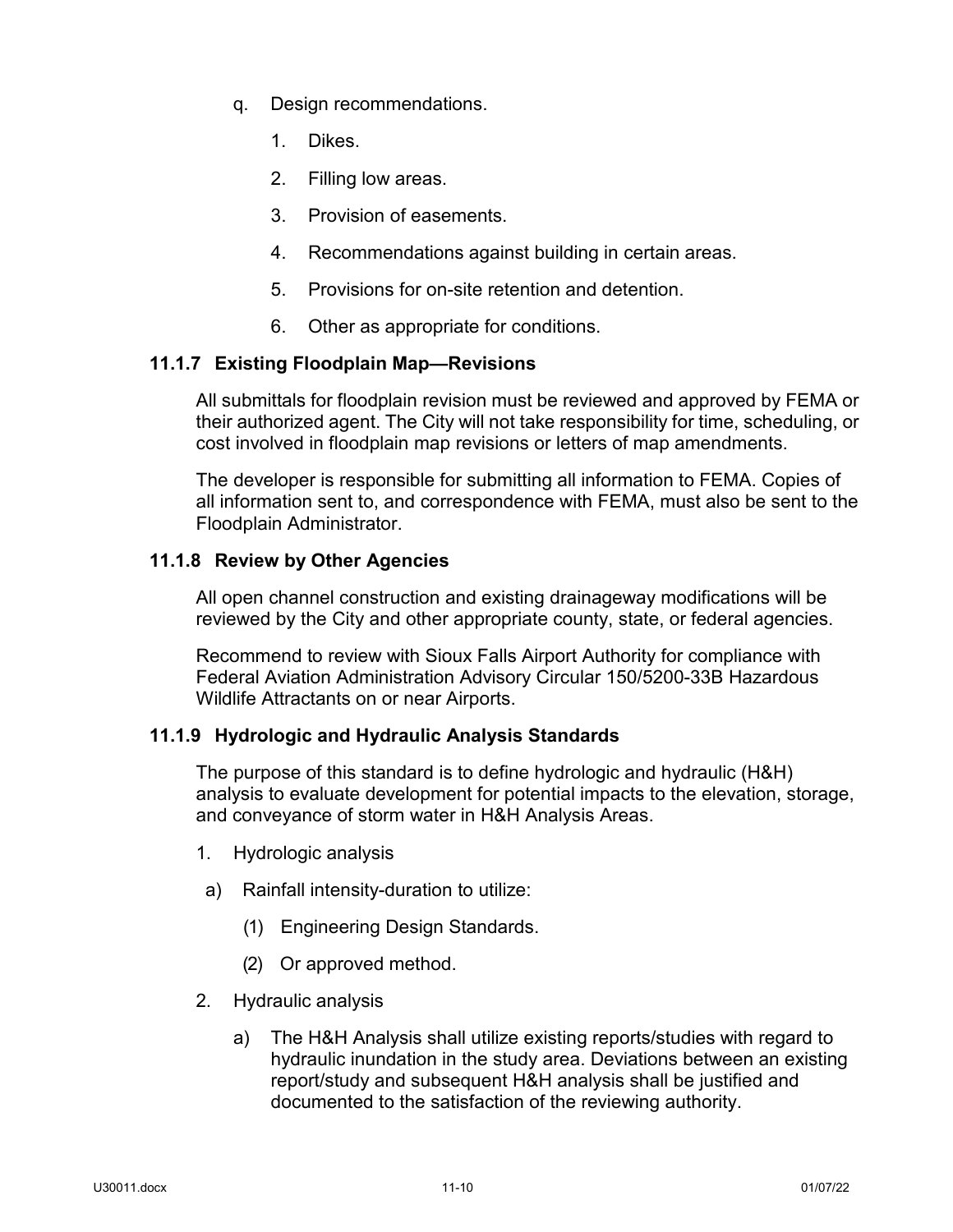- b) Hydraulic models shall be calibrated to existing conditions such as past hydraulic inundation elevations to determine the reasonableness of the model results. If historical data is not available, adequate justification shall be documented.
- c) H&H Analysis shall reflect anticipated conveyance from all projected future development based on best available information.
- d) H&H Analysis to generally determine the following potential impacts utilizing Developer-provided digital elevation models (existing/proposed) and other required information to support adequate analysis.
	- (1) Elevation
		- (a) Determine impacts to hydraulic profile.
	- (2) Storage
		- (a) Analyze development or grading for reduction of hydraulic storage.
	- (3) Conveyance: determine impacts to hydraulics
		- (a) Analyze development or grading for potential impacts of hydraulic conveyance
- e) Limits of the hydraulic model shall be based on detailed information for downstream structures (dam, bridge, culvert) to determine adequate starting hydraulic profile for the H&H Analysis.
- f) Cross sections may be obtained by one of several methods, including surveying or LIDAR/photogrammetry. Cross section spacing shall be sufficient to accurately define a hydraulic profile and determine elevations at key locations such as roads, buildings, and property lines.
- g) A survey of bridge and culvert openings and the top of road shall be required at each road crossing unless alternate methods are approved.
- h) Parameters for such as flow, Manning's N values, expansion and contraction coefficients, or effective flow limits to utilize:
	- (1) Engineering Design Standards
	- (2) Standard accepted engineering practices
- i) The H&H Analysis must extend past the upstream limit of the difference in the existing and proposed flood profiles in order to provide a tie-in to existing analysis. The proposed hydraulic profile shall match the existing hydraulic profile at the tie-in location. The hydraulic profile shall be calculated to the 0.01 foot.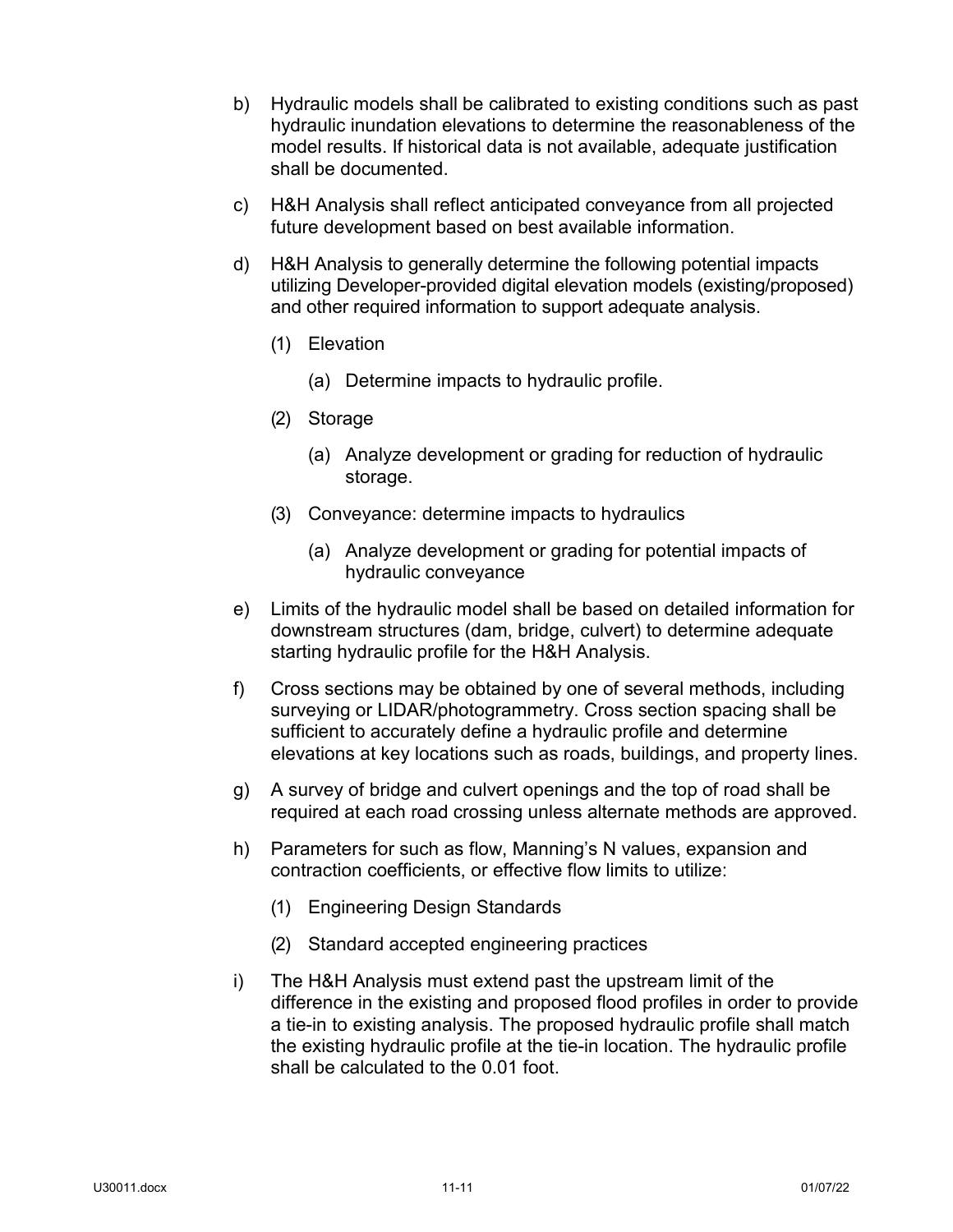- 3. H&H Analysis Areas are defined as the following:
	- a) Special Flood Hazard Areas (SFHA)
	- b) Reserved
- 4. Final report. A comprehensive final report shall be submitted to the City Engineer.
	- a) H&H Analysis shall be completed using approved H&H software with a final report including software file/s exported to a City-approved compatible format for all hydraulic conditions.
	- b) An exhibit of the reach analyzed shall be provided, showing all cross section locations, model centerline, preliminary and/or effective SFHA, major design event hydraulic inundation limits based on best available data, limits of the proposed development.

## <span id="page-14-1"></span><span id="page-14-0"></span>**11.2 Storm Sewers**

## **11.2.1 Design Flow**

For areas smaller than 100 acres, the Rational formula is acceptable to compute runoff. For areas larger than 100 acres, the Soil Conservation Service method or other acceptable computer applications shall be used. Computations for storm sewer design and storm inlet designs shall be submitted on forms similar to those included in these standards.

## <span id="page-14-2"></span>**11.2.2 Material and Installation**

All construction shall be in accordance with the approved Standard Specifications and Standard Plates for drainage improvements.

## <span id="page-14-3"></span>**11.2.3 Location of Storm Sewers**

1. All public storm sewers shall be installed in the public easement or right-ofway. Storm sewer shall be placed as shown in Chapter 4. If storm sewer pipe is placed on back lot lines or otherwise placed across private property, a drainage easement is required provided the pipe is utilized to drain public storm water. If the storm sewer pipe is to be used for private storm water runoff, no easement is required.

#### **a. Placement**

Storm sewer must be extended to the far edge of the platted subdivision to be serviced, regardless of where the inlets are placed.

## **b. Easements**

1. All easements must be mutually exclusive for the City of Sioux Falls. Easements shall be identified as public utility and drainage easements. Final Drainage Plans shall identify the type of easement.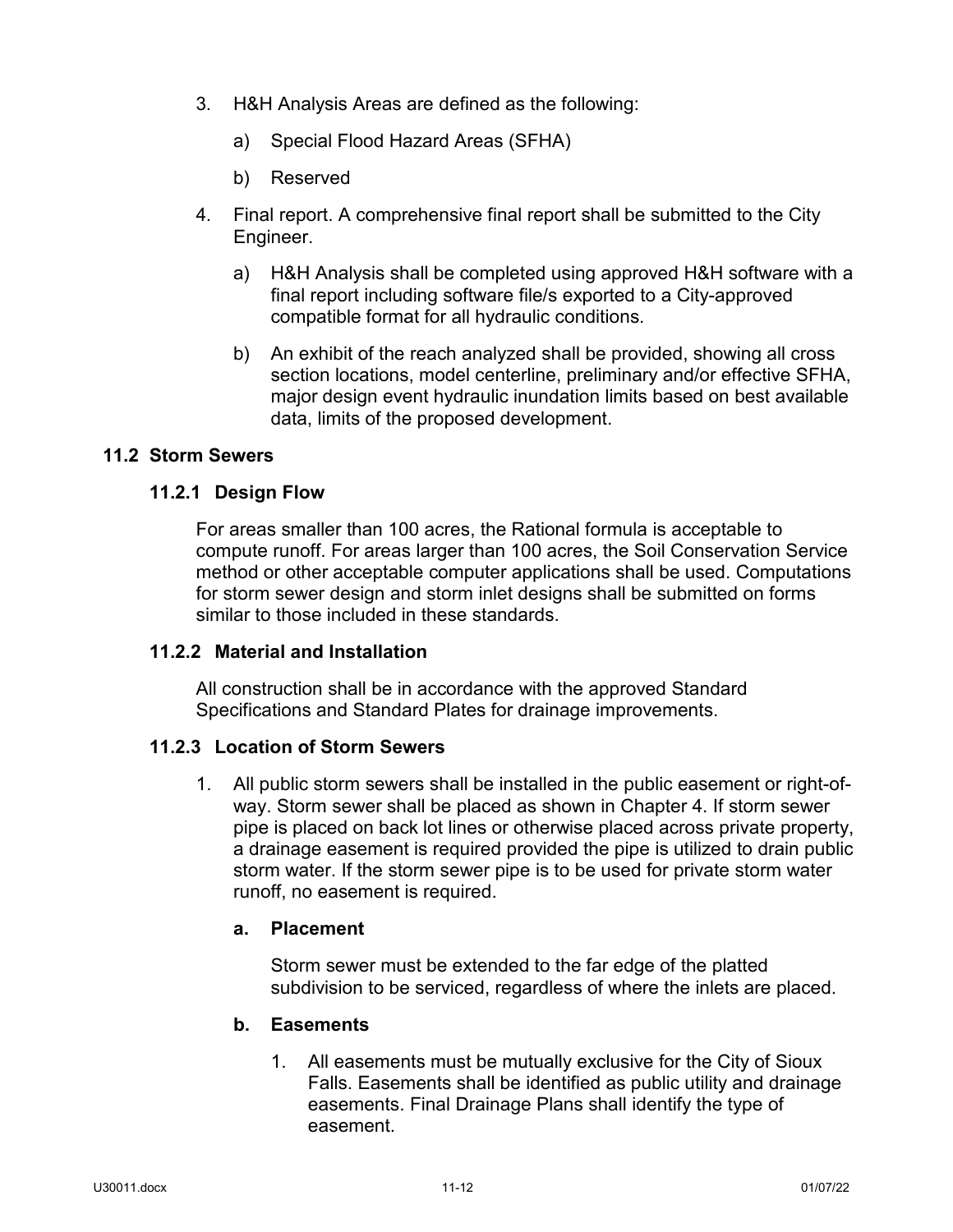- 2. All drainage easements must be a minimum of 20 feet wide, additional width for access may be required. The pipe shall be placed only along the center of the easement, unless approved by the City Engineer.
- 3. No landscaping except grass may be placed in the easement.
- 4. No permanent structure may be placed in the easement.

#### <span id="page-15-0"></span>**11.2.4 Size**

No public storm sewer shall be less than 12 inches in diameter. Trunk storm sewers must be a minimum of 18 inches in diameter.

All changes in pipe size must occur at a manhole, inlet, or junction box.

#### <span id="page-15-1"></span>**11.2.5 Depth**

The minimum allowable sewer depth of cover shall be 18 inches.

#### <span id="page-15-2"></span>**11.2.6 Pipe**

Pipes shall be sized to convey the minor design storm as referenced for the applicable land use classification in Section 11.1.3.2 of the City of Sioux Falls Engineering Design Standards. Hydraulics of the pipe shall be analyzed. The hydraulic gradient shall remain below the gutter or ground surface elevation to prevent overflow.

Storm sewer pipe shall be reinforced concrete unless otherwise approved by the City Engineer. In certain cases the designer may wish to specify one type of pipe for a certain purpose, in which case no alternate should be given. The "class" of reinforced concrete pipe shall be shown on the plans.

Storm sewer pipe made of other materials such as polyethylene may be approved by the City Engineer for private development storm sewer or storm sewer to be installed outside the public right-of-way.

Coefficients of roughness, "n," for use in the Manning formula as listed below shall normally be used:

| Type of Pipe | "n"   |
|--------------|-------|
| Concrete     | 0.013 |
| Polyethylene | 0.010 |

#### <span id="page-15-3"></span>**11.2.7 Velocity**

The minimum allowable velocity in a storm sewer shall be 3 feet per second (fps). The maximum velocity shall be 15 fps.

#### <span id="page-15-4"></span>**11.2.8 Pipe Strength**

Pipe specified shall meet AASHTO HS-20 loadings.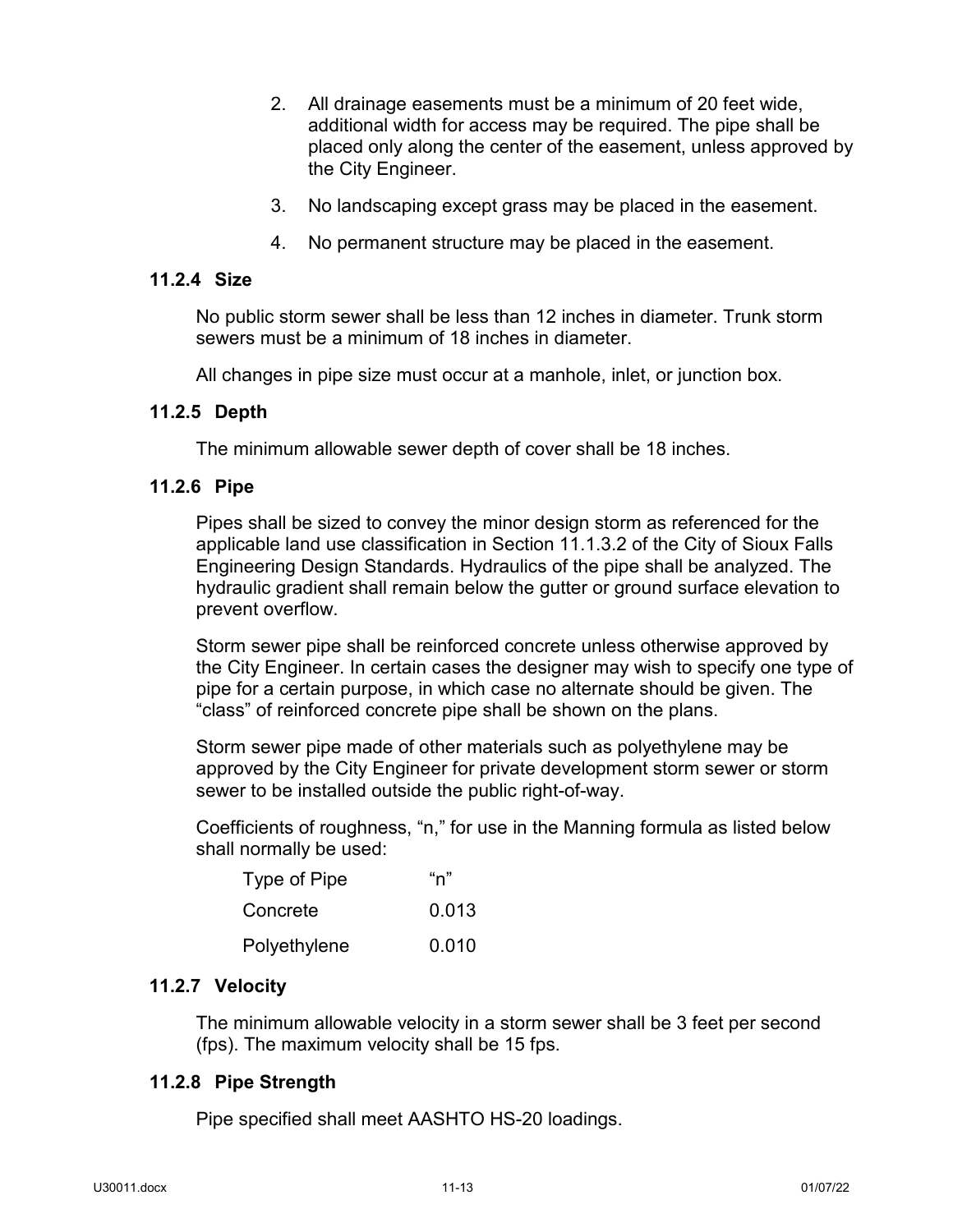## <span id="page-16-0"></span>**11.2.9 Alignment**

Sewer shall be installed with a straight alignment between structures with the following two exceptions: In locations where layouts are such that a straight alignment is not practical, sewers may be curved. The curvature must be concentric with the curvature of the street. The pipe manufacturer's recommended maximum deflection angle shall not be exceeded. Storm sewer bends will be shown as required. The City Engineer may require a structure instead of a bend.

## <span id="page-16-1"></span>**11.2.10 Separation**

1. Storm sewer crossings of the water main will be performed in accordance with the Standard Specifications. Water main will be installed at least ten (10) feet horizontally from any storm sewer. Exceptions will be allowed based on street width as per Chapter 4 of these standards.

Crossings of water main and storm sewer will have a minimum of 18 inches clearance between the outside surface of the pipes.

2. Storm sewer crossings of sanitary sewer shall be performed in accordance with the Standard Specifications.

Sanitary sewer shall be installed at least 2 feet horizontally from any storm sewer.

Crossings of sanitary sewer and storm sewer will have a minimum of 6 inches clearance between the outside surface of the pipe. Crossings that have less than 18 inches of clearance will be structurally supported.

## <span id="page-16-2"></span>**11.2.11 Ground Water Barriers**

When there exists a possibility that ground water may be diverted and follow the path of the new sewer, ground water barriers shall be constructed in adequate numbers to prevent ground water migration along sewer trenches.

## <span id="page-16-4"></span><span id="page-16-3"></span>**11.3 Storm Sewer Appurtenances**

#### **11.3.1 Junction Boxes**

#### **1. Location**

Trunk storm sewer is defined as any storm sewer 18 inches in diameter or larger that is used to convey storm water from two or more inlets.

Lateral storm sewer is defined as the storm sewer that connects to the trunk sewer system. Minimum lateral storm sewer pipe shall be 12 inches in diameter.

Structures shall be required when trunk line storm sewers intersect.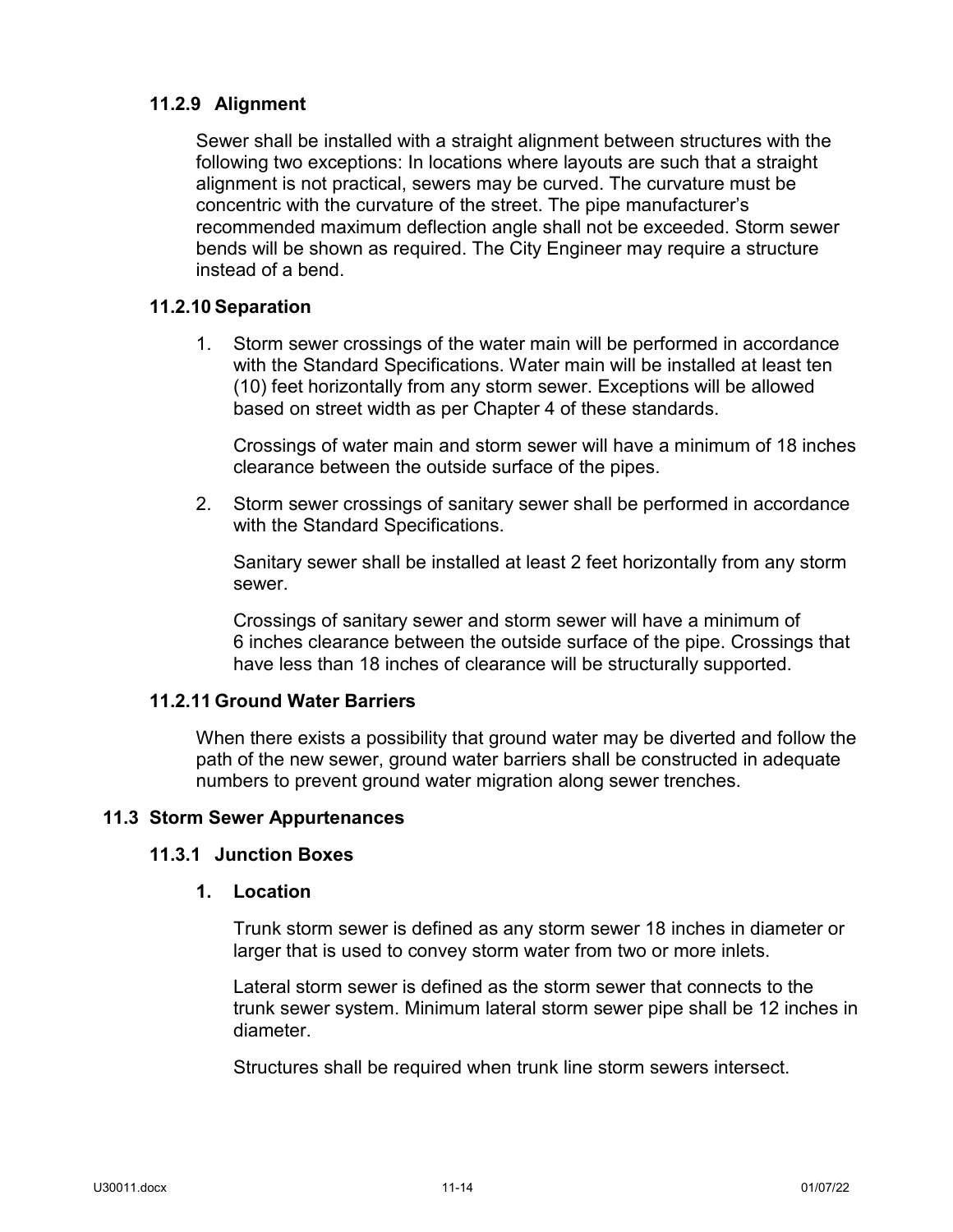Pipe Tee-Sections may be used to connect a lateral storm sewer to the trunk storm sewer when the lateral length between the Tee-Section and a structure is 75 feet or less.

Field connections to connect a lateral system to the existing trunk storm sewer system, as described in the previous paragraph, will only be permitted if conditions prohibit the installation of a structure, as determined by the City Engineer.

Bends may be used along the trunk system between structures when curvature alignment requires the bend and the maximum spacing between structures has not been exceeded. The City Engineer's Office may require a structure instead of a bend.

For 18-inch-diameter storm sewer, the maximum total bend or curvature allowed is 22.5 degrees. For 24-inch-diameter storm sewer and larger, the maximum single bend allowed is 45 degrees. If more than one bend is required due to alignment curvature, the maximum angle per bend is 7.5 degrees. Maximum total curvature is 90 degrees for 24-inch RCP and larger.

Structures shall be installed at the upper end of each line, at changes in grade, size, curvature or alignment, and at distances not greater than: 400 feet for sewers 15 inches in diameter or less; 450 feet for sewers 18 inches and 21 inches in diameter; and 500 feet for sewers 24 inches in diameter and larger.

Structures must be located in areas which allow direct access by maintenance vehicles.

## **2. Flow Channels**

When there is an increase in sewer size of a smaller sewer connected with a larger one, the invert of the smaller sewer must be raised to maintain the same energy gradient. An approximate method of doing this is to place the 0.8 depth point of both sewers at the same elevation or to match the crown of the pipe. Structures that have a direction change of flow shall have a minimum 0.1-foot drop between the inverts.

Drop manholes shall be avoided whenever possible.

## <span id="page-17-0"></span>**11.3.2 Outlets**

- 1. Where a storm sewer discharges into a natural channel or irrigation ditch, an outlet structure shall be provided that will blend the storm sewer discharge into the natural channel flow in such a way as to prevent erosion of the bed or banks of the channel.
- 2. When the discharge velocity is low, or subcritical, the outlet structure may be one of the following:
	- a. Flared end section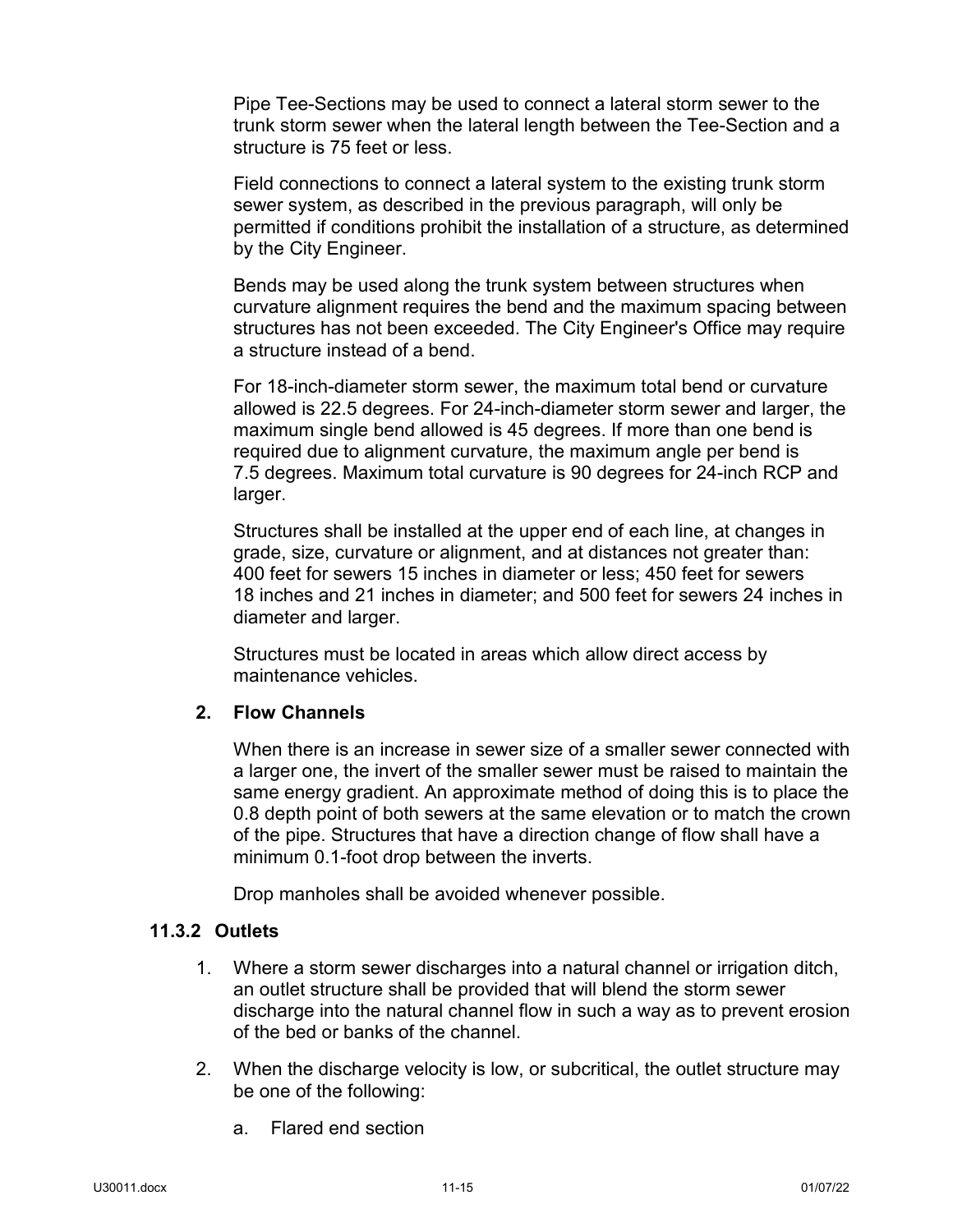- b. Head wall
- c. Wing walls
- 3. If the discharge velocity is high, or supercritical, prevention of erosion of the natural channel bed or banks in the vicinity of the outlet may require an energy dissipating structure.
- 4. All outlets shall have an apron consisting of one of the following:
	- a. Riprap with geotextile fabric base
	- b. Concrete anchor mat
	- c. Concrete slab
	- d. Scour stop, or approved equal
	- e. Other approved methods

## <span id="page-18-0"></span>**11.3.3 Inlets**

## **1. Introduction**

A storm inlet is an opening into a storm sewer system for the entrance of surface storm runoff. There are three types of inlets: curb opening, grated, and combination. In addition, inlets may be further classified as being on a continuous grade or in a sump. The term "continuous grade" refers to an inlet so located that the grade of the street has a continuous slope past the inlet and therefore ponding does not occur at the inlet. The sump condition exists whenever water is restricted to the inlet area because the inlet is located at a low point. A sump condition can occur at a change in grade of the street from positive to negative or due to the crown slope of a cross street when the inlet is located at an intersection.

## **2. Inlet Standards**

Acceptable inlets for public streets shall be Type I curb opening or Type II combination. Curb opening inlets shall be used at true sumps or at sumps formed by crown slope of cross section at the intersection. Either curb opening type or combination inlets may be used on continuous grade.

Grated inlets may be used for parking areas and open fields or other applications subject to approval by the City Engineer.

Reduction factors shall be applied to the theoretical calculated capacity of inlets based upon their type and function. The reduction factors compensate for effects which decrease the capacity of the inlet such as debris plugging, pavement overlaying, and in variations of design assumptions.

The allowable capacity of an inlet shall be determined by applying the applicable reduction factor from Table 11.3 (Appendix) to the theoretical capacity as presented in the following sections.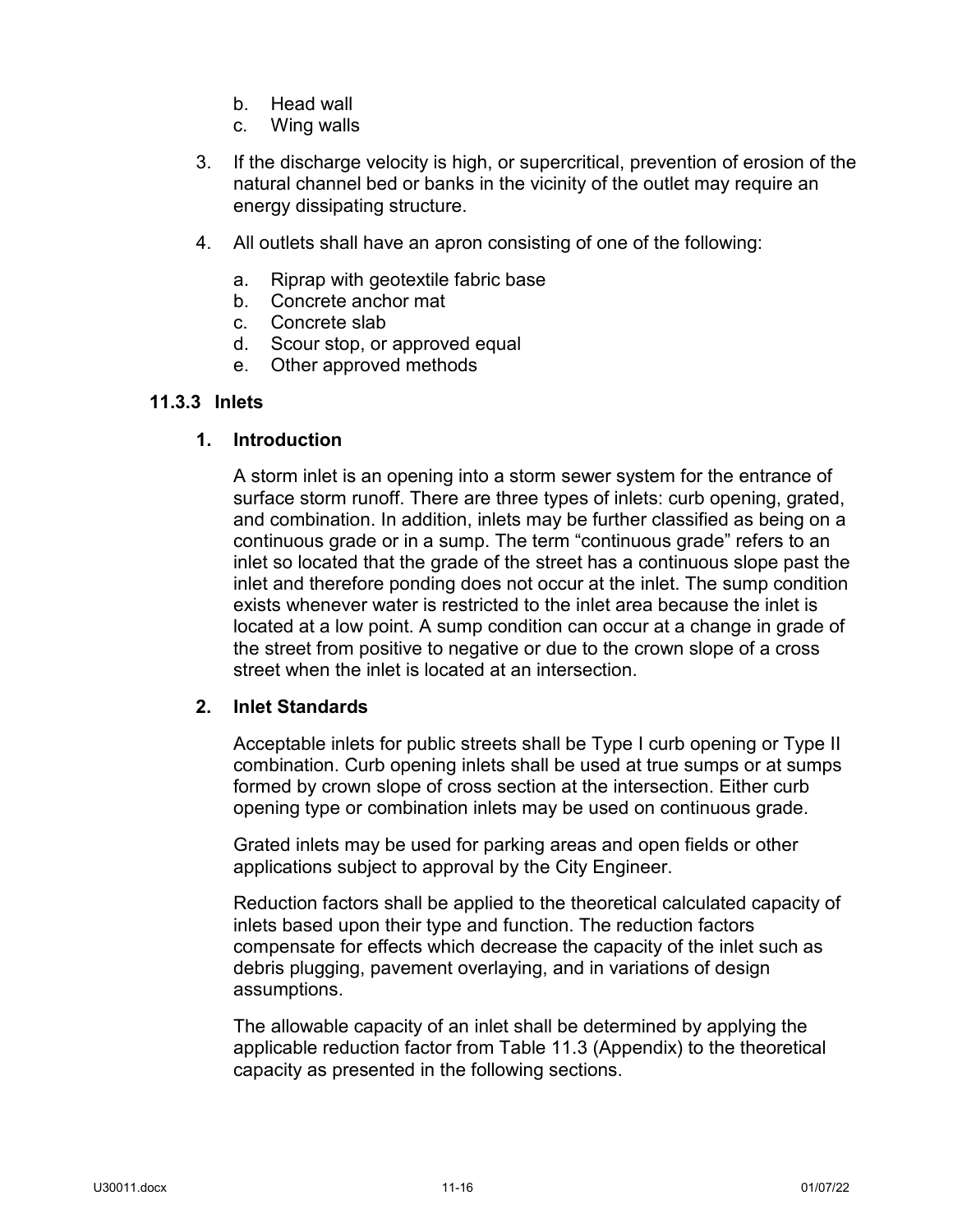The size of outlet pipes from storm water inlets shall be based upon the theoretical capacity of the inlet, but shall not be less than 12 inches in diameter.

## **3. Curb Opening Inlet Hydraulics**

A curb opening inlet may operate under two different conditions of flow: (1) free flow conditions under which a free water surface is continuous into the inlet; or (2) submerged conditions in which the inlet functions as an orifice. The continuous grade design procedures described herein assume that the inlets will be designed to operate under the free flow condition, since the gutter flow depth required to submerge the inlet is greater than the allowable street capacity.

The inlet dimensions evaluated herein are the standards used for Type I and II inlets.

## **4. Sump Condition**

Presented in Figure 11.3 (Appendix) is a capacity nomograph for sump condition with a gutter depression at the inlet. This chart is an adaptation of a Bureau of Public Roads chart and is applicable to both the free flow and the submerged cases.

## **5. Continuous Grade**

For the "continuous grade" condition, the capacity of the inlet is dependent upon many factors including gutter slope, depth of flow in the gutter, height and length of curb opening, street cross slope, and the amount of depression at the inlet. In addition, all of the gutter flow will not be intercepted and some flow will continue past the inlet area ("bypass"). The amount of bypass must be included in the downstream drainage facility evaluation as well as in the design of the inlet.

Inlet size and spacing is dependent upon the allowable use of streets for handling storm runoff. Section 11.6, page 11-22, of this chapter will address pavement encroachment and provide criteria for the maximum width of spread (W) as addressed below.

When the allowable pavement encroachment has been determined, the theoretical gutter capacity for a particular encroachment can be determined by the use of Figure 11.4 (Appendix). To further simplify computations, Figure 11.5 (Appendix) is provided to enable direct determinations for various street sections. Figure 11.4 (Appendix) as well as the charts for inlet capacity provided in the Appendix of these standards will assist the designer in solving for the capacity of an inlet on a continuous grade. The procedure for properly sizing and determining inlet spacing is as follows:

a. After the design has determined a total runoff discharge (Q) flowing upstream of the inlet, enter Figure 11.5 (Appendix) for design Q and extend a vertical line down to intersect with the longitudinal gutter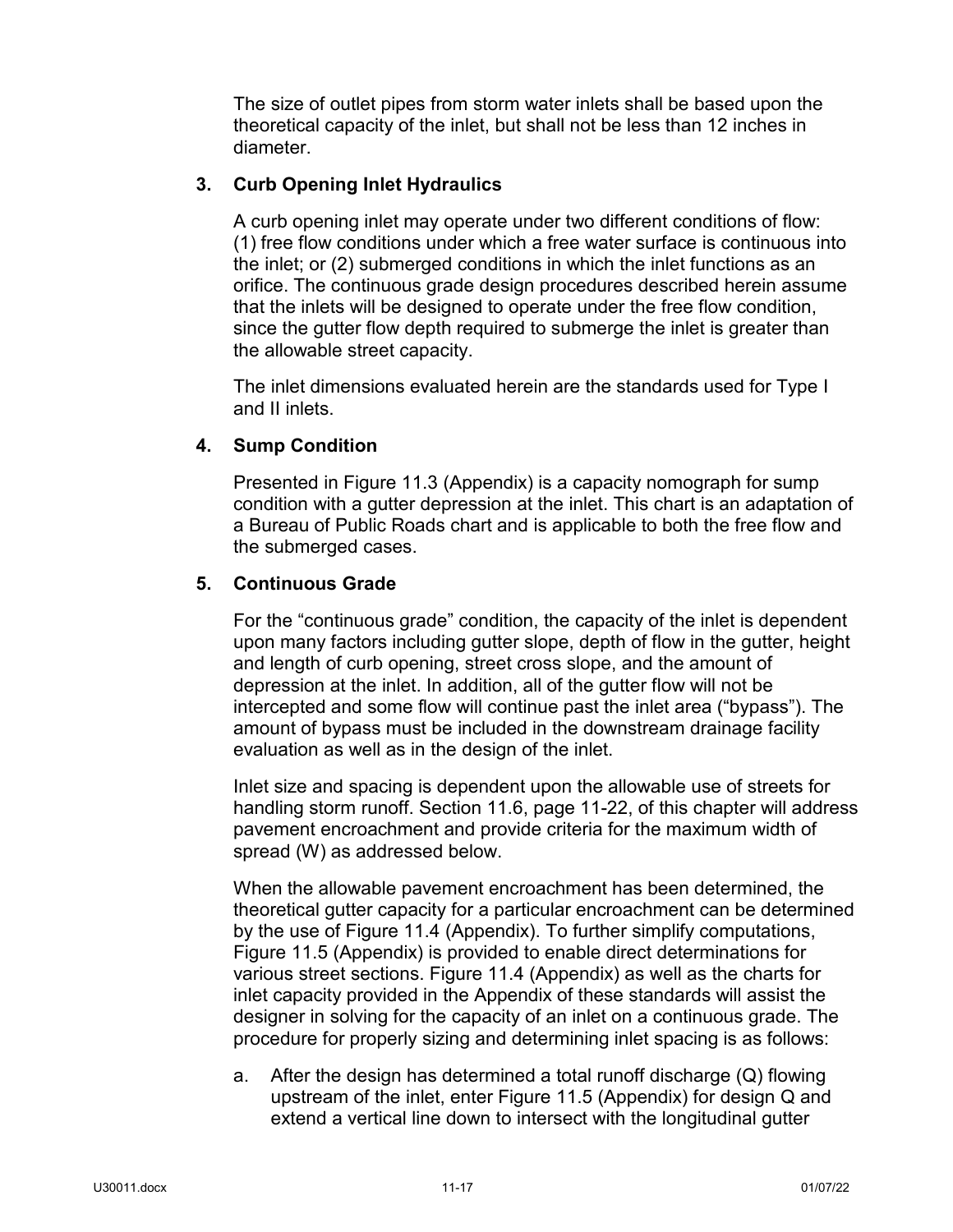slope  $(S<sub>o</sub>)$ . Extend a horizontal line from the point to the cross slope  $(S_x)$  of the street being studied and extend a vertical line down from this point to the width of spread (W). The depth of flow (D) at the curb may also be determined if the vertical line intersecting the cross slope  $(S_x)$  on the lower portion of the graph is extended horizontally to intercept the depth at the curb.

- b. Select the appropriate capacity chart from the Appendix for the type of inlet (Type I or II), street cross slope  $(S_x)$ , and longitudinal gutter slope  $(S<sub>o</sub>)$ .
- c. Type I inlets: Enter the chart for the inlet length selected. Extend a vertical line up to intersect the curve for the width of spread (W) determined in Step 1 and extend a horizontal line from this point to the inlet intercept ratio (Qi/Q).

Type II inlets: Enter the chart for the width of spread (W) determined in Step 1. Extend a horizontal line across to intersect the line for the longitudinal gutter slope  $(S<sub>o</sub>)$  and extend a vertical line from this point to the inlet intercept ratios (Qi/Q).

d. Multiply the inlet intercept ratio  $(Qi/Q)$  determined in Step 3 times the total discharge (Q) carried by the gutter, yields the quantity of water being intercepted by the inlet (Qi). For Type I inlets, the designer may want to repeat Steps 3 and 4 for other lengths of inlets.

After the theoretical capacity has been determined as outlined above, capacity reduction factors must be applied as listed in Table 11.3 (Appendix). The designer will need to choose which type of inlet is most effective based upon both hydraulic and economic considerations.

## **6. Capacity of Grated Inlets in Sump**

As previously noted, grated inlets may be used for parking areas and open fields or other areas subject to approval by the City Engineer. The design procedure presented in the following section is based upon the assumption that the grated inlet is clear from debris and is operating at its maximum efficiency.

For a grated inlet operating under sump conditions, the reduction factors of Table 11.3 (Appendix) shall be applied.

Under sump conditions, a grated inlet acts essentially as a series of orifices. Design charts indicate that the application of the orifice formula to the clear opening of the inlets gives satisfactory capacities for a clean inlet. Figure 11.6 (Appendix) shows the results of the tests. The head used shall be determined by the allowable depth of ponding for the installation at the design storm frequency.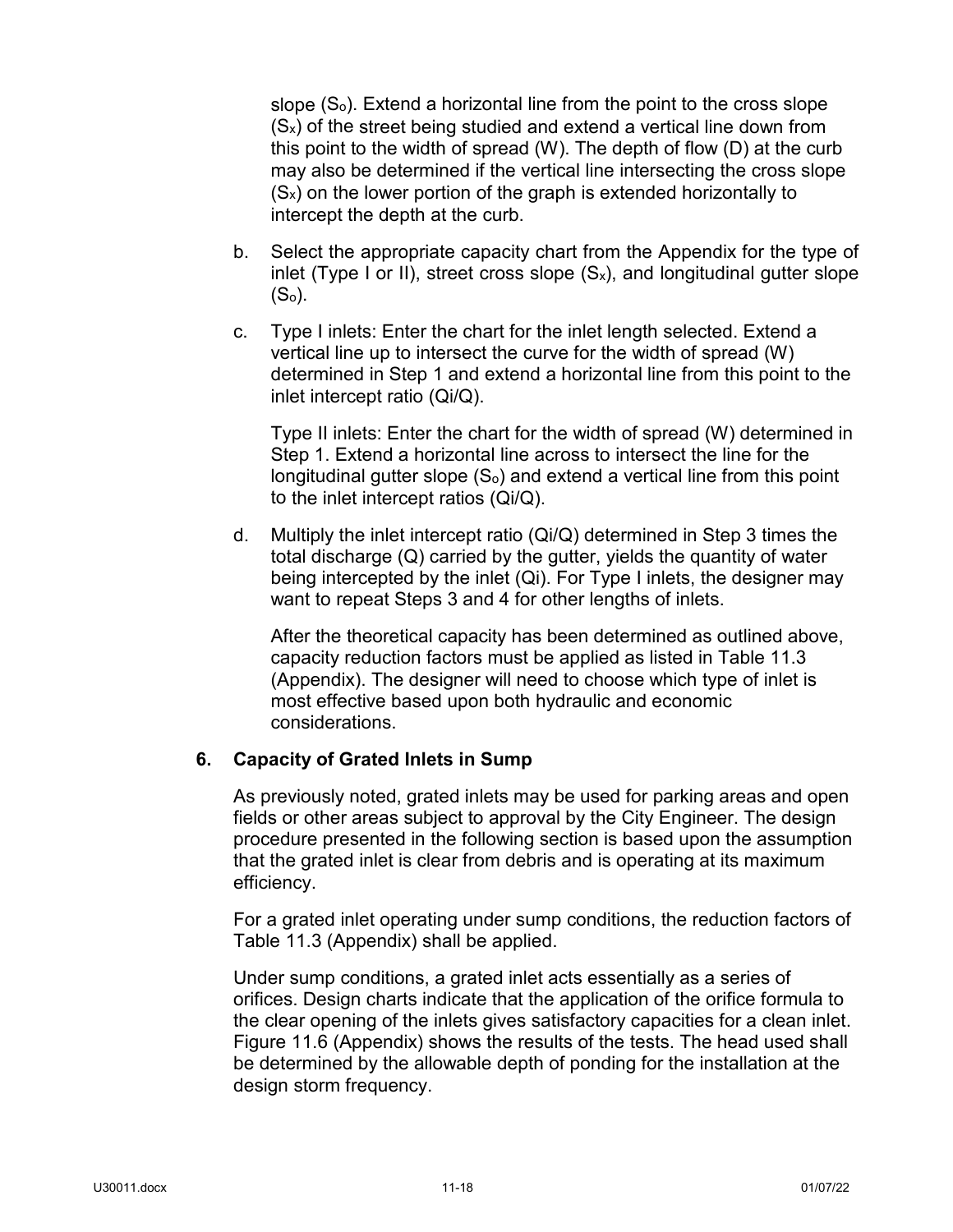## <span id="page-21-1"></span><span id="page-21-0"></span>**11.4 Culverts**

## **11.4.1 General**

Culverts may be of any shape and construction as required by existing topographic features; provided, however, the size, location, and type of construction of culverts shall be subject to acceptance by the City Engineer's Office.

Culverts within the major drainageways, as outlined in the Sioux Falls Storm Water Master Drainage Plan, that are under arterials or railroads shall have sufficient capacity to pass all of the runoff from the 100-year storm considering 20 percent of the inlet plugged, for pipes under 48-inch diameter.

For all other streets, culverts must be designed to convey a minimum of 10-year flow with no street overtopping and must be large enough so that the 100-year flow over the top of the road does not exceed 18 inches in depth above the invert of the gutter.

## <span id="page-21-2"></span>**11.4.2 Design Criteria**

- 1. The following design criteria shall be utilized for all culvert design:
	- a. The culvert including inlet and outlet structures shall properly take care of storm water flow, bed-load, and debris at all stages of flow.
	- b. **Inlets**. Culvert inlets shall be designed to minimize entrance and friction losses. Inlets shall be provided with either flared-end sections or head walls with wing walls. Projecting ends will not be acceptable. For large structures, provisions shall be made to resist possible structural failure due to hydrostatic uplift forces.
	- c. **Outlets**. Culvert outlets shall be designed to avoid sedimentation, undermining of the culvert, or erosion of the downstream channel. Outlets shall be provided with either flared-end sections or headwalls, with wingwalls. Projecting outlets will not be acceptable. Additional outlet control in the form of rip rap, channel shaping, dissipation structure, etc., may be required where excessively high discharge velocities occur. All structural outlet velocity dissipaters shall be underlain with a suitable filter fabric to protect against scour.
	- d. **Slopes**. Culvert slopes shall be such that neither silting nor excessive velocities and scour occur. Generally, the minimum slope of culverts shall be limited to 0.50 percent.
	- e. **Hydraulic Design**. Culverts shall be analyzed to determine whether discharge is controlled by inlet or outlet conditions for both the initial storm discharge and the major storm discharge. The value of the roughness coefficient (n) used shall not be less than those specified by documentation of the culvert manufacturer. Computations for selected culvert sizes shall be submitted for review.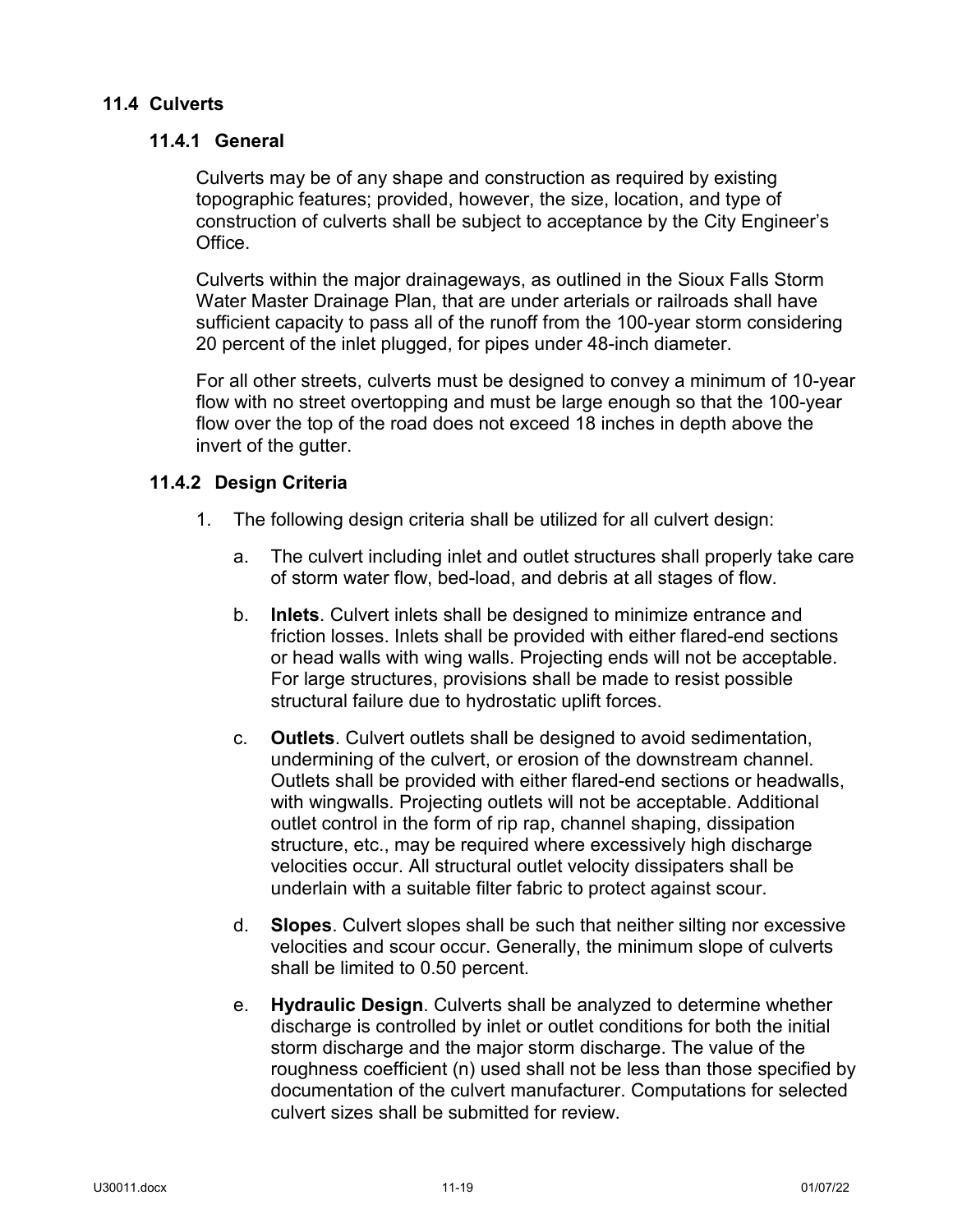f. **Minimum Allowable Size**. The required size of the culvert shall be based upon adequate hydraulic design analysis. Approval will not be granted for round culverts with less than 18 inches inside diameter, or for arched or oval-shaped culverts with span-rise dimensions less than 24 inches x 18 inches nominal except that culverts 12 inches or greater in diameter may be used for single-family residential access drives.

The minimum height of a reinforced box culvert should be 3 feet to facilitate cleanout and allow removal of forms during construction.

- g. **Multiple Culvert Installation**. Where physical conditions dictate, multiple culvert installations will be acceptable, provided the minimum size of any culvert to be used shall not be less than the requirements set forth above.
- h. **Structural Design**. The structural design of culverts shall conform to those methods and criteria recommended by the manufacturer of a specific type of culvert dependent upon the type of bedding, the method of installation, and the load.
- i. **Trash and Debris Deflector**. When, in the opinion of the City Engineer, debris accumulation for a particular drainageway appears to pose a significant probability of culvert plugging, trash racks or debris deflectors will be required.

## <span id="page-22-1"></span><span id="page-22-0"></span>**11.5 Open Channel Flow, Drainageway**

#### **11.5.1 General**

Major drainageways and lateral drainageways will be classified by the City Engineer.

All drainageways to be dedicated to the City shall have a maintenance bench along both sides providing access to all channel areas. Drainageways adjacent to right-of-ways proposed with one maintenance bench will be reviewed by the City on a case-by-case basis for approval. The maintenance bench shall be 12 feet wide with a cross slope no greater than 10 percent. If the maintenance bench is located along a future recreational trail, the maximum cross slope may be reduced to meet trail requirements. Property delineation markers shall be installed upon dedication of the property in locations specified by City of Sioux Falls Parks and Recreation.

See Figure 11.7A, 11.7B, 11.7C (Appendices) for design standards for channel construction.

All channels will be designed with the five-year storm frequency and the 100 year storm frequency considered.

The property corner elevation abutting or property elevation adjacent to a drainageway shall be a minimum of 1 foot above the 100-year major design storm elevation.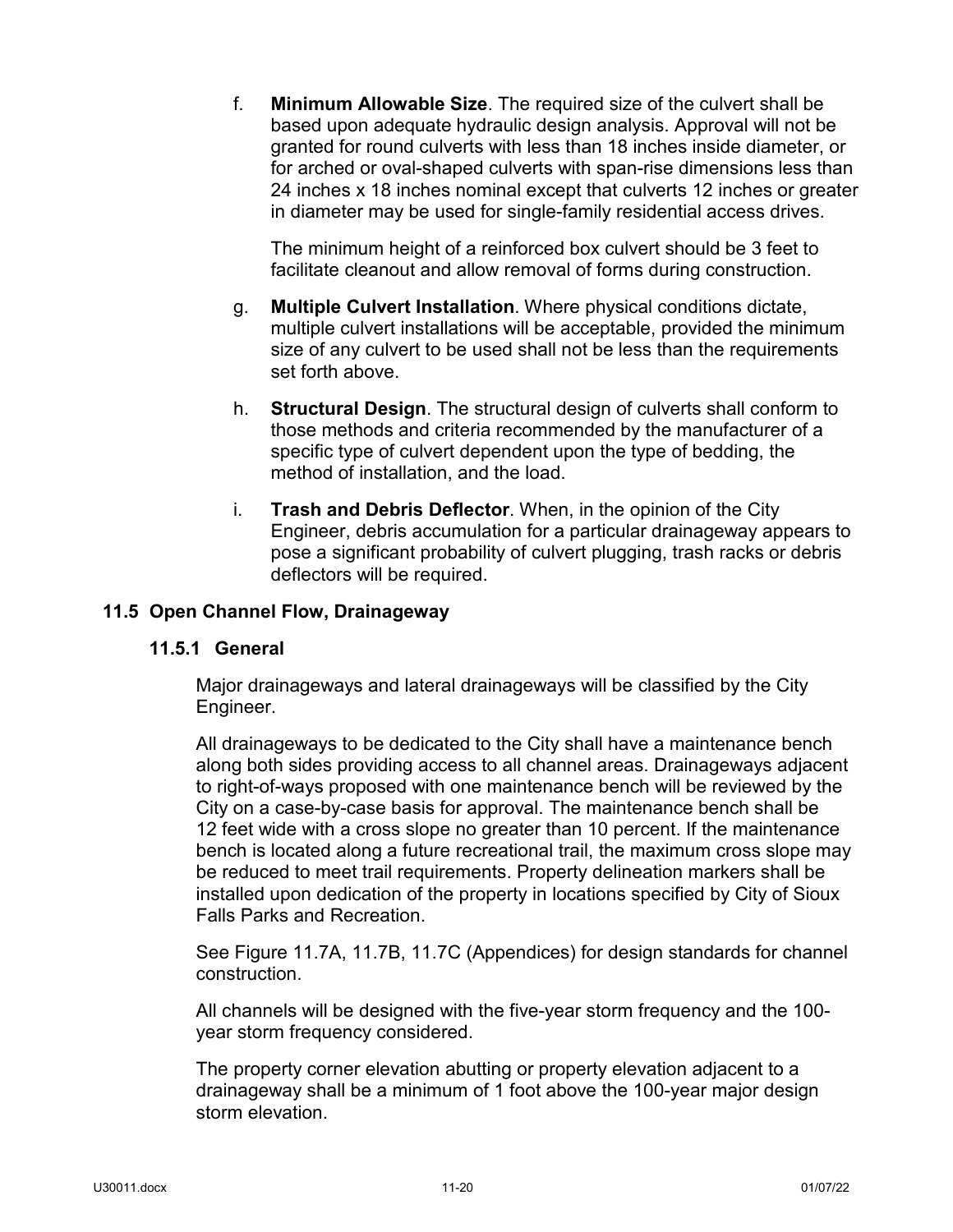Minimum ground elevations for structures abutting or potential to flood by drainageways or storm water facilities shall be 2 feet above the overflow elevation or 100-year major design storm elevation, whichever is higher. Where an overflow system is not available, minimum ground elevation shall be a minimum of 4 feet above the 100-year major design storm elevation or 150 percent of the 100-year major design storm elevation, whichever is higher.

Channels shall be designed in such a manner that flows at the critical depth and supercritical flows are avoided.

If increased flows are proposed for any channel, protection as required shall be provided for a natural channel. Channel protection will be designed to withstand forces that attempt to overtop the channel banks, deteriorate the channel lining, erode soils beneath the channel lining, and erode unlined areas of the channel.

Open channels conveying storm water shall be designed using the Tractive Force Procedure<sup>\*</sup>. The permissible shear stress,  $T<sub>d</sub>$ , is the force required to initiate movement of channel lining material. Normal depths in the channel are calculated using Manning's equation. Manning's roughness coefficients for different ranges of depth are provided in Figure 11.7B. The coefficient of roughness generally decreases with increasing flow depth.

Shear stress, T, at normal depth, is computed for the lining by the following equation:

 $T = vds$  (Equation 5a)

Where:

- $T =$  shear stress in  $lb/ft^2$
- $y =$  unit weight of water, 62.4 lbs/ft<sup>3</sup>
- $d =$  flow depth in feet
- s = channel gradient in ft/ft

If the permissible shear stress,  $T<sub>d</sub>$ , given in Figure 11.7C, is greater than the computed shear stress, T, the chosen channel liner is considered acceptable. If the computed shear stress is too great, select a liner with a higher permissible shear stress and repeat the calculations for normal depth and shear stress. In some cases, it may be necessary to alter the channel dimensions to reduce the shear stress.

All channels shall be designed with proper and adequate erosion control features. When required, drops or check dams shall be installed to control water surface profile slope.

Grass-lined channels or side slopes of concrete-lined channels will be seeded with a mixture as set forth in these Design Standards.

Lateral drainageways without a low flow storm sewer will only be permitted with the acceptance of the City Engineer.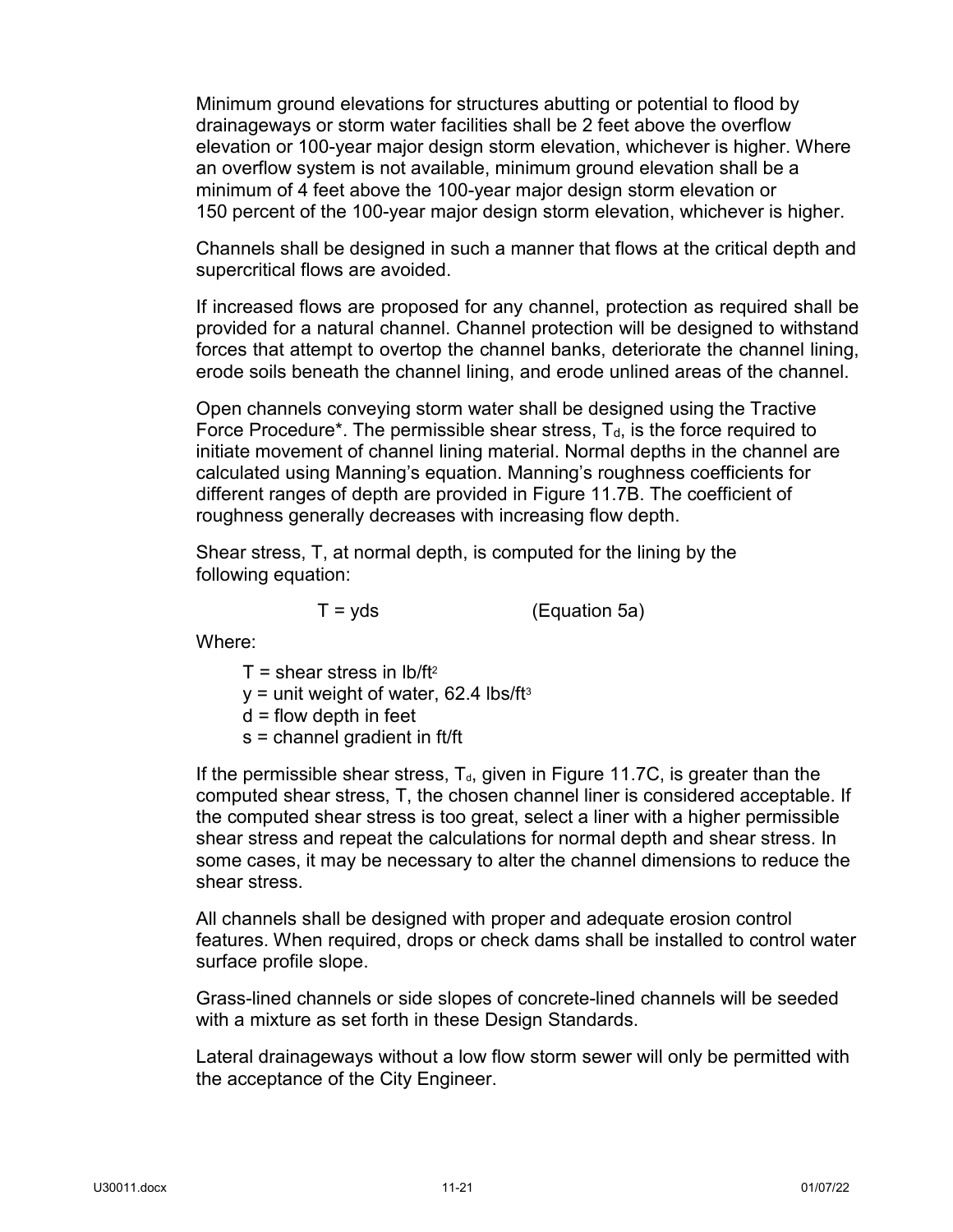For channels that cross a roadway and overflow the street section within design standards, it is acceptable to provide an easement for the 12-foot access strip along the backwater area. The remaining channel dedication will be per ordinance.

## <span id="page-24-1"></span><span id="page-24-0"></span>**11.6 Street Flow Capacity**

#### **11.6.1 General**

The criteria set forth herein will be used in analyzing and approving the adequacy of streets as a function of the drainage system. Both the minor and 100-year storm runoff must be considered and calculations showing such runoff at critical sections shall be submitted. Street, curb and gutter, valley gutters, and curb cuts shall conform to the Standard Specifications.

#### <span id="page-24-2"></span>**11.6.2 Street Capacity for Minor Storms**

Pavement encroachment for the minor design storm shall not exceed the limitations set forth in the following table:

### **Allowable Pavement Encroachment and Depth of Flow for Minor Storm Runoff**

| <b>Street Classification</b> | Maximum Encroachment*                                                                                                                                                          |
|------------------------------|--------------------------------------------------------------------------------------------------------------------------------------------------------------------------------|
| Local                        | No curb overtopping. Flow may spread to crown of<br>street.                                                                                                                    |
| Collector                    | No curb overtopping. Flow spread must leave the<br>equivalent of one 10-foot driving lane clear of water<br>(one lane for two-lane street, two lanes for four-lane<br>street). |
| <b>Arterials</b>             | No curb overtopping. Flow spread must leave the<br>equivalent of two 10-foot driving lanes clear of<br>water; one lane in each direction.                                      |
| Freeways                     | No encroachment is allowed on any traffic lane.                                                                                                                                |
|                              | *Mbore no qurbing oviete, energeshment aboll not ovtand neet                                                                                                                   |

Where no curbing exists, encroachment shall not extend past property lines.

The storm sewer system shall commence at the point where the maximum allowable encroachment occurs. All storm sewers systems shall be designed to convey the minor design storm as referenced for the applicable land use classifications in Section 11.1.3.2 of the City of Sioux Falls Engineering Design Standards.

When the allowable pavement encroachment has been determined, the theoretical gutter carrying capacity for a particular encroachment shall be computed using the modified Mannings formula for flow in a triangular channel as shown in Figure 11.4 (Appendix). To simplify computations, graphs for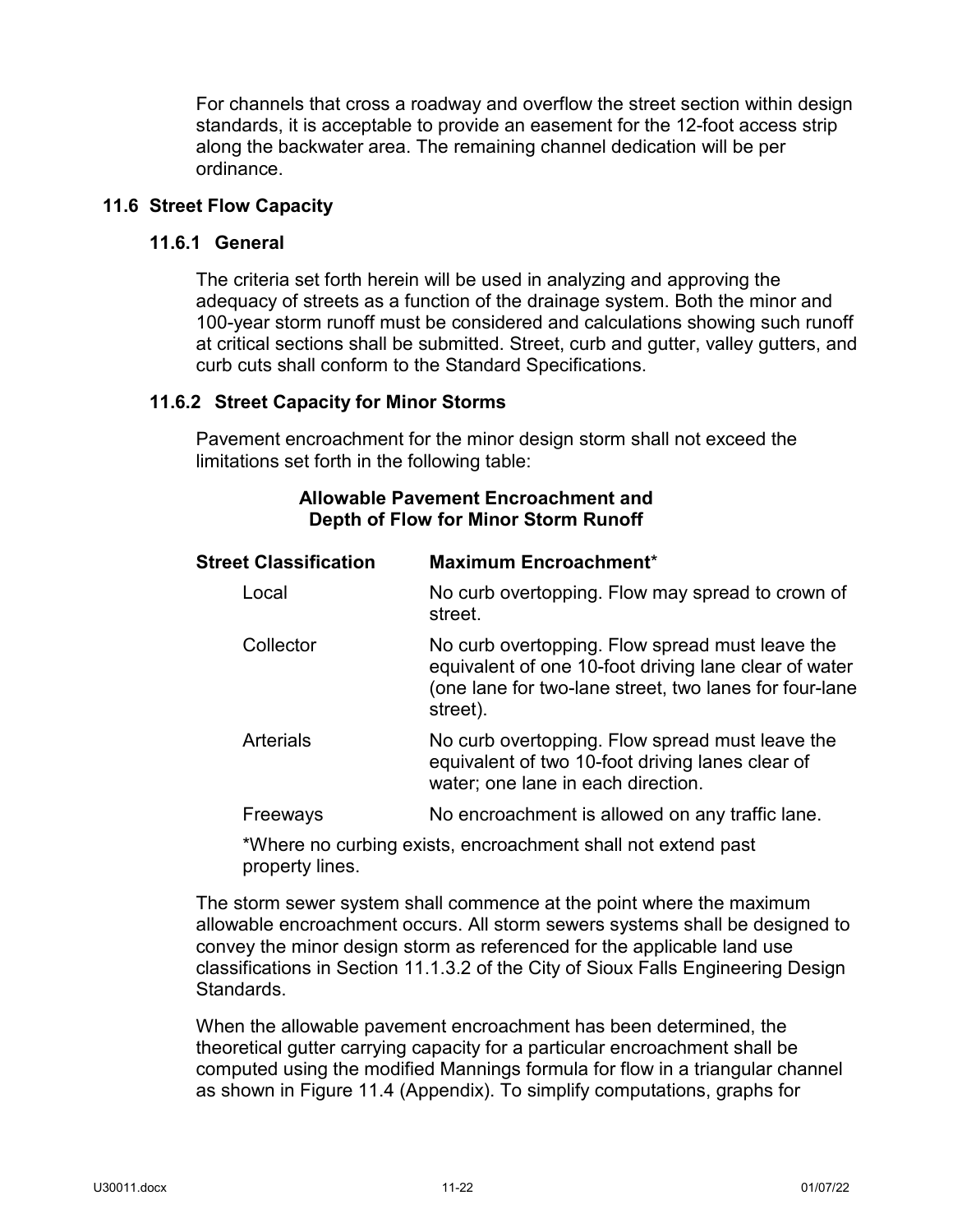particular street shapes may be used as shown on Figure 11.5 (Appendix). An "n" value of 0.015 shall be used unless special considerations exist.

## <span id="page-25-0"></span>**11.6.3 Street Capacity for Major Storms**

The allowable depth of flow and inundated area for the major design storm shall not exceed the limitations set forth in the following table:

## **Allowable Depth of Flow and Inundated Area for 100-Year Storm Runoff**

| <b>Street Classification</b> | <b>Allowable Depth and Inundated Areas</b>                                                                                                                                                                                                                                                                    |
|------------------------------|---------------------------------------------------------------------------------------------------------------------------------------------------------------------------------------------------------------------------------------------------------------------------------------------------------------|
| <b>Local and Collector</b>   | Residential dwellings, public, commercial, and<br>industrial buildings shall not be inundated at the<br>ground line. The depth of water over the gutter flow<br>line shall not exceed 18 inches.                                                                                                              |
| <b>Arterial and Freeway</b>  | Residential dwellings, public, commercial, and<br>industrial buildings shall not be inundated at the<br>ground line. Depth of water at the street crown shall<br>not exceed 6 inches to allow operation of<br>emergency vehicles. The depth of water over the<br>gutter flow line shall not exceed 18 inches. |

## <span id="page-25-1"></span>**11.6.4 Cross Street Flow**

Cross street flow can occur by two separate means. One is runoff which has been flowing in a gutter and then flows across the street to the opposite gutter or inlet. The second case is flow from some external source, such as a drainageway or conduit, which will flow across the crown of the street when the conduit capacity beneath the street is exceeded. The maximum allowable cross street flow depth based on the worst condition shall not exceed the limitation stipulated in the following table.

## **Allowable Cross Street Flow**

| <b>Street</b><br>Classification | <b>Minor Storm</b><br><b>Runoff</b>                              | 100-Year Design<br><b>Storm Runoff</b>      |
|---------------------------------|------------------------------------------------------------------|---------------------------------------------|
| Local                           | 6-inch depth at crown or in<br>the valley gutter                 | 18 inches of depth above<br>gutter flowline |
| Collector                       | Depth of flow shall not exceed<br>6 inches above gutter flowline | 18 inches of depth above<br>gutter flowline |
| Arterial                        | None                                                             | 6 inches or less over crown*                |
| Freeway                         | None                                                             | 6 inches or less over crown*                |

\* Only in gutter flow crossing the street. External flows may not cross street.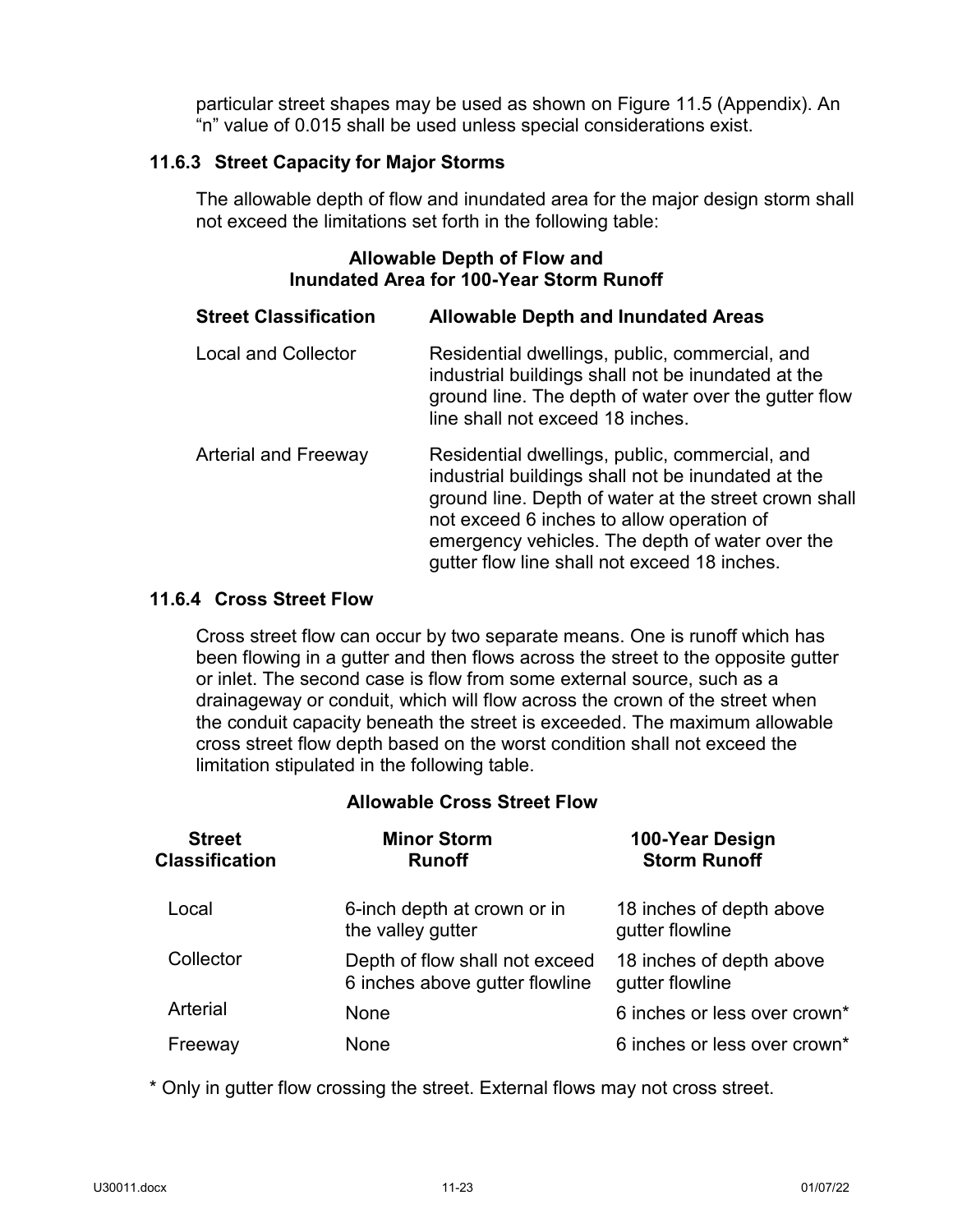## <span id="page-26-0"></span>**11.6.5 Capacity Calculations**

All theoretical flow capacities shall be reduced by the appropriate reduction factors as shown in Figure 11.8 (Appendix) to obtain allowable flow capacities.

## <span id="page-26-1"></span>**11.6.6 Drainage Tract Requirements**

All backward draining cul-de-sacs and sump streets are required to have a minimum 20-foot-wide drainage easement shown on the plat for the purpose of conveying drainage. The easement shall meet the applicable requirements for storm sewer easements.

## <span id="page-26-2"></span>**11.6.7 Sump Pump Collection Systems**

- 1. When required in accordance with Subdivision Ordinance, drainage systems can be designed with a sump pump system attached to the trunk drainage system.
	- a. It is acceptable for a sump pump collection system to be installed in the street right-of-way, within a front yard easement, or within a backyard easement. If within a backyard easement, the collection pipe shall be installed 1.5 feet south or east of the back property line. If within a front yard easement, the collection pipe shall be installed 2.5 feet from the street back of curb.
	- b. Services shall not cross the street section.
	- c. Storm sewer can serve as the sump pump collection pipe. RCP storm sewer pipe will be cored drilled for service connections. Polyethylene pipe or PVC pipe service connections will be installed in accordance with manufacturer specifications.
	- d. Service connections shall be installed and capped along the mainline pipe for each individual lot. For backyard installations, service stubouts shall be centered on the back lot line.
	- e. A minimum 24-inch diameter structure shall be installed at a maximum distance of 600 feet. A 5-foot access easement from right-of-way to backyard easement is required for the backyard structures. Corner lots may not require a 5-foot access easement.
	- f. Structures will be installed at the farthest upstream and downstream end. For front yard installations, the structures shall be on the side lot line. For backyard installations, the structures shall be +/- 5 feet from the side lot line.
	- g. Minimum diameter of sump pump collection system pipe shall be 6 inches. Minimum velocity shall be 2 feet/sec.
	- h. Maximum number of homes connected to a sump pump collection system until connected to a trunk storm sewer system is 300 homes.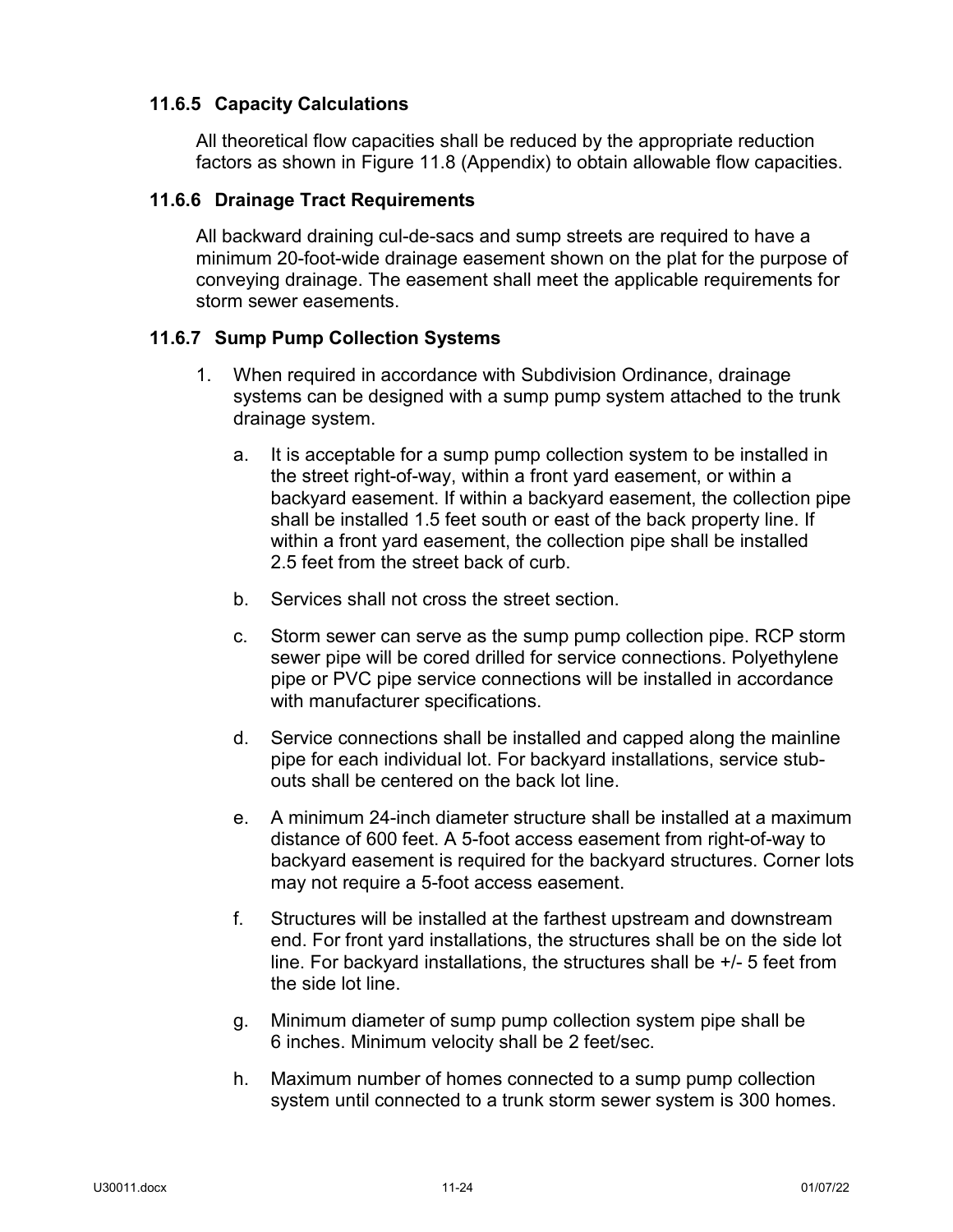- i. The connection of the sump pump collection pipe to the trunk storm sewer system shall be a minimum of 0.4 foot above the structure outfall storm sewer or flow line.
- j. Depth of cover shall be a minimum of 4 feet. When the minimum cover cannot be established, the collection system shall be insulated per City Design Standard Plates. For those systems that are insulated, a minimum cover of 18 inches in grassed/landscaped areas and 30 inches in asphalt/concrete areas shall be provided from finished grade to the top of the collection system pipe.
- k. Bends will not be allowed. Minimum radius of curvature shall be 150 feet.
- l. For backyard installations, if the swale along the back property line is less than 2 percent, the sump pump collection pipe may be a 6inch minimum perforated pipe with a filter fabric sock.
- m. The minimum slope of collection pipes shall be 0.40 percent.
- n. Animal guards shall be installed at the end of all collection pipes discharging directly into a public drainageway.
- o. Sump pump collection pipe diameters less than 12 inches shall only convey groundwater.
- 2. A regional groundwater collection drain tile system can be installed instead of a sump pump collection system.
- 3. Existing rural subdivisions annexed into the city after January 1, 2018, shall not be required to have sump pump collections systems installed with annexation unless either included in an agreement or required by the City Engineer based on benefits or needed mitigation of a sump pump discharge nuisance.

## <span id="page-27-1"></span><span id="page-27-0"></span>**11.7 Detention Storage**

#### **11.7.1 General**

Detention ponds shall be designed and constructed at those locations identified by the City Engineer. The use of on-site detention is permitted at those locations where the on-site drainage system cannot be tied into an existing drainage system.

On-site detention may be used if the development cannot provide adequate storm sewer systems to achieve the required storm sewer standards.

Parking lots which serve as detention storage ponds must not have a storage depth of more than 1 foot. It is recommended that notification signs be installed in parking lots which serve as detention ponds. The signs shall be permanent and high quality, meeting the City of Sioux Falls Specifications for Traffic Signs.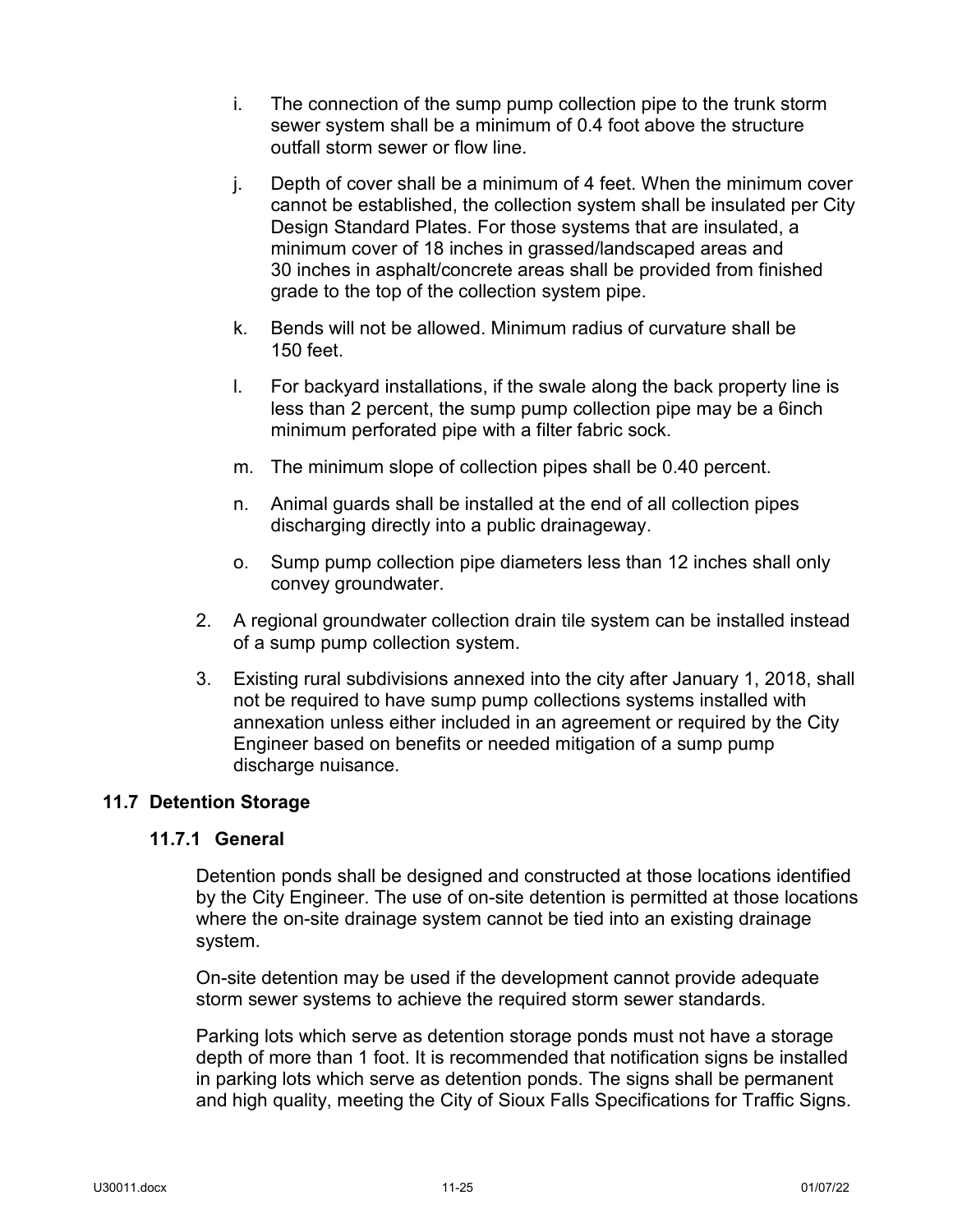## <span id="page-28-0"></span>**11.7.2 Design Storm**

Detention ponds along major drainageways as identified in the City Master Drainage Plan shall be designed for a 100-year design flow.

Other detention ponds shall be designed such that the 5-year return storm is conveyed through the principal outlet assembly and the 100-year return storm is conveyed through the overflow assembly.

## <span id="page-28-1"></span>**11.7.3 Release Methods**

Intermittent ponds shall drain completely.

Careful consideration must be given to the discharge of the surface release as to the elimination of erosion potential and the capacity of the downstream surface water course. The release structure shall be designed to withstand the forces caused by the structure being overtopped during a larger than design storm.

A stage (foot) versus release rate (CFS) curve must be provided for the release structure.

## <span id="page-28-2"></span>**11.7.4 Maximum Release Rate**

The detention pond volumes and release rate shall be designed to accommodate runoff generated by the development and post-developed upstream properties.

The maximum release rates for storm water set forth in this chapter are to be effective for any site or subdivision accepted by City Engineering following January 1, 2019. Drainage System Cost Recovery and Regional Detention Charge platting fees, if applicable, are annotated below by number in parenthesis to correlate with platting fee classification in Table 1—Platting Fee Classification.\*

Storm water maximum release rate for 5-year and 100-year return design storm:

- Land use zoned Single-Family\*\*
	- $\circ$  Single-Family runoff rate (3)
- Land use zoned non-Single-Family with <1 acre impervious\*\*\*
	- o Zoned runoff rate (1)
- Land use zoned non-Single-Family with  $\geq 1$  acre impervious\*\*\*\*
	- o Single-Family runoff rate (2)

or

 $\circ$  80% Single-Family runoff rate (3)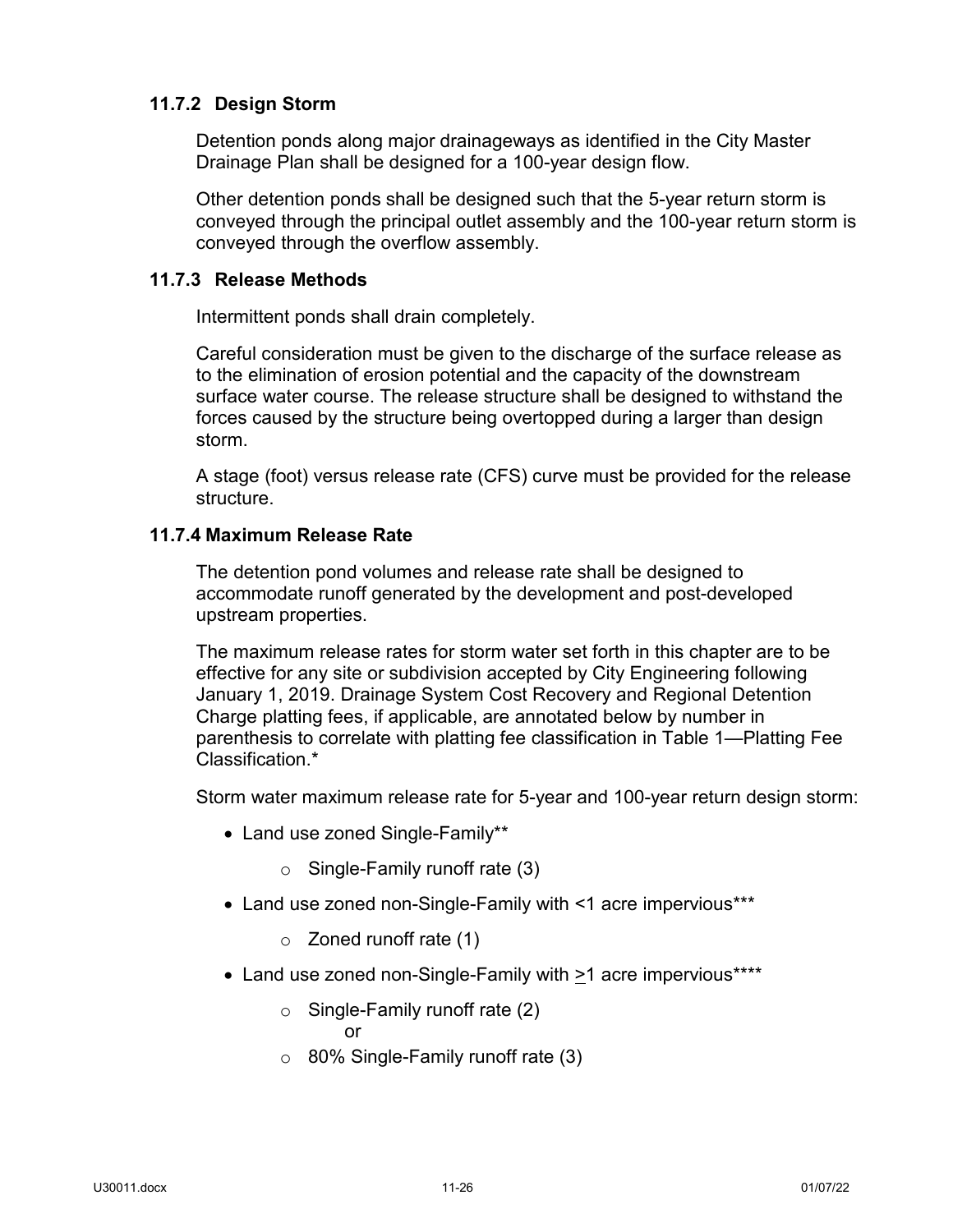- Sub-Regional stormwater facilities \*\*\*\*\*
	- o Single-Family runoff rate (2) or
	- $\circ$  80% Single-Family runoff rate (3)
- Discharge conveyed unto undeveloped property
	- o 80% Predeveloped runoff rate (3) \*\*\*\*\*\*\*\*\*\*\*
- Discharge directly conveyed unto developed private property
	- o Existing conditions runoff rate (4) \*\*\*\*\*\*
- Redevelopment
	- o Existing conditions runoff rate (4) \*\*\*\*\*\*\*
- Regional storm water facility tributary area \*\*\*\*\*\*\*\*
	- o Zoned runoff rate per Regional conveyance and facility design (1) \*\*\*\*\*\*\*\*\*
	- o Single-Family runoff rate (2) \*\*\*\*\*\*\*\*\*\* or
	- o 80% Single-Family runoff rate (3) \*\*\*\*\*\*\*\*\*\*

Table 1—Drainage System Cost Recovery/Regional Detention Charge Platting Fee Classification

- 1. Zoned (per land use).
- 2. Hybrid.
- 3. Single-Family.
- 4. Contact City Engineering for determination of platting fee, if applicable.

\* Information is not intended to be inclusive of all potential scenarios. City Engineer has sole discretion to determine storm water maximum release rate requirements. Examples are for general reference and parties are encouraged to contact City Engineering for clarification. Multiple scenarios may be applicable to a site or subdivision, whereas the most restrictive storm water maximum release rate may be required.

\*\* Discharge conveyed unto public conveyance of adequate capacity and contiguous downstream.

\*\*\* Not tributary to Sub-Regional or Regional storm water facility. Runoff shall be conveyed unto public drainage system of adequate capacity and contiguous downstream.

\*\*\*\* Not tributary to Sub-Regional or Regional storm water facility. Runoff shall be conveyed unto public conveyance of adequate capacity and contiguous downstream. Developer has flexibility to select runoff rate.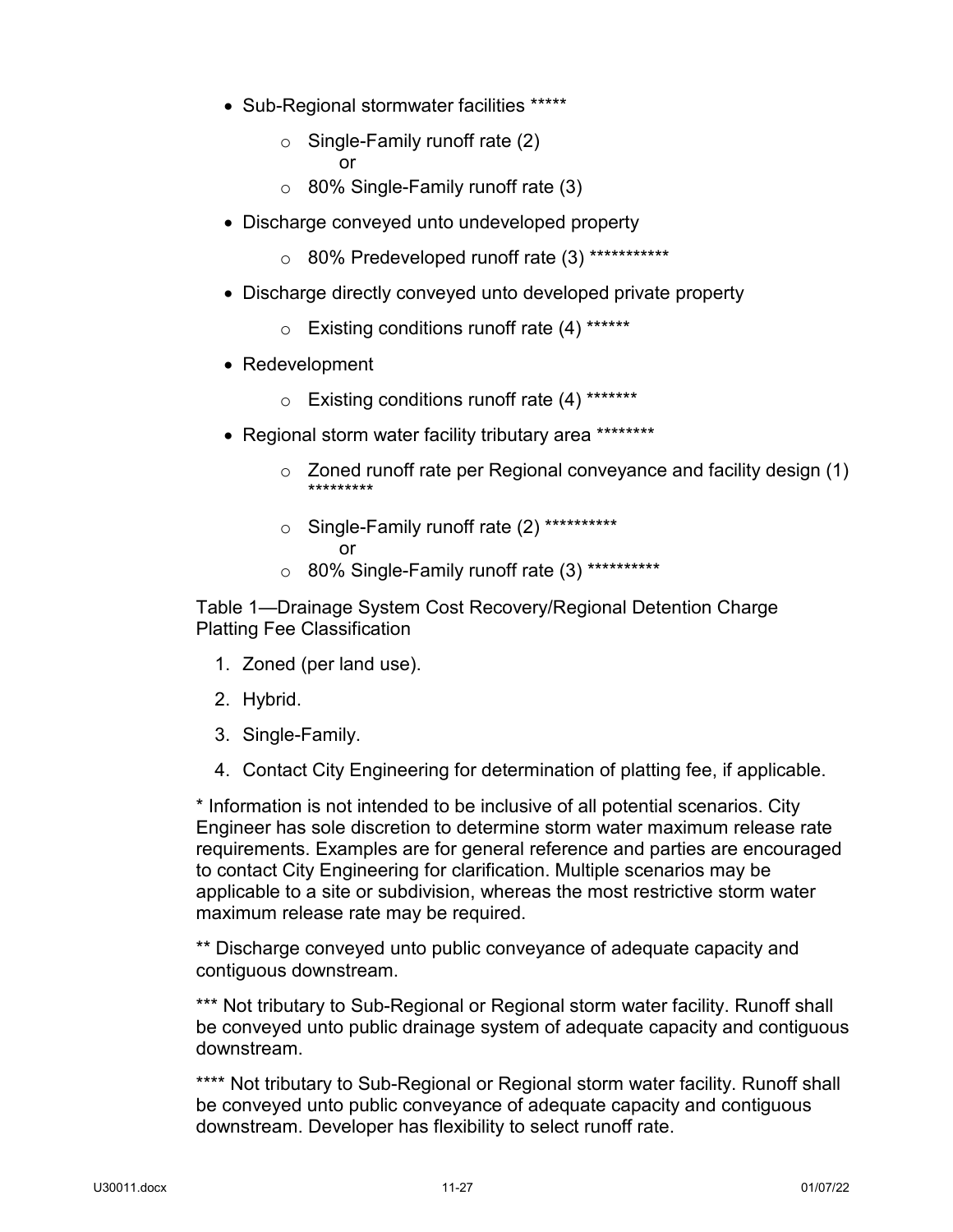\*\*\*\*\* Sub-Regional storm water facilities are privately developed, not publicly funded, and not identified in City Master Drainage Plan. Runoff shall be conveyed unto public drainage system of adequate capacity and contiguous downstream. Developer has flexibility to select runoff rate.

\*\*\*\*\*\* On-site storm water facilities may be required as determined by City Engineer.

\*\*\*\*\*\*\* Applicable for runoff directly conveyed unto public drainage system of adequate capacity and contiguous downstream. On-site storm water facilities may be required as determined by City Engineer if public drainage system is not of adequate capacity and contiguous downstream.

\*\*\*\*\*\*\*\* Regional storm water facilities are identified in City Master Drainage Plan. If Regional storm water facility is not constructed or public drainage system of adequate capacity and contiguous downstream is not present, on-site storm water facilities may be required. On-site storm water facilities may be removed upon construction of Regional storm water facility, public drainage system of adequate capacity and contiguous downstream is present, and adjustment of platting fees, if applicable.

\*\*\*\*\*\*\*\*\*\* Regional conveyance/facilities and public drainage system is constructed of adequate capacity and contiguous downstream.

\*\*\*\*\*\*\*\*\*\* Applicable to on-site storm water facilities required within a Regional storm water facility tributary area. Developer has flexibility to select runoff rate. \*\*\*\*\*\*\*\*\*\*\*\* unless public drainage system is of adequate capacity and contiguous downstream of the proposed discharge points. Parties are encouraged to contact City Engineering for clarification.

## <span id="page-30-0"></span>**11.7.5 Maintenance Requirements**

Detention ponds and similar areas, not required as a necessary part of the major drainage system as outlined in the City Master Drainage Plan, may be accepted by the City for maintenance only if such land provides another useful public service such as a public park or wildlife area.

All detention areas shall have a 30-foot-wide access to a public right-of-way if they are not located adjacent to a public right-of-way.

Detention pond properties greater than two acres in size where discharge is generated from publicly maintained infrastructure may be considered for dedication to the City during preliminary plan approval. The ponds must have a maintenance bench around the perimeter providing access to all pond areas. The bench shall be 12 feet wide with a cross slope no greater than 10 percent. If the bench is located along a future recreational trail, the maximum cross slope may be reduced to meet trail requirements. Property delineation markers shall be installed upon dedication of the property in locations specified by City of Sioux Falls Parks and Recreation. All other detention ponds shall be privately maintained.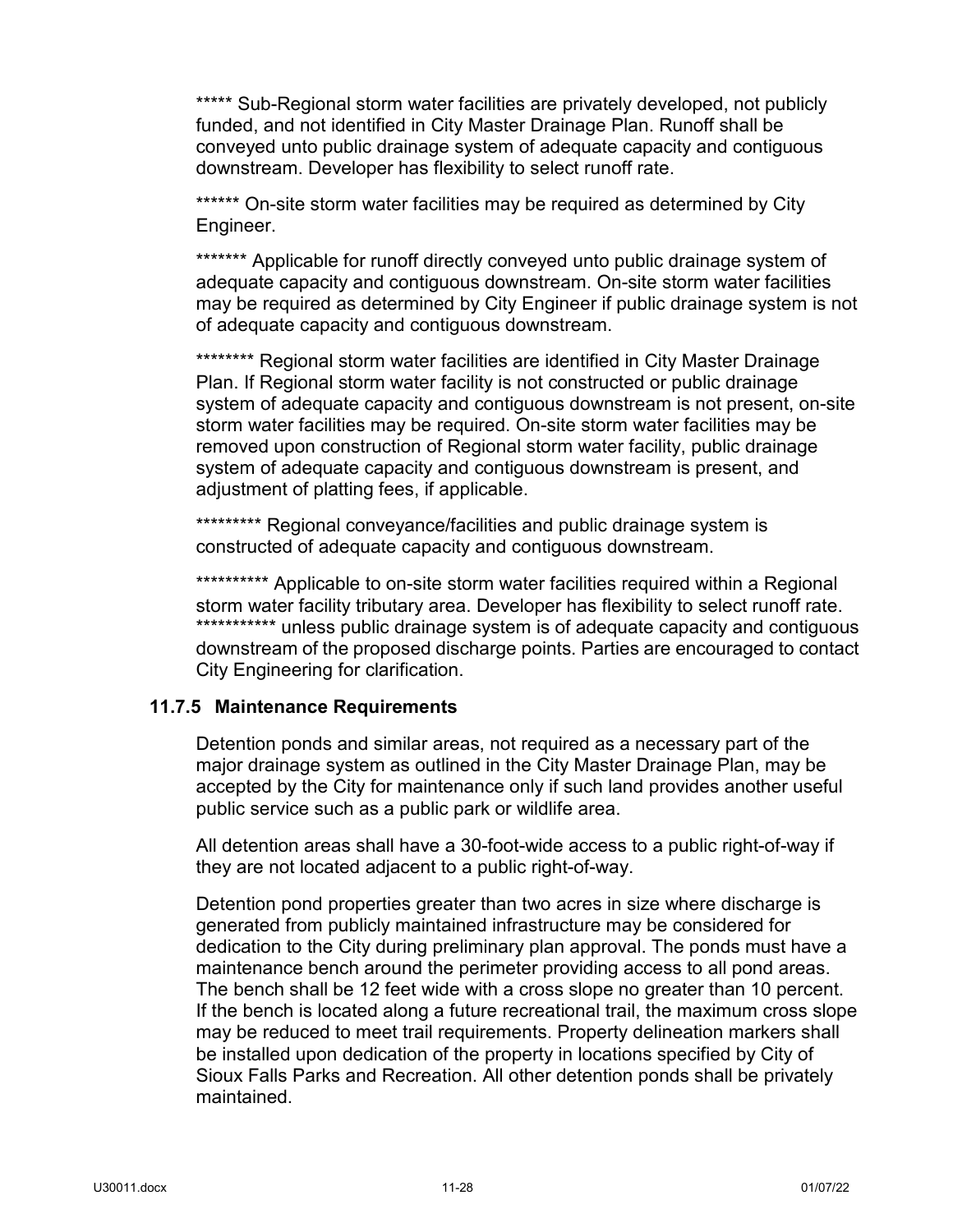## <span id="page-31-0"></span>**11.7.6 Adjacent Property Elevations**

The property corner elevation of properties abutting a detention pond shall be 1 foot above the 100-year design storm.

Recommended minimum ground elevations for homes abutting or affected by the detention pond shall be 2 feet above the overflow elevation. Recommended minimum ground elevation for homes abutting or affected by detention ponds will be a minimum of 4 feet above the 100-year pond high water elevation if an overflow system is not available or at an elevation that provides an additional 50 percent storage.

## <span id="page-31-1"></span>**11.8 Best Management Practices**

All projects have to meet the requirements of Section 11.8 Best Management Practices except those that are less than two acres and have less than one acre of new impervious area.

## <span id="page-31-2"></span>**11.8.1 Two-Step Process of Best Management Practices**

The following process is recommended for selecting structural BMPs in newly developing and redeveloping urban areas:

## **1. Step 1. Employ Runoff Reduction Practices**

To reduce runoff peaks and volumes from urbanizing areas, employ a practice generally called "minimizing directly connected impervious areas" (MDCIA). The principal behind MDCIA is two-fold: to reduce impervious areas and to route runoff from impervious surfaces over grassy areas to slow down runoff, promote infiltration, and reduce costs. The benefits are less runoff, less storm water pollution, and less cost for drainage infrastructure. There are several approaches to reduce the effective imperviousness of a development site:

## **a. Reduced Pavement Area**

Using smaller roadway cross sections is encouraged. Creative site layout can reduce the extent of paved areas.

## **b. Porous Pavement**

The use of modular block porous pavement or reinforced turf in low traffic zones, such as parking areas, and low use service drives, such as fire lanes, can significantly reduce site imperviousness.

## **c. Grass Buffers**

Draining impervious areas over grass buffers slows down runoff and encourages infiltration, in effect reducing the impact of the impervious area.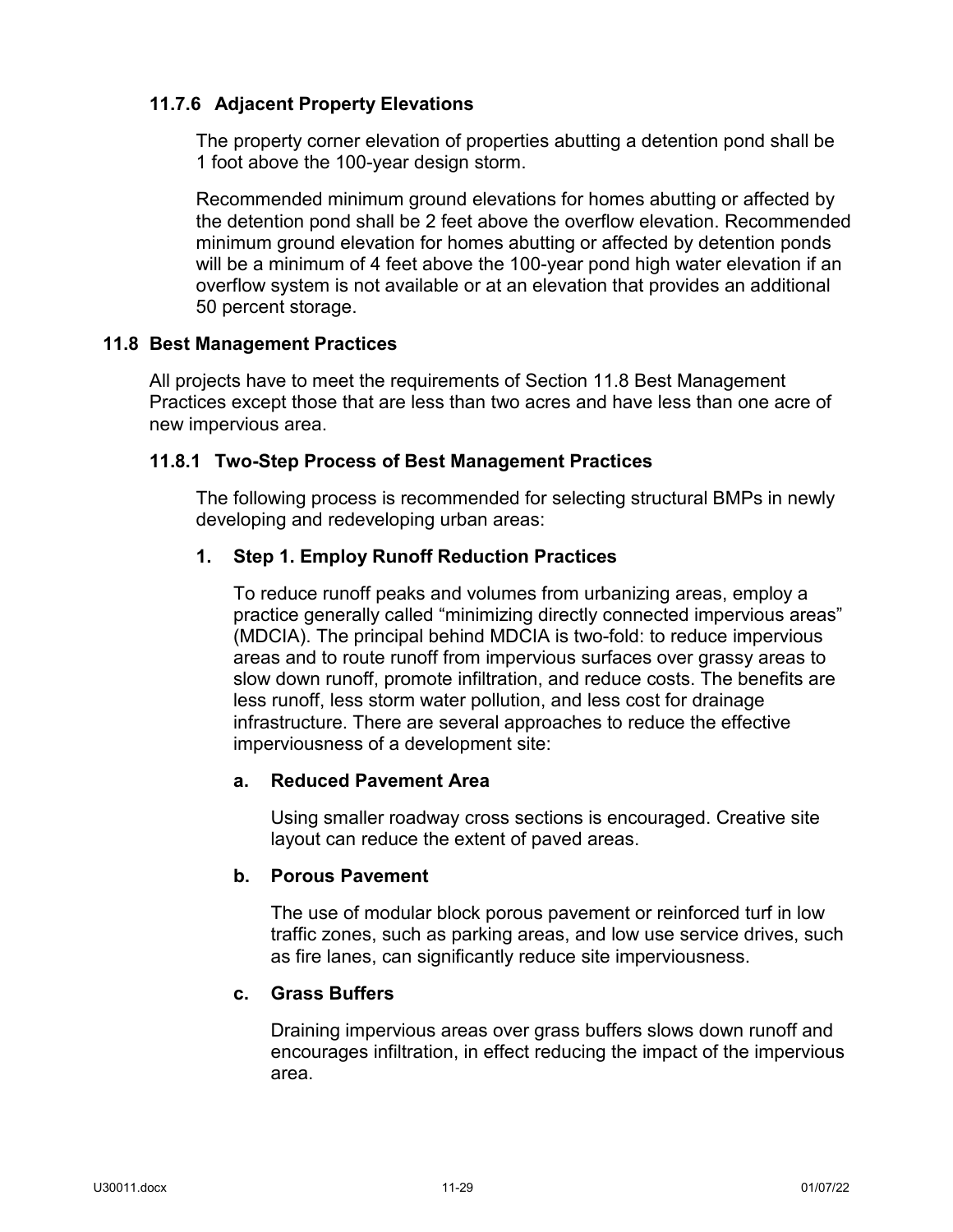## **d. Grass Swales**

The use of grass swales instead of storm sewers slows down runoff and promotes infiltration, also reducing effective imperviousness and detention.

Two of the approaches for reducing imperviousness are structural BMPs and are described in detail in the following sections:

| Section | <b>Structural BMP</b> |
|---------|-----------------------|
| 11.8.2  | <b>Grass Buffer</b>   |
| 11.8.3  | <b>Grass Swale</b>    |

## **e. Levels of Minimizing Directly Connected Impervious Areas**

Minimizing directly connected impervious areas (DCIAs) can be implemented in varying degrees. Two general levels associated with minimizing DCIAs have been identified and are described below:

- **Level 1.** The primary intent is to direct all possible runoff generated by impervious surfaces to flow over grass-covered areas, and to provide sufficient travel time so as to encourage the removal of suspended solids before runoff leaves the site, enters a curb and gutter, or enters another storm water collection system.
- **Level 2.** This level replaces street curb and gutter systems with low-velocity grass-lined swales and pervious street shoulders. Conveyance systems and storm sewer inlets will still be needed to collect runoff at downstream intersections and crossings where storm water flow rates exceed the capacity of the swales. Small culverts will be needed at street crossings and at individual driveways until inlets are provided to convey the flow to a storm sewer. This level can only be used for City projects with approval of the City Engineer.

## **2. Step 2. Provide Water Quality Capture Volume**

A fundamental requirement for any site addressing storm water quality is to provide water quality capture volume (WQCV). One or more of five types of water quality basins, each draining slowly to provide for long-term settling of sediment particles, may be selected to provide WQCV as shown in Figure 11.48. These five BMPs are described in detail in the following sections:

Section Structural BMP

- 11.8.4 Porous Landscape Detention
- 11.8.6 Extended Detention Basin
- 11.8.7 Sand Filter Extended Detention Basin
- 11.8.8 Constructed Wetlands Basin
- 11.8.9 Retention Pond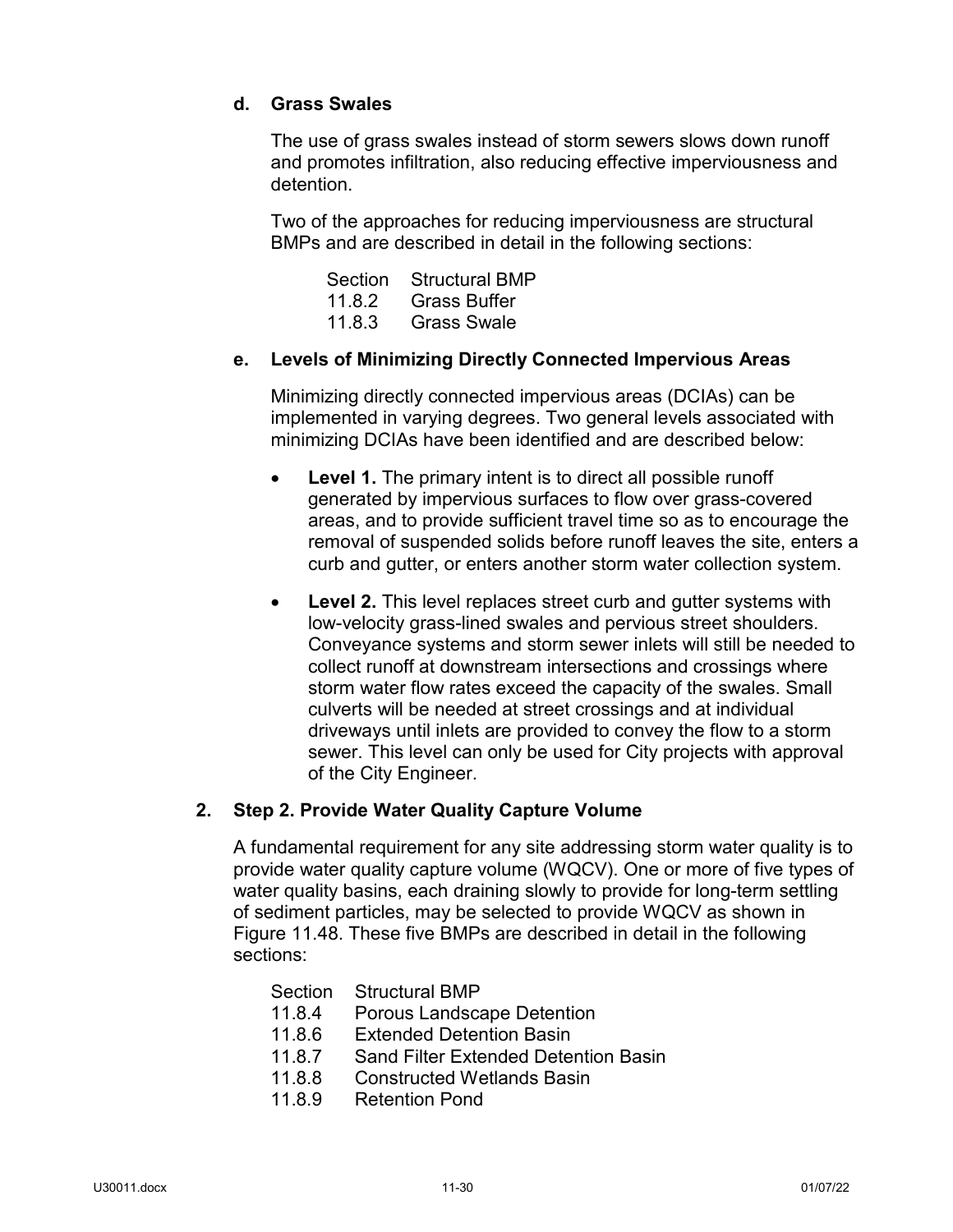The following BMP must be used with a BMP that meets the WQCV criteria. It does not provide WQCV by itself. It can, however, provide additional water quality treatment and aesthetic value:

- Section Structural BMP
- 11.8.10 Constructed Wetlands Channel

The following BMP does not meet the WQCV criteria. It is only intended for use in highly urbanized areas, such as redevelopment conditions, where existing development precludes the ability to meet the WQCV criteria. This BMP must be approved for use by the City Engineer. In determining BMP approval, preference will be given to structural BMPs providing WQCV as listed in this section.

Section Structural BMP

11.8.11 Water Quality Catch Basins and Water Quality Catch Basin Inserts

The following BMP meets the WQCV criteria, but does not use Figure 11.48 in the design process. Provide runoff capture volume as indicated in Section 11.8.12.

Section Structural BMP 11.8.12 Bioretention

#### <span id="page-33-0"></span>**11.8.2 Grass Buffer**

#### **1. Description**

Grass buffer strips are an integral part of the MDCIA land development concept. They are uniformly graded and densely vegetated areas of turf grass. They require sheet flow to promote filtration, infiltration, and settling to reduce runoff pollutants. Grass buffers differ from grass swales as they are designed to accommodate overland sheet flow rather than concentrated or channelized flow. They can be used to remove larger sediment from runoff from impervious areas.

Whenever concentrated runoff occurs, it should be evenly distributed across the width of the buffer via a flow spreader. This may be a porous pavement strip or another type of structure used to achieve uniform sheetflow conditions. Grass buffers can also be combined with riparian zones in treating sheet flows and in stabilizing channel banks adjacent to major drainageways and receiving waters. Grass buffers can be interspersed with shrubs and trees to improve their aesthetics and to provide shading.

#### **2. General Application**

A grass buffer can be used in residential and commercial areas. They are typically located adjacent to impervious areas. When used, they should be incorporated into site drainage, street drainage, and master drainage planning. Because their effectiveness depends on having an evenly distributed sheet flow over their surface, the size of the contributing area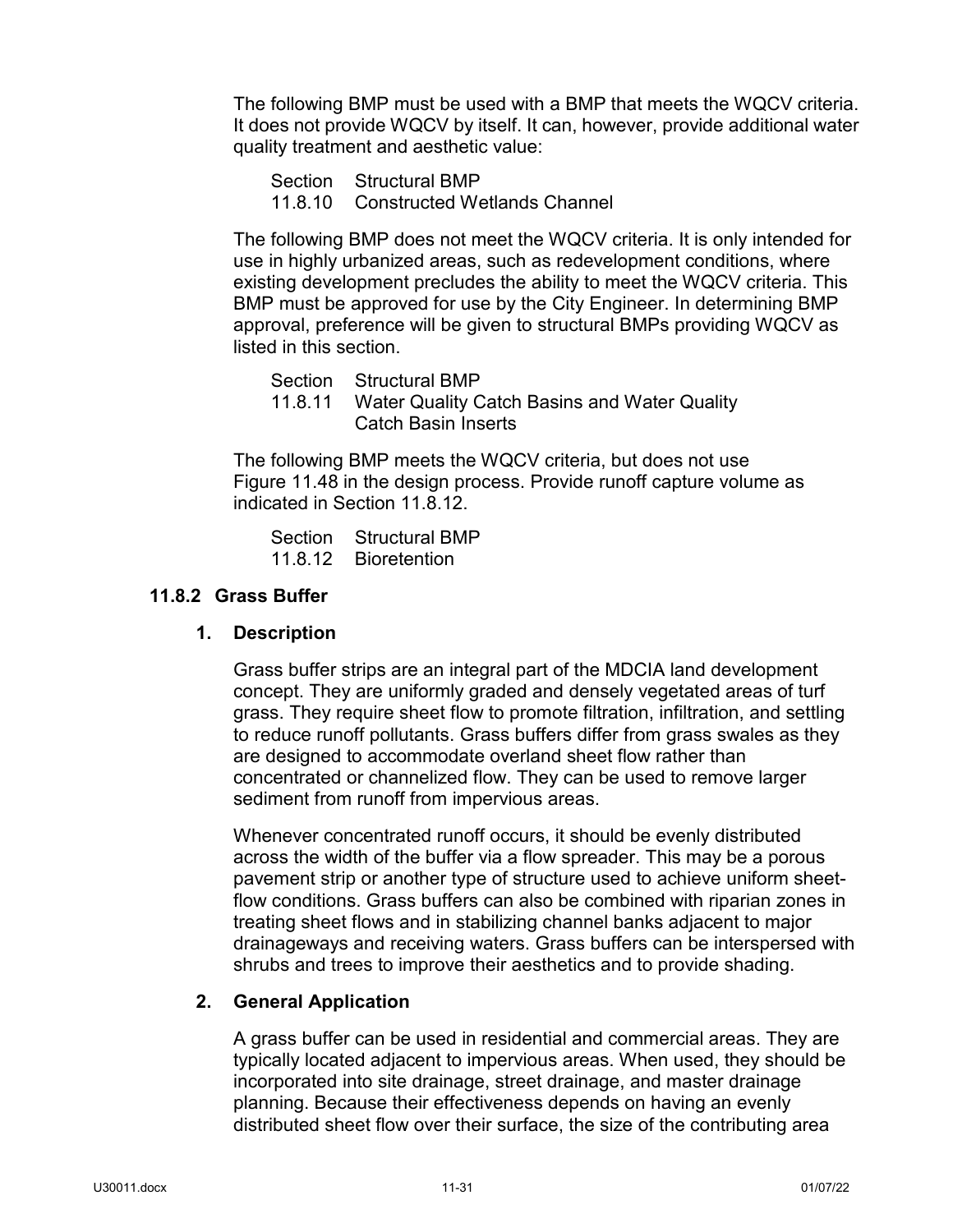and the associated volume of runoff have to be limited. Flow can be directly accepted from an impervious area such as a parking lot or building roofs, provided the flow is distributed uniformly over the strip. Grass buffers provide only marginal pollutant removal and require that follow-up structural BMPs be provided. They do, however, help to reduce some of the runoff volume from small storms.

## **3. General Properties**

#### **a. General**

The grass and other vegetation provide aesthetically pleasing green space, which can be incorporated into a development landscaping plan. Eventually, the grass strip next to the spreader or the pavement will accumulate sufficient sediment to block runoff. At that point, a portion of the grass buffer strip will need to be removed and replaced.

#### **b. Physical Site Suitability**

After final grading, the site should have a uniform slope and be capable of maintaining an even sheet flow throughout without concentrating runoff into shallow swales or rivulets. The allowable tributary area depends on the width, length, and the soils that lay under the grass buffer. Hydrologic Soil Groups A and B provide the best infiltration capacity, while Soil Groups C and D provide best site stability. The swelling potential of underlying soils should also be taken into account in how the soils may affect adjacent structures and pavement when water is delivered to the grassed areas.

## **c. Pollutant Removal**

Pollutant removal depends on many factors, such as soil permeability; site slope; the flow path length along the buffer; the characteristics of drainage area; runoff volumes and velocities; and the type of vegetation. The general pollutant removal of both particulate and soluble pollutants is projected to be low to moderate. Grass buffers rely primarily upon the settling and interception of solids, and, to only a minor degree, on biological uptake and runoff infiltration. See Table 11.4 (Appendix) for an estimated range of pollutant removals. Maintenance requirements for this BMP are listed in Table 11.5 (Appendix).

## **4. Design Considerations**

Design of grass buffers is based primarily on maintaining sheet-flow conditions across a uniformly graded, dense grass cover strip. When a grass buffer is used over unstable slopes, soils, or vegetation, rills and gullies will form that will disrupt sheet flow. The resultant short-circuiting will invalidate the intended water quality benefits. Grass buffers should be protected from excessive pedestrian or vehicular traffic that can damage the grass cover and affect even sheet-flow distribution. A mixture of grass and trees may offer benefits for slope stability and improved aesthetics.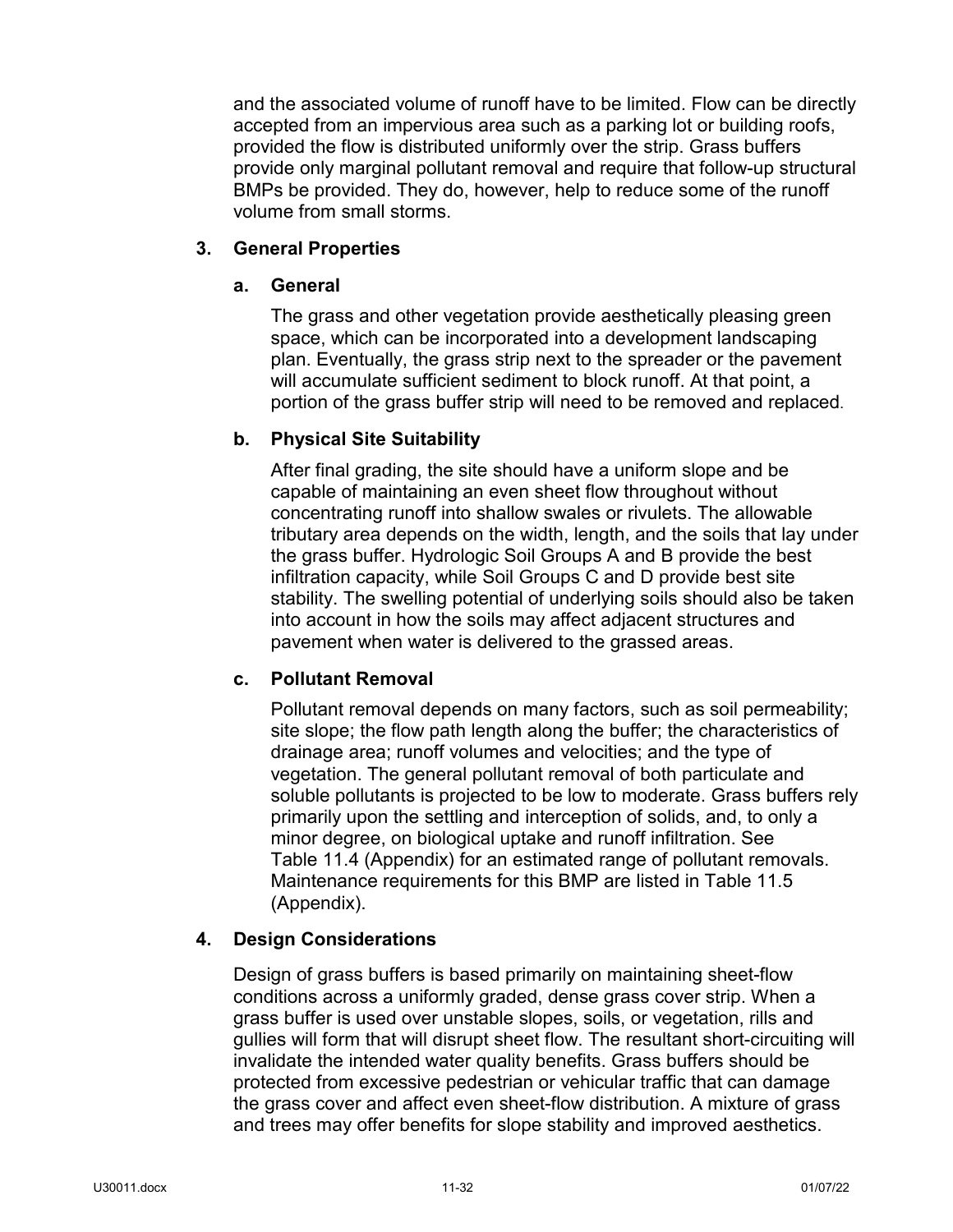# **5. Design Procedure and Criteria**

The following steps outline the grass buffer design procedure and criteria. Figure 11.43 (Appendix) is a schematic of the facility and its components.

# **a. Step 1: Design Discharge**

Determine the two-year peak flow rate of the area draining to the grass buffer. Also, determine the flow control type: sheet or concentrated.

# **b. Step 2: Minimum Length**

Calculate the minimum length (normal to flow) of the grass buffer. The upstream flow needs to be uniformly distributed over this length.

General guidance suggests that the hydraulic load should not exceed 0.05 cfs/linear foot of buffer during a two-year storm to maintain a sheet flow of less than 1 inch throughout dense grass that is at least 2 inches high. The minimum design length (normal to flow) is therefore calculated as:

$$
L_{\rm G} = \frac{Q_{\rm 2-year}}{0.05}
$$
 (Equation 6)

In which:

| $L_q$               | $=$     | Minimum design length (feet)                                            |
|---------------------|---------|-------------------------------------------------------------------------|
| $Q_{2\text{-year}}$ | $=$ $-$ | Peak discharge supplied to the grass buffers<br>by a 2-year event (cfs) |

Longer lengths may be used.

# **c. Step 3: Minimum Width**

The minimum width (WG) (the distance along the sheet flow direction) of the grass buffer shall be determined by the following criteria for on site and concentrated flow control conditions:

• Sheet Flow Control (use the larger value)

 $W<sub>G</sub> = 0.2L<sub>I</sub>$  or 10 feet (Equation 7)

In which:

LI = The length of flow path of the sheet flow over the upstream impervious surface (feet)

• Concentrated Flow Control (use the larger value)

 $W<sub>G</sub> = 0.15(A<sub>t</sub>/L<sub>t</sub>)$  or 10 feet (Equation 8)

In which:

 $A_t$  = The tributary area (square feet)

 $L_t$  = The length of the tributary inflow normal to flow spreader (i.e., width of flow spreader (feet))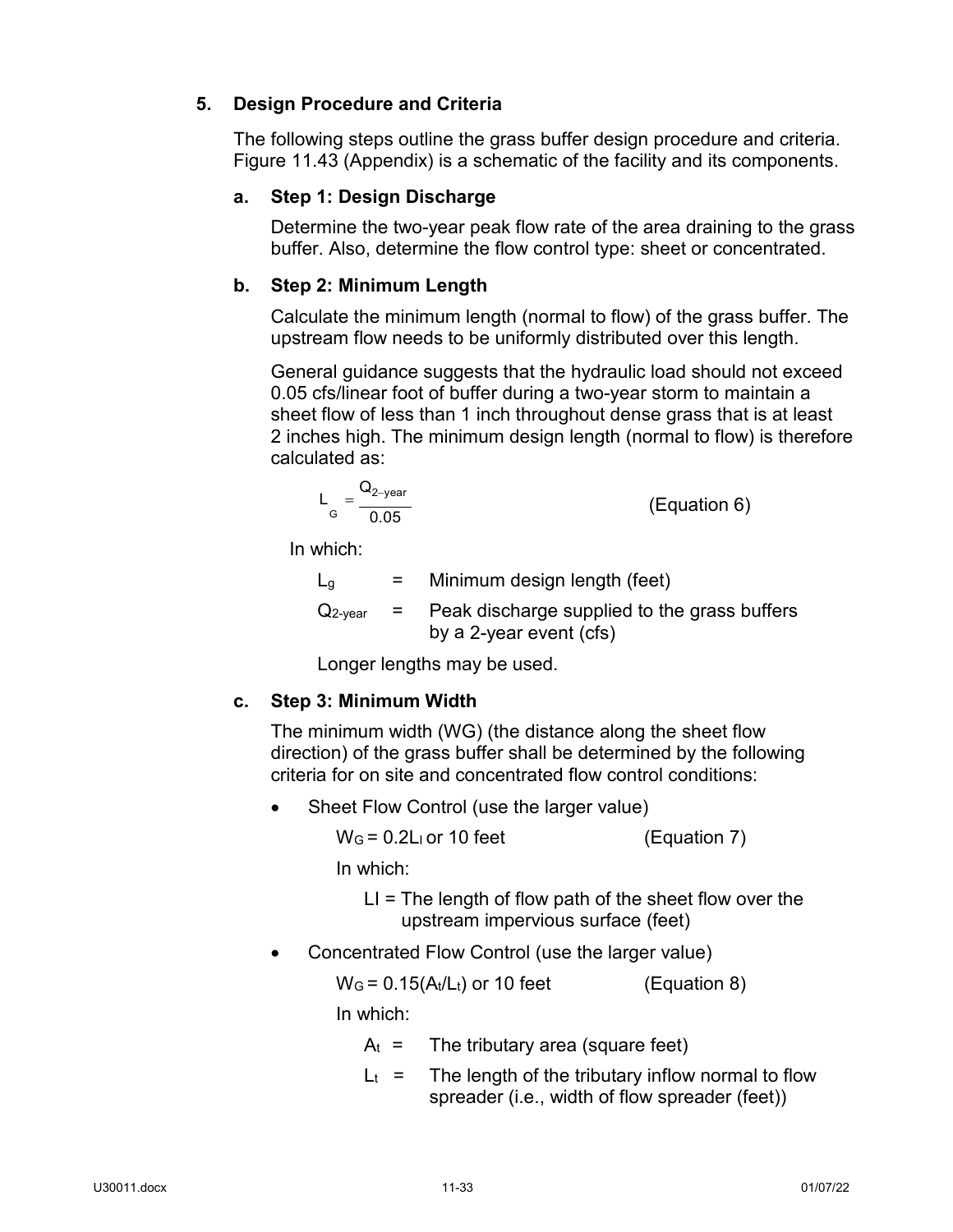A generally rectangular-shaped strip is preferred and should be free of gullies or rills that concentrate the overland flow.

### **d. Step 4: Maximum Slope**

Design slope in the direction of flow shall not exceed 4 percent.

### **e. Step 5: Flow Distribution**

Incorporate a device on the upstream end of the buffer to evenly distribute flows along the design length. Slotted curbing, modular block porous pavement (MBP), or other spreader devices can be used to apply flows. Concentrated flow supplied to the grass buffer must use a level spreader (or a similar concept) to evenly distribute flow onto the buffer.

### **f. Step 6: Vegetation**

Vegetate the grass buffer with dense turf to promote sedimentation and entrapment and to protect against erosion.

### **g. Step 7: Outflow Collection**

Provide a means for outflow collection. Most of the runoff during significant events will not be infiltrated and will require a collection and conveyance system. In some cases, the use of under-drains can maintain better infiltration rates as the soils saturate and help dry out the buffer after storms or irrigation periods.

### **6. Design Example**

Design forms that provide a means of documenting the design procedure are included in the Appendix. A completed form is shown in Figure 11.44 (Appendix) as a design example.

### **11.8.3 Grass Swale**

#### **1. Description**

A grass swale sedimentation facility is an integral part of the MDCIA development concept. They are densely vegetated drainageways with lowpitched side slopes that collect and slowly convey runoff. Design of their longitudinal slope and cross section size forces the flow to be slow and shallow, thereby facilitating sedimentation while limiting erosion. Berms or check dams should be installed perpendicular to the flow as needed to slow it down and encourage settling and infiltration.

#### **2. General Application**

A grass swale can be located to collect overland flows from areas such as parking lots, buildings, residential yards, roadways, and grass buffer strips. They can be made a part of the plans to minimize a directly connected impervious area by using them as an alternative to a curb-and-gutter system if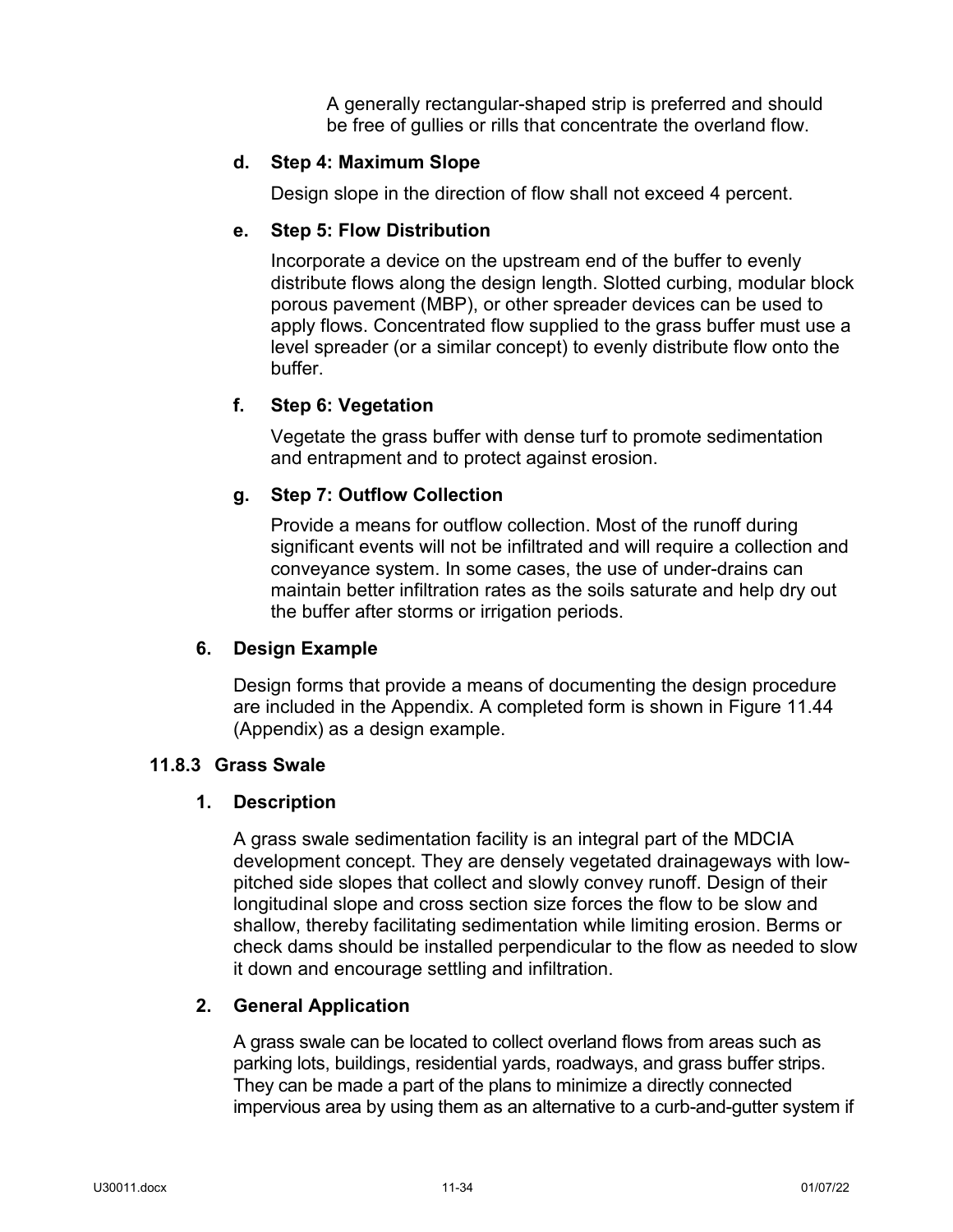approved by the City Engineer. A grass swale is set below adjacent ground level, and runoff enters the swales over grassy banks. The potential exists for wetland vegetation to become established if the swale experiences standing water or if there is a base flow. A site with a base flow should be managed as either a swale with an unlined trickle channel, or as a wetland bottom channel, the latter providing an additional BMP to storm water runoff.

### **3. General Properties**

### **a. General**

A grass swale can be more aesthetically pleasing than concrete or rock-lined drainage systems. Although limited by the infiltration capacity of local soils, this BMP can also provide some reduction in runoff volumes from small storms. Dense grasses can reduce flow velocities and protect against erosion during larger storm events. Swales in residential and commercial settings can also be used to limit the extent of directly connected impervious areas.

## **b. Physical Site Suitability**

A grass swale is practical only at sites with general ground slopes of less than 4 percent and are definitely not practical for sites steeper than 6 percent. The longitudinal slopes of a grass swale should be kept to less than 1.0 percent, which often necessitates the use of grade control checks or drop structures. Where the general terrain slope exceeds 4 percent, a grass swale is often practical only on the upslope side of the adjacent street.

When soils with high permeability (for example, Class A or B) are available, the swale will infiltrate a portion of the runoff into the ground, but such soils are not required for effective application of this BMP. When Class C and D soils are present, the use of a sand/gravel underdrain is recommended.

### **c. Pollutant Removal**

Removal rates reported in literature vary and fall into the low to medium range. Under good soil conditions and low-flow velocities, moderate removal of suspended solids and associated other constituents can be expected. If soil conditions permit, infiltration can remove low to moderate loads of soluble pollutants when flow velocities are very low. As a result, small frequently occurring storms can benefit the most. See Table 11.4 (Appendix) for estimated ranges in pollutant removal rates by this BMP. Maintenance considerations for this BMP are listed in Table 11.6 (Appendix).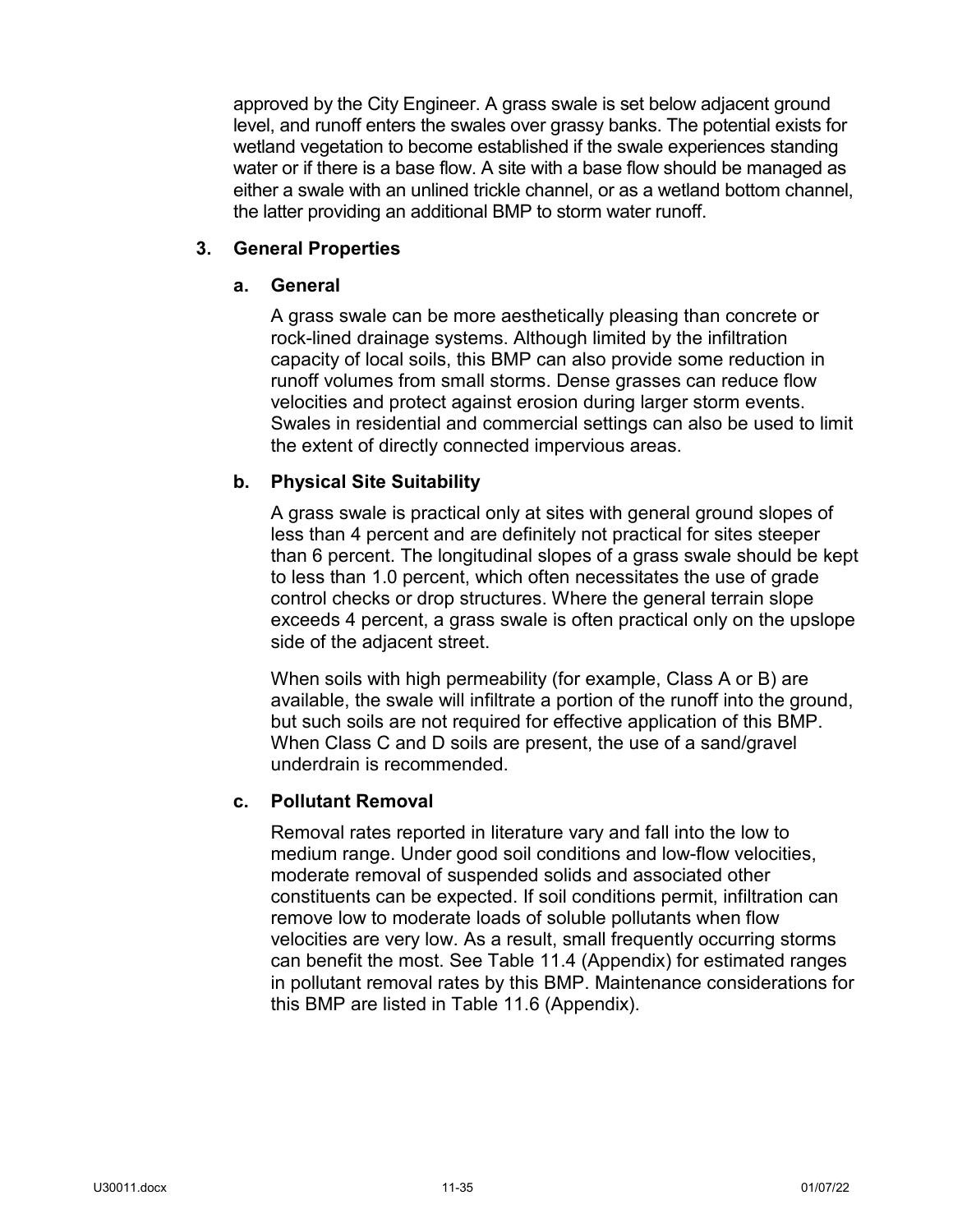# **4. Design Considerations and Criteria**

Figure 11.45 (Appendix) shows trapezoidal and triangular swale configurations. A grass swale is sized to maintain a low velocity during small storms and to collect and convey larger runoff events, all for the projected fully developed land use conditions.

A healthy turf grass cover must be developed to foster dense vegetation. Permanent irrigation in some cases may be necessary. Judicious use of grass swales can replace both the curb-and-gutter systems and greatly reduce the storm sewer systems in the upper portions of each watershed when designed to convey the "initial storm" (for example, a two- or a fiveyear storm) at slow velocities. However, if one or both sides of the grass swale are also to be used as a grass buffer, the design of the grass buffer has to follow the requirements of Section 11.8.2, Grass Buffer.

# **5. Design Procedure and Criteria**

The following steps outline the grass swale design procedure and criteria:

# **a. Step 1: Design Discharge**

Determine the two-year flow rate in the proposed grass swale for water quality. The swale shall also meet the conveyance requirements of Section 11.5.

# **b. Step 2: Swale Geometry**

Select geometry for the grass swale. The cross section should be trapezoidal or triangular. The side slopes shall be flatter than 4:1 (horizontal/ vertical). The wider the wetted area of the swale, the slower the flow and the more effective it is in removing pollutants.

# **c. Step 3: Longitudinal Slope**

Maintain a longitudinal slope for the grass swale between 0.2 and 1.0 percent. If the longitudinal slope requirements cannot be satisfied with available terrain, grade control checks or small drop structures must be incorporated to maintain the required longitudinal slope. If the slope of the swale exceeds 0.5 percent, the swale must be vegetated with irrigated turf grass to establish the vegetation.

# **d. Step 4: Flow Velocity and Depth**

Calculate the velocity and depth of flow through the swale. Based on Manning's equation and a Manning's roughness coefficient of n=0.05, find the channel velocity and depth using the 2-year flow rate determined in Step 1.

# **e. Step 5: Maximum Flow Velocity**

Maximum flow velocity of the channel shall not exceed 1.5 feet per second and the maximum flow depth shall not exceed 2 feet at the two-year peak flow rate. If these conditions are not attained, repeat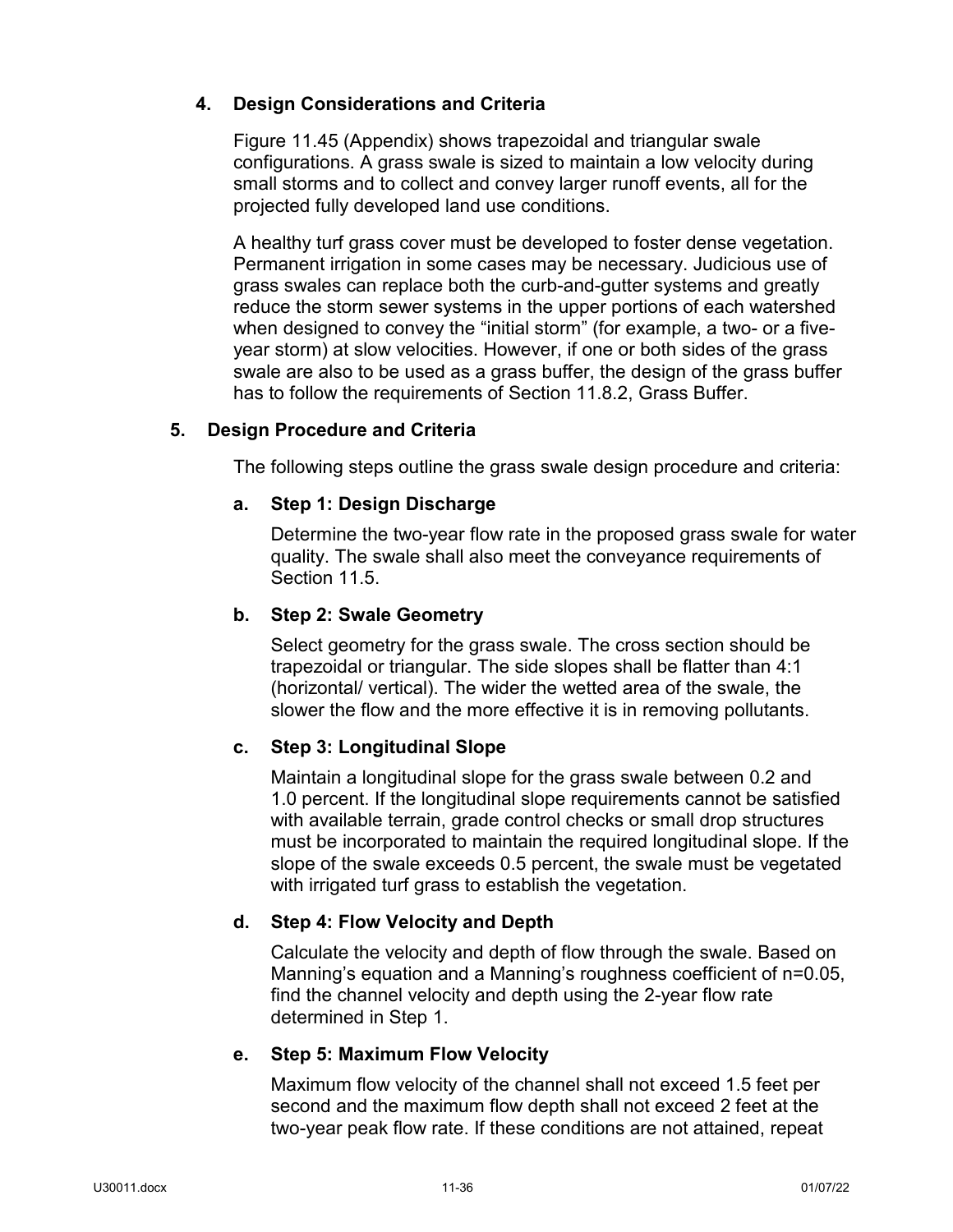Steps 2 through 4, each time altering the depth and bottom width or longitudinal slopes until these criteria are satisfied.

### **f. Step 6: Vegetation**

Vegetate the grass swale with dense turf grass to promote sedimentation, filtration, and nutrient uptake, and to limit erosion through maintenance of low-flow velocities.

### **g. Step 7: Street and Driveway Crossings**

If applicable, small culverts at each street crossing and/or driveway crossing may be used to provide on-site WQCV in a similar fashion to an extended detention basin (if adequate volume is available).

### **h. Step 8: Drainage and Flood Control**

Check the water surface during larger storms such as the 5-year through the 100-year event to assure that drainage from these larger events is being controlled without flooding critical areas.

### **6. Design Example**

Design forms to document the design procedure are included in the Appendix. A completed form is shown in Figure 11.46 (Appendix) as a design example.

#### **11.8.4 Porous Landscape Detention**

#### **1. Description**

Porous landscape detention consists of a low lying vegetated area underlain by a sand bed with an underdrain pipe. A shallow surcharge zone exists above the porous landscape detention for temporary storage of the WQCV. During a storm, accumulated runoff ponds in the vegetated zone and gradually infiltrates into the underlying sand bed, filling the void spaces of the sand. The underdrain gradually dewaters the sand bed and discharges the runoff to a nearby channel, swale, or storm sewer. This BMP allows WQCV to be provided on a site that has little open area available for storm water detention.

#### **2. General Application**

#### **a. Location**

A porous landscape detention can be located in just about any of the open areas of a site. It is ideally suited for small installations such as:

- Parking lot islands.
- Street medians.
- Roadside swale features.
- Site entrance or buffer features.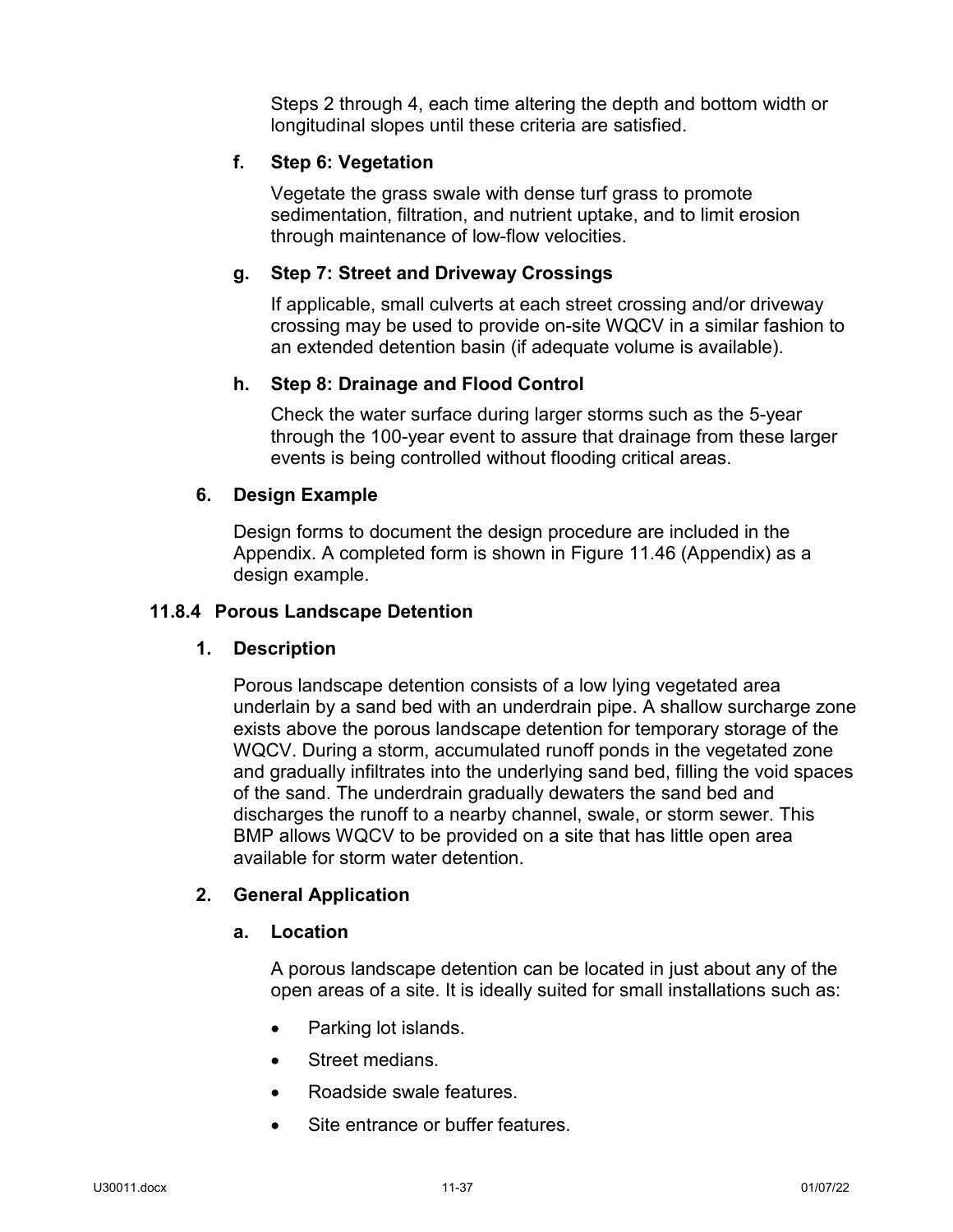This BMP may also be implemented at a larger scale, serving as an infiltration basin for an entire site if desired, provided the water quality capture volume and average depth requirements contained in this section are met.

Vegetation may consist of irrigated bluegrass or natural grasses with shrub and tree plantings if desired.

### **3. General Properties**

### **a. General**

A primary advantage of porous landscape detention is making it possible to provide WQCV on a site while reducing the impact on developable land. It works well with irrigated bluegrass, whereas experience has shown that conditions in the bottom of extended detention basins become too wet for bluegrass. A porous landscape detention provides a natural moisture source for vegetation, enabling "green areas" to exist with reduced irrigation.

The primary drawback of porous landscape detention is a potential for clogging if a moderate to high level of silts and clays is allowed to flow into the facility. Also, this BMP needs to be avoided close to building foundations or other areas where expansive soils are present, although an underdrain and impermeable liner can reduce some of this concern.

### **b. Physical Site Suitability**

If an underdrain system is incorporated into this BMP, porous landscape detention is suited for about any site regardless of in-situ soil type. If sandy soils are present, the facility can be installed without an underdrain (infiltration option); sandy subsoils are not a requirement. This BMP has a relatively flat surface area and may be more difficult to incorporate into steeply sloping terrain.

### **c. Pollutant Removal**

Although not tested to date in the Sioux Falls area, the amount of pollutant removed by this BMP should be significant and should equal or exceed the removal rates provided by sand filters. In addition to settling, porous landscape detention provides for filtering, adsorption, and biological uptake of constituents in storm water. See Table 11.4 (Appendix) for estimated ranges in pollutant removals. See Table 11.7 (Appendix) for maintenance requirements for a porous landscape detention.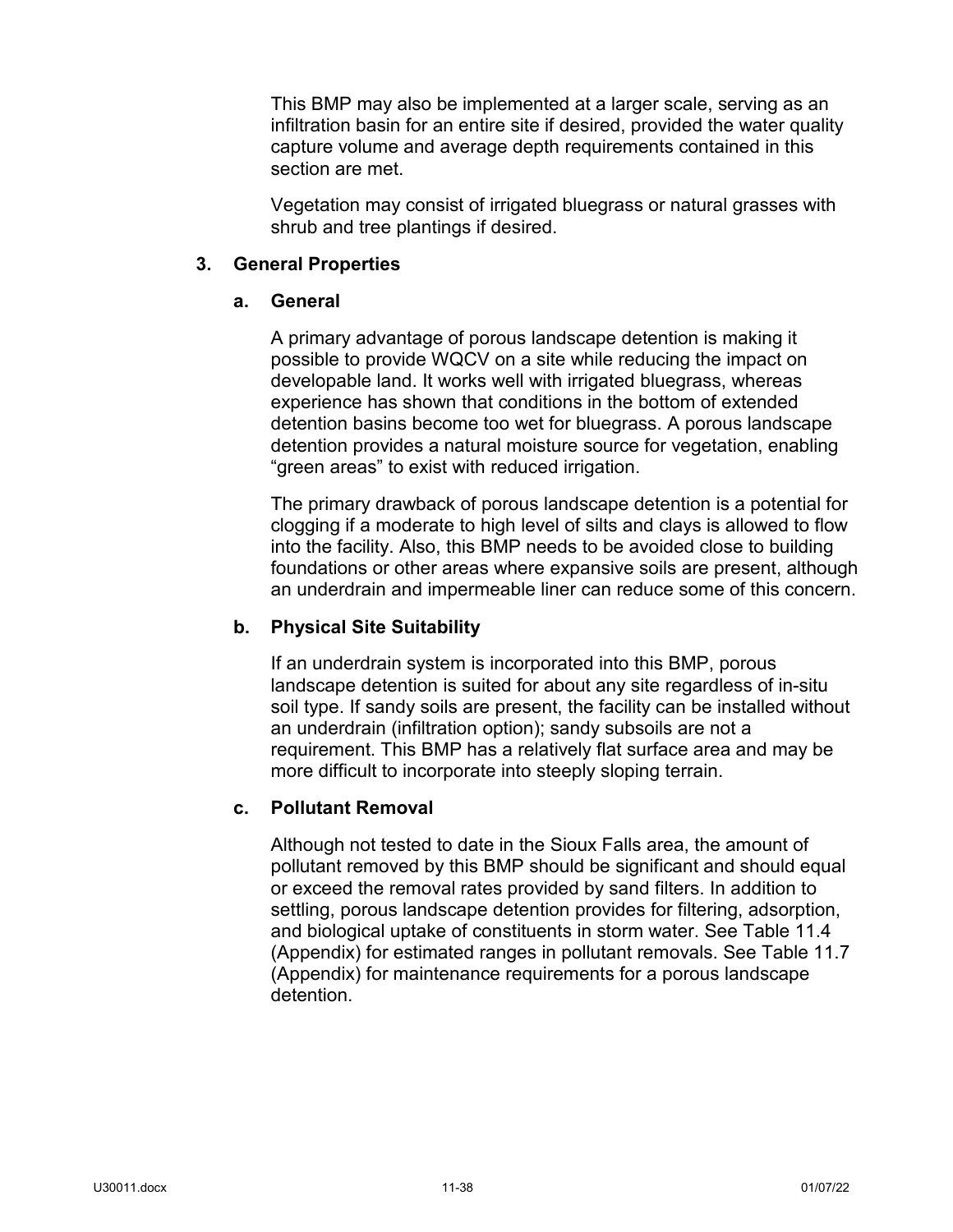# **4. Design Considerations**

Figure 11.47 (Appendix) shows a cross section for a porous landscape detention. When implemented using multiple small installations on a site, it is increasingly important to accurately account for each upstream drainage area tributary to each porous landscape detention site to make sure that each facility is properly sized, and that all portions of the development site are directed to a porous landscape detention.

# **5. Design Procedure**

The following steps outline the porous landscape detention design procedure and criteria:

## **a. Step 1: Basin Storage Volume**

Provide a storage volume based on a 12-hour drain time.

- Find the required storage volume (watershed inches of runoff). Using the tributary areas imperviousness, determine the required WQCV (watershed inches of runoff) using Figure 11.48 (Appendix), based on the porous landscape detention 12-hour drain time.
- Calculate the design volume in cubic feet as follows:

(Equation 9)

$$
Design Volume = \left[\frac{WaterQualityCaptureVolume}{12}\right] * Area
$$

In which:

*Area* = The watershed area tributary to the porous landscape detention basin (square feet)

### **b. Step 2: Surface Area**

• Calculate the minimum required surface area as follows:

(Equation 10)

Surface Area = 
$$
\left[ \frac{DesignVolume(\hat{\mu}^3)}{d_{av}} \right]
$$

In which:

*dav* = average depth (feet) of the porous landscape detention basin.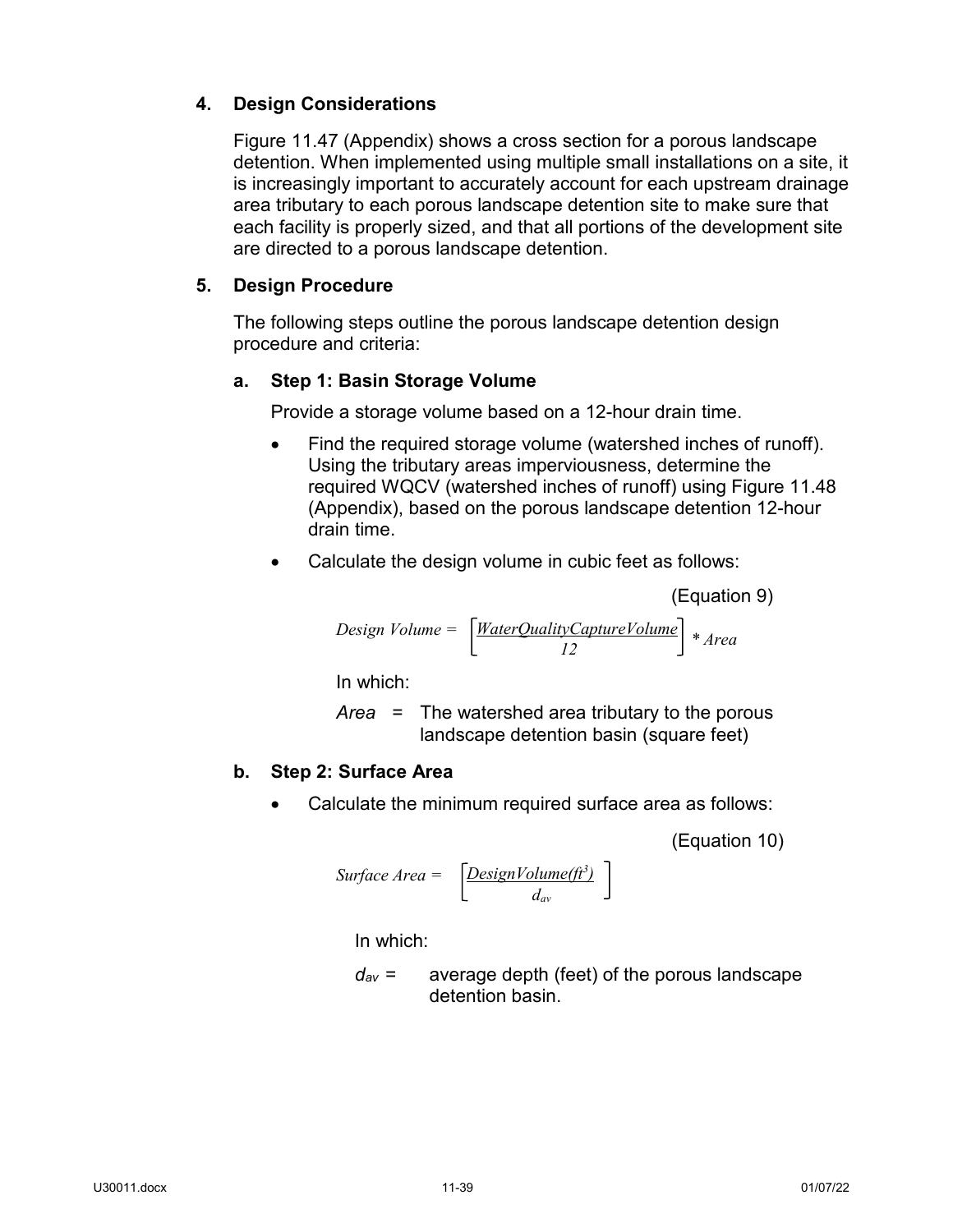## **c. Step 3: Sand-Peat Media**

Provide, as a minimum, an 18-inch-thick layer of well mixed sand and peat (2/3 sand and 1/3 peat) for plant growth as shown in Figure 11.47. Keep the top surface as flat as possible, while avoiding side slopes steeper than 4:1.

When installing in type NRCS Type D or expansive soils and no subdrain outlet is possible, use a total sand-peat mixed layer thickness of 36-inches and no granular subbase.

## **d. Step 4: Granular Subbase**

Whenever an under-drain is used or when the soils are not expansive (i.e., soils are NRCS Type A, B, or C) and an under-drain is not used, use an 8-inch layer of granular subbase with all fractured faces meeting the requirements of AASHTO #67 coarse aggregate.

### **e. Step 5: Membrane Liner**

If expansive or NRCS Type D soils are present, install an impermeable 15-mil-thick, or heavier, liner on the bottom and sides of the basin.

If soils are not expansive (i.e., NRCS Type A, B, or C), use porous geotextile fabric to line the entire basin bottom and sides. Porous membrane liner shall be of woven monofilament as manufactured by Carthage Mills-Carthage 15 percent (or equal) having an open surfacearea of 12–15 percent, with openings equivalent to AOS U.S. Std. Sieve size of 40 to 50.

# **f. Step 6: WQCV Depth**

Maintain an average WQCV depth between 6 inches and 12 inches. Average depth is defined as water volume divided by the water surface area.

### **6. Design Example**

Design forms that document the design procedure are included in the Appendix. A completed form is shown in Figure 11.49 (Appendix) as a design example.

## **11.8.5 Incorporating Water Quality Capture Volume into Storm Water Quantity Detention Basins**

Wherever possible, it is recommended that WQCV facilities be incorporated into storm water quantity detention facilities. This is relatively straightforward for an extended detention basin, constructed wetland basin, and a retention pond. The 100-year detention level is provided above the WQCV and the outlet structure is designed to control two or more different releases. Figures 11.50a and 11.50b (Appendix) show examples of combined quality/quantity outlet structures. Figure 11.50c (Appendix) contains typical outlet structure notes applicable to the design of outlet structures.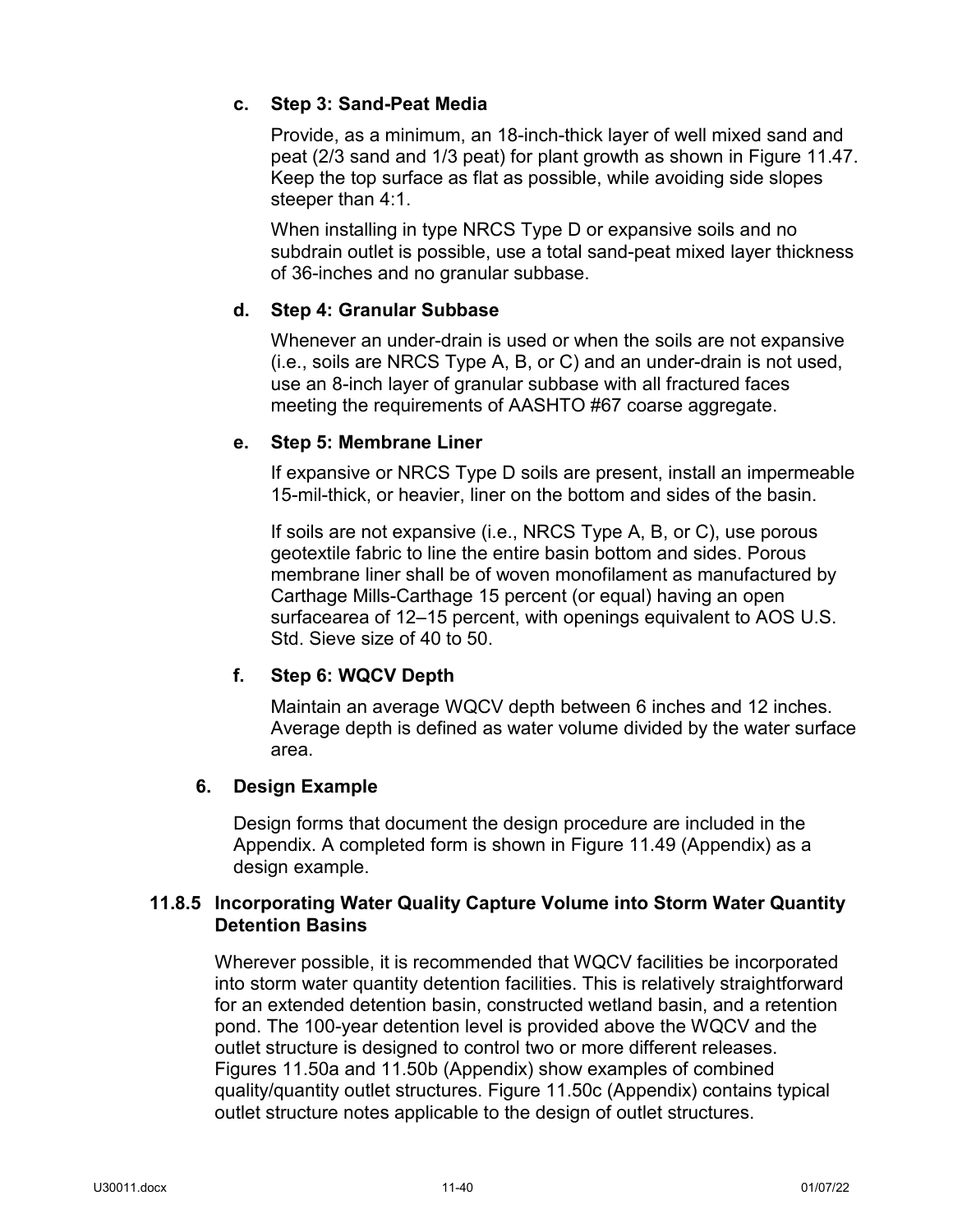Storm water quantity detention could be provided above the WQCV for porous pavement and landscape detention, provided the drain times for the larger events are kept short. The following approach is suggested:

- **Water Quality:** The full WQCV is to be provided according to the design procedures documented for the Structural BMP.
- **100-Year Storm:** The WQCV plus the full 100-year detention volume is to be provided.

### **11.8.6 Extended Detention Basin**

### **1. Description**

An extended detention basin is a sedimentation basin designed to totally drain dry over an extended time after storm water runoff ends. It is an adaptation of a detention basin used for flood control. The primary difference is in the outlet design. The extended detention basin uses a much smaller outlet that extends the draining time of the more frequently occurring runoff events to facilitate pollutant removal. The extended detention basin's drain time for the brim-full water quality capture volume (i.e., time to fully evacuate the design capture volume) of 40 hours is recommended to remove a significant portion of fine particulate pollutants found in urban storm water runoff. Soluble pollutant removal can be somewhat enhanced by providing a small wetland marsh or ponding area in the basin's bottom to promote biological uptake. The basins are considered to be "dry" because they are designed not to have a significant permanent pool of water remaining between storm water runoff events. However, an extended detention basin may develop wetland vegetation and sometimes shallow pools in the bottom portions of the facilities.

### **2. General Application**

An extended detention basin can be used to enhance storm water runoff quality and reduce peak storm water runoff rates. If these basins are constructed early in the development cycle, they can also be used to trap sediment from construction activities within the tributary drainage area. The accumulated sediment, however, will need to be removed after upstream land disturbances cease and before the basin is placed into final long-term use. Also, an extended detention basin can sometimes be retrofitted into existing flood control detention basins.

Extended detention basins can be used to improve the quality of urban runoff from roads, parking lots, residential neighborhoods, commercial areas, and industrial sites and are generally used for regional or follow-up treatment. They can also be used as an on-site BMP and work well in conjunction with other BMPs, such as upstream on-site source controls and downstream infiltration/filtration basins or wetland channels. If desired, a flood routing detention volume can be provided above the WQCV of the basin.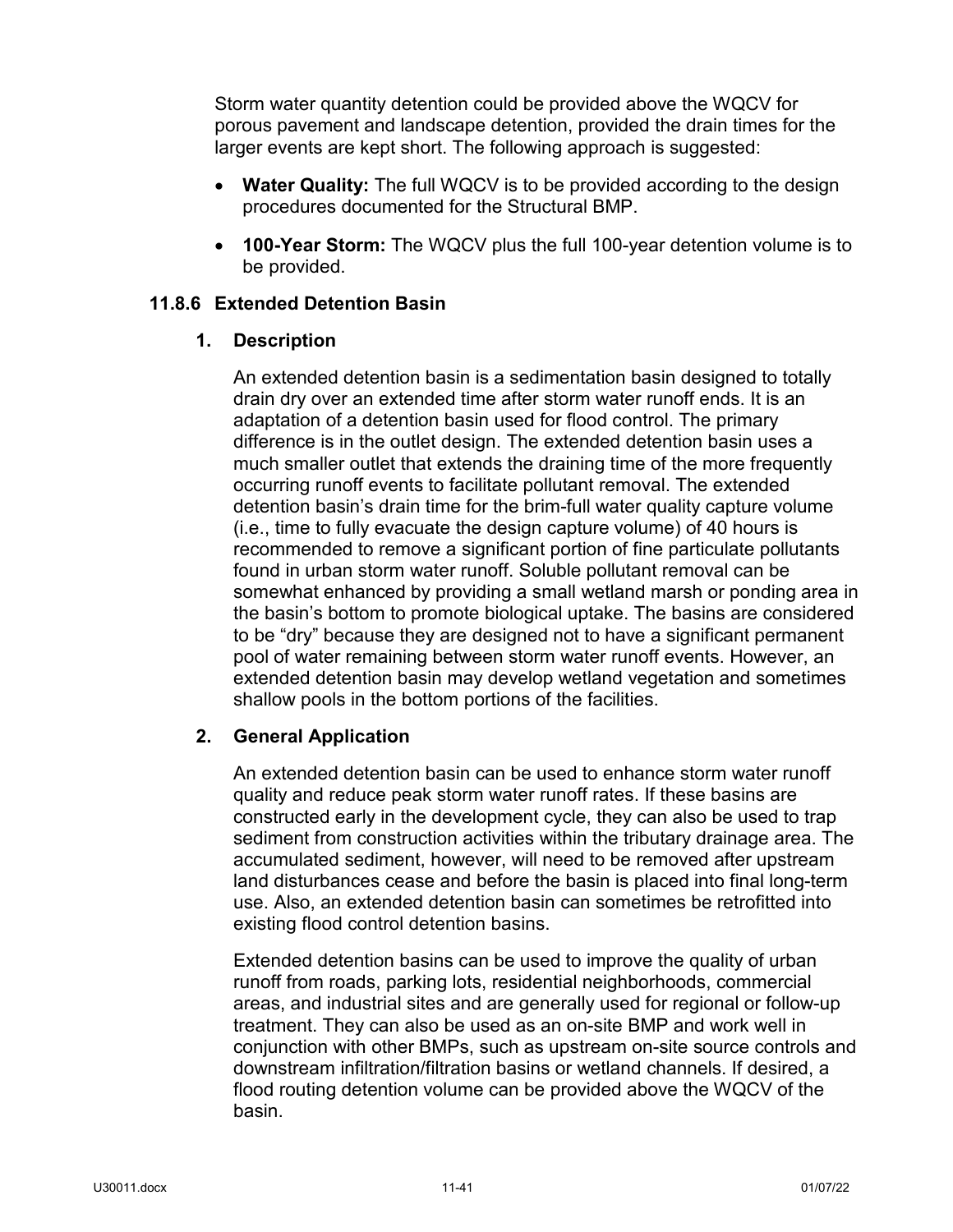# **3. General Properties**

# **a. General**

An extended detention basin can be designed to provide other benefits such as recreation and open space opportunities in addition to reducing peak runoff rates and improving water quality. They are effective in removing particulate matter and associated heavy metals and other pollutants. As with other BMPs, safety issues need to be addressed through proper design.

## **b. Physical Site Suitability**

Normally, the land required for an extended detention basin is about 0.5 to 2.0 percent of the total tributary development area. In high groundwater areas, instead consider the use of retention ponds in order to avoid many of the problems that can occur when the extended detention basin's bottom is located below the seasonal high water table. Soil maps should be consulted, and soil borings may be needed to establish design geotechnical parameters.

# **c. Pollutant Removal**

The pollutant removal range of an extended detention basin is presented in Table 11.4 (Appendix). Removal of suspended solids and metals can be moderate to high, and removal of nutrients is low to moderate. The removal of nutrients can be improved when a small shallow pool or wetland is included as part of the basin's bottom or the basin is followed by BMPs more efficient at removing soluble pollutants, such as a filtration system, constructed wetlands, or wetland channels.

The major factor controlling the degree of pollutant removal is the emptying time provided by the outlet. The rate and degree of removal will also depend on influent particle sizes. Metals, oil and grease, and some nutrients have a close affinity for suspended sediment and will be removed partially through sedimentation.

# **d. Aesthetics and Multiple Uses**

Since an extended detention basin is designed to drain very slowly, its bottom and lower portions will be inundated frequently for extended periods of time. Grasses in this frequently inundated zone will tend to die off, with only the species that can survive the specific environment at each site eventually prevailing. In addition, the bottom will be the depository of all the sediment that settles out in the basin. As a result, the bottom can be muddy and may have an undesirable appearance. To reduce this problem and to improve the basin's availability for other uses (such as open space, habitat, and passive recreation), the designer should provide a lower-stage basin as suggested in the Two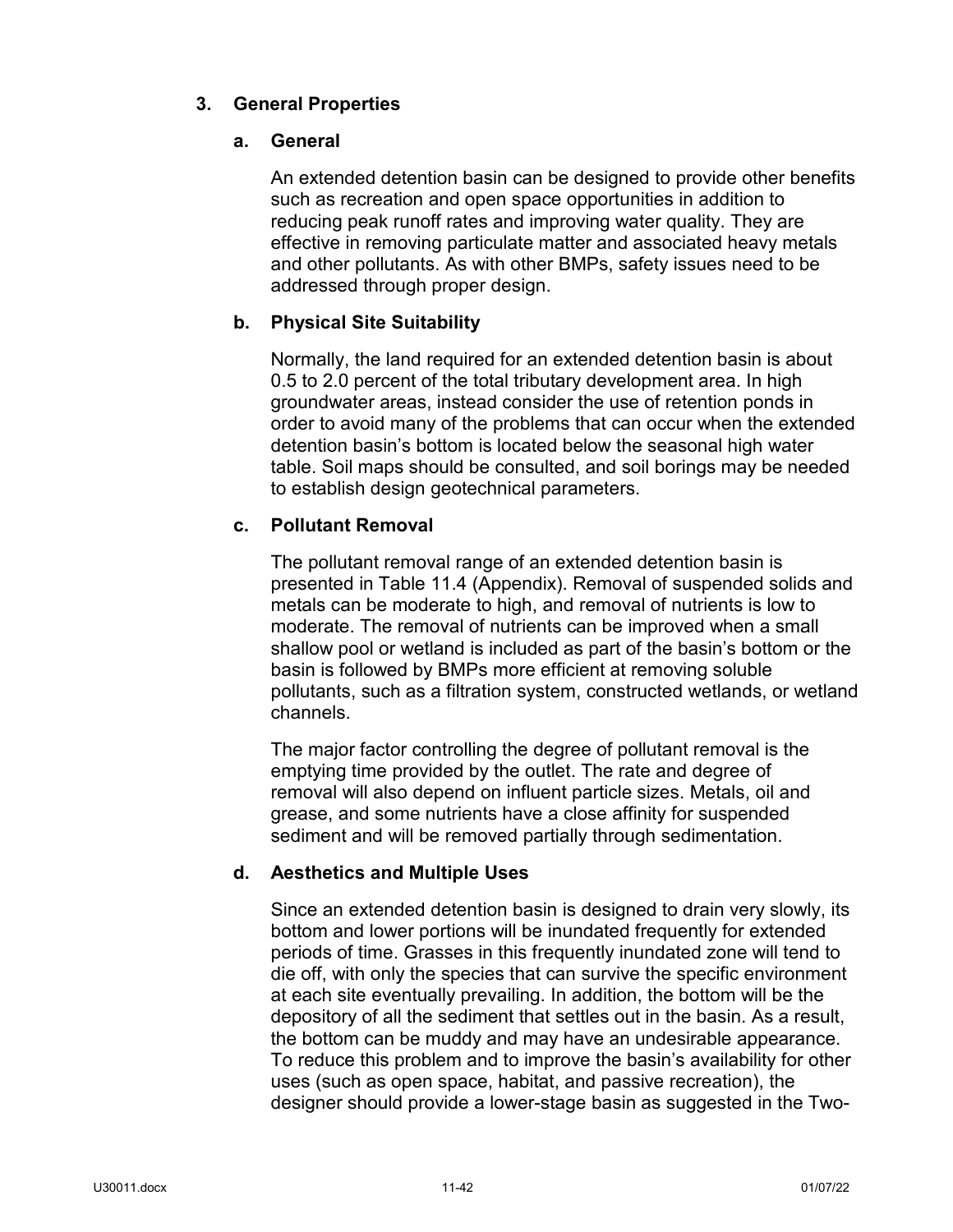Stage Design procedure. As an alternative, a retention pond could be used, in which the settling occurs primarily within the permanent pool.

### **e. Design Considerations**

Whenever desirable and feasible, incorporate the extended detention basin within a larger flood control basin. Whenever possible, try to provide for other urban uses such as passive recreation and wildlife habitat. If multiple uses are being contemplated, consider the multiplestage detention basin to limit inundation of passive recreational areas to one or two occurrences a year. Generally, the area within the WQCV is not well suited for active recreation facilities such as ballparks, playing fields, and picnic areas. These are best located above the WQCV pool level. Figure 11.51 (Appendix) shows a representative layout of an extended detention basin.

Perforated outlet and trash rack configurations are illustrated in Figures 11.50a, 11.50b, and 11.52 through 11.56 (Appendix). Figure 11.52 (Appendix) equates the WQCV that needs to be emptied over 40 hours to the total required area of perforations per row for the standard configurations shown in that section. The chart is based on the rows being equally spaced vertically at 4-inch centers. The total area of perforations per row is then used to determine the number of uniformly sized holes per row as shown in Figures 11.53 and 11.54 (Appendix). One or more perforated columns on a perforated orifice plate integrated into the front of the outlet can be used. Other types of outlets may also be used, provided they control the release of the WQCV in a manner consistent with the drain time requirements.

Although the soil types beneath the pond seldom prevent the use of this BMP, they should be considered during design. Any potential exfiltration capacity should be considered a short-term characteristic and ignored in the design of the WQCV because exfiltration will decrease over time as the soils clog with fine sediment and as the groundwater beneath the basin develops a mound that surfaces into the basin.

High groundwater should not preclude the use of an extended detention basin. Groundwater, however, should be considered during design and construction, and the outlet design must account for any upstream base flows that enter the basin or that may result from groundwater surfacing within the basin itself.

Stable, all-weather access to critical elements of the pond, such as the inflow area, outlet, spillway, and sediment collection areas, must be provided for maintenance purposes. Maintenance requirements for the extended detention basin are provided in Table 11.8 (Appendix).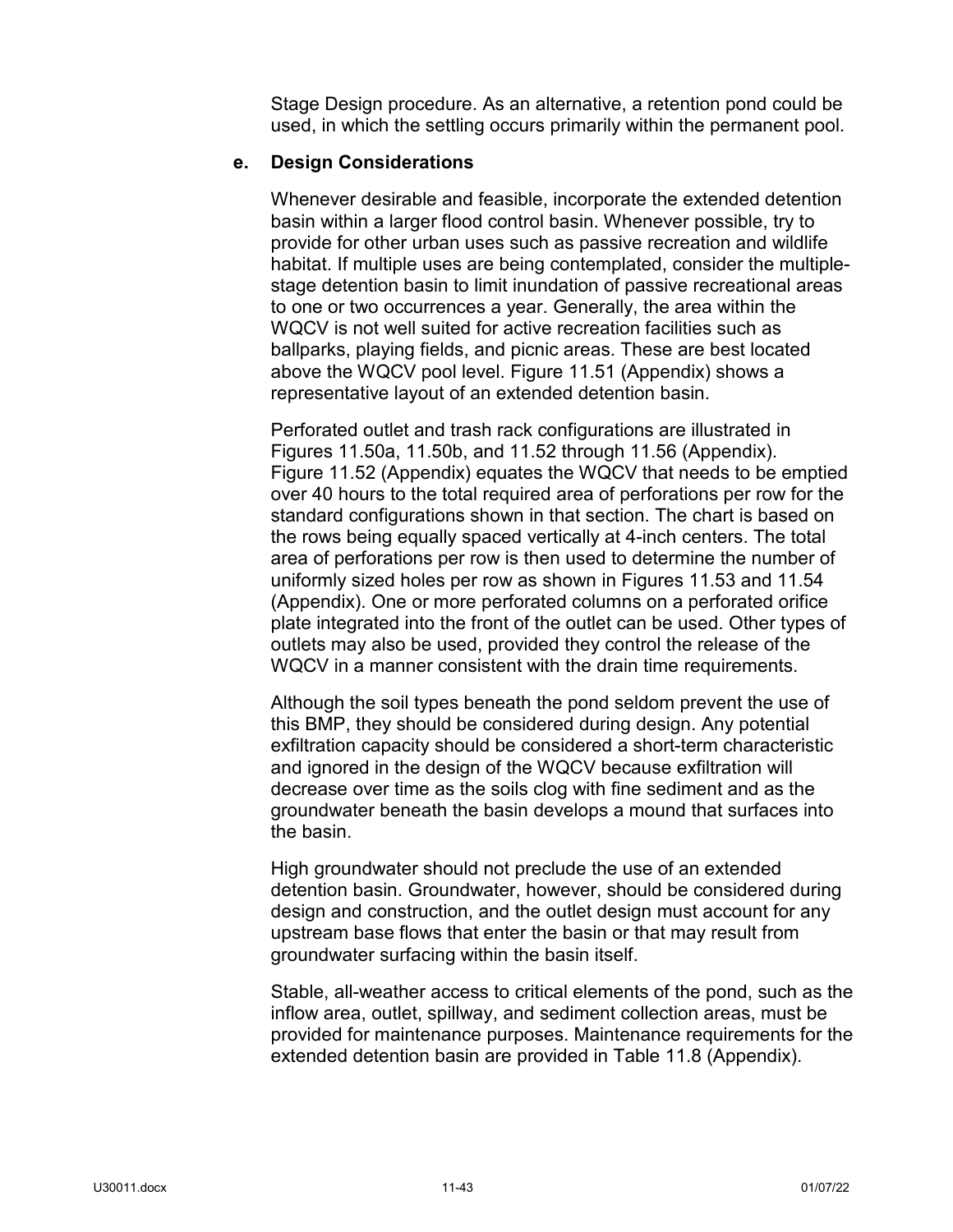# **4. Design Procedure and Criteria**

The following steps outline the design procedure and criteria for an extended detention basin.

# **a. Step 1: Detention Pond Storage Volume**

Provide a storage volume equal to 120 percent of the WQCV based on a 40-hour drain time, above the lowest outlet (i.e., perforation) in the basin. The additional 20 percent of storage volume provides for sediment accumulation and the resultant loss in storage volume.

- Determine the WQCV tributary catchment's percent imperviousness. Account for the effects of DCIAs, if any, on effective imperviousness. Using Figure 11.55 (Appendix), determine the reduction in impervious area to use with WQCV calculations.
- Find the required storage volume (watershed inches of runoff). Determine the required WQCV (watershed inches of runoff) using Figure 11.48 (Appendix), based on the extended detention basin's 40-hour drain time. Calculate the design volume in acre-feet as follows:

(Equation 11)

Design Volume =

\n
$$
\left[ \frac{WaterQualityCaptureVolume}{12} \right] * Area * 1.2
$$

In which:

| Area | $=$ The watershed area tributary to the<br>extended detention basin (acres)                                   |
|------|---------------------------------------------------------------------------------------------------------------|
|      | 1.2 factor $=$ Multiplier of 1.2 to account for the additional<br>20 percent of required storage for sediment |

accumulation

# **b. Step 2: Outlet Control**

The outlet controls are to be designed to release the WQCV (i.e., not the "design volume") over a 40-hour period, with no more than 50 percent of the WQCV being released in 12 hours. Refer to the Appendix for schematics pertaining to structure geometry; grates, trash racks, and screens; outlet type (orifice plate or perforated riser pipe); cutoff collar size and location; and all other necessary components.

For a perforated outlet, use Figure 11.52 (Appendix) to calculate the required area per row based on WQCV and the depth of perforations at the outlet. See Figures 11.53 and 11.54 (Appendix) to determine the appropriate perforation geometry and number of rows (the lowest perforations should be set at the water surface elevation of the outlet micropool). The total outlet area can then be calculated by multiplying the area per row by the number of rows. Figure 11.50c contains typical outlet structure notes applicable to the design of outlet structures.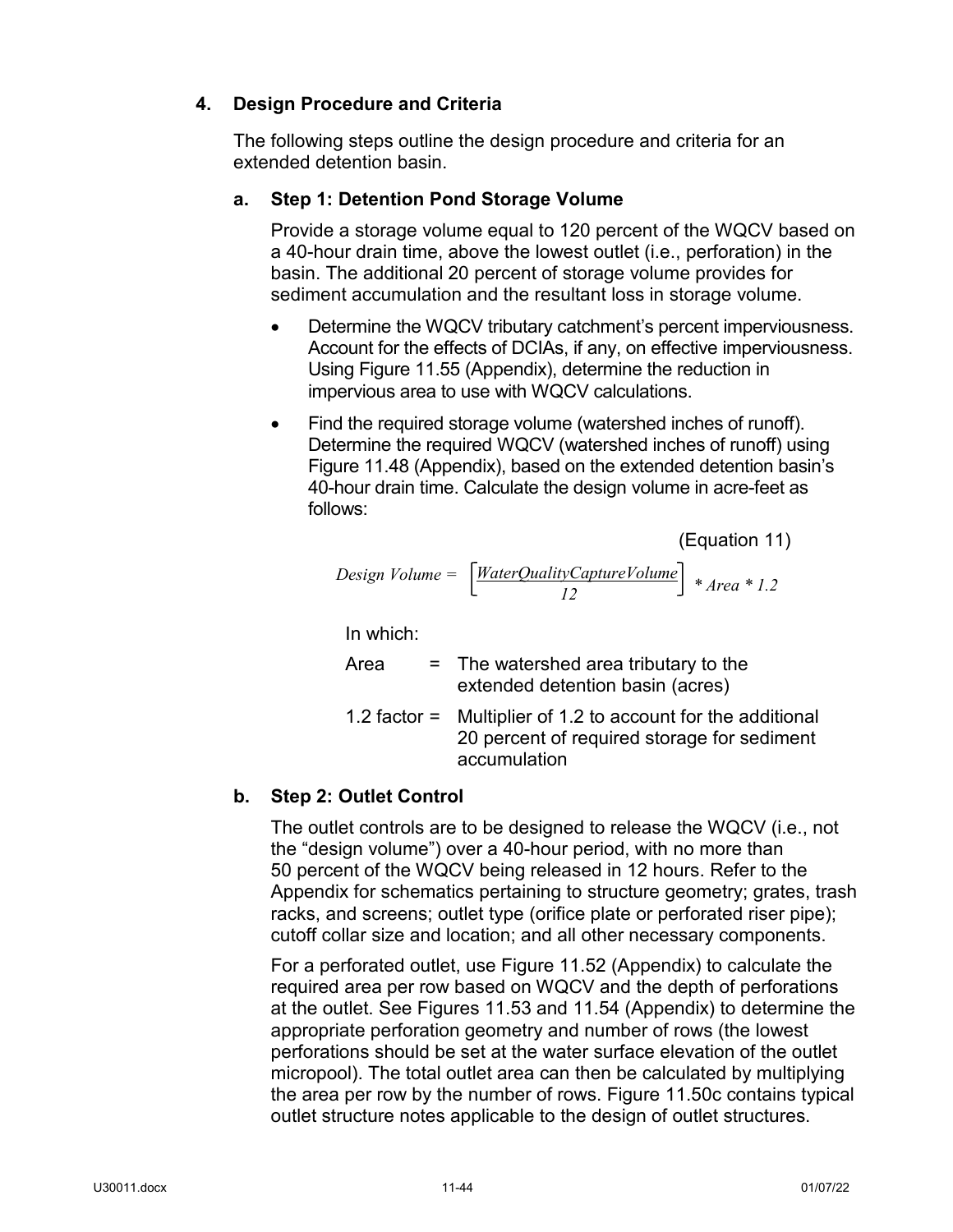# **c. Step 3: Trash Rack**

Provide a trash rack of sufficient size to prevent clogging of the primary water quality outlet. Size the rack so as not to interfere with the hydraulic capacity of the outlet. Using the total outlet area and the selected perforation diameter (or height), Figures 11.50a, 11.50b, 11.56, or 11.57 (Appendix) will help to determine the minimum open area required for the trash rack. Use one half of the perforated plate's total outlet area to calculate the trash rack's size. This accounts for the variable inundation of the outlet orifices. Figures 11.50a, 11.50b, and 11.56 (Appendix) were developed as suggested standardized outlet designs for smaller sites.

# **d. Step 4: Basin Shape**

Shape the pond whenever possible with a gradual expansion from the inflow area and a gradual contraction toward the outlet, thereby minimizing short circuiting. It is best to have a basin length to width ratio between 2:1 and 3:1. It may be necessary to modify the inflow and outlet points through the use of pipes, swales, or channels to accomplish this. Always maximize the distance between the inlet and the outlet.

# **e. Step 5: Two-Stage Design**

A two-stage design with a pool that fills often with frequently occurring runoff minimizes standing water and sediment deposition in the remainder of the basin. The two stages are as follows:

- **Top Stage:** The top stage should be 2 or more feet deep with its bottom sloped at 2 percent toward the low-flow channel.
- **Bottom Stage:** The active surcharge storage basin of the bottom stage should be 1.0 to 2.0 feet deep below the bottom of the top stage and store no less than 3 percent of the WQCV. Provide a micropool below the bottom active storage volume of the lower stage at the outlet point. The pool should be one half the depth of the upper WQCV depth or 2.5 feet, whichever is larger.

# **f. Step 6: Low-Flow Channel**

Conveys low flows from the forebay to the bottom stage. Erosion protection should be provided where the low-flow channel enters the bottom stage. Lining the low-flow channel with riprap is recommended. Make it at least 9 inches deep if buried riprap is used. At a minimum provide capacity equal to twice the release capacity at the upstream forebay outlet.

### **g. Step 7: Basin Side Slopes**

Basin side slopes should be stable and gentle to facilitate maintenance and access. Side slopes shall be no steeper than 4:1.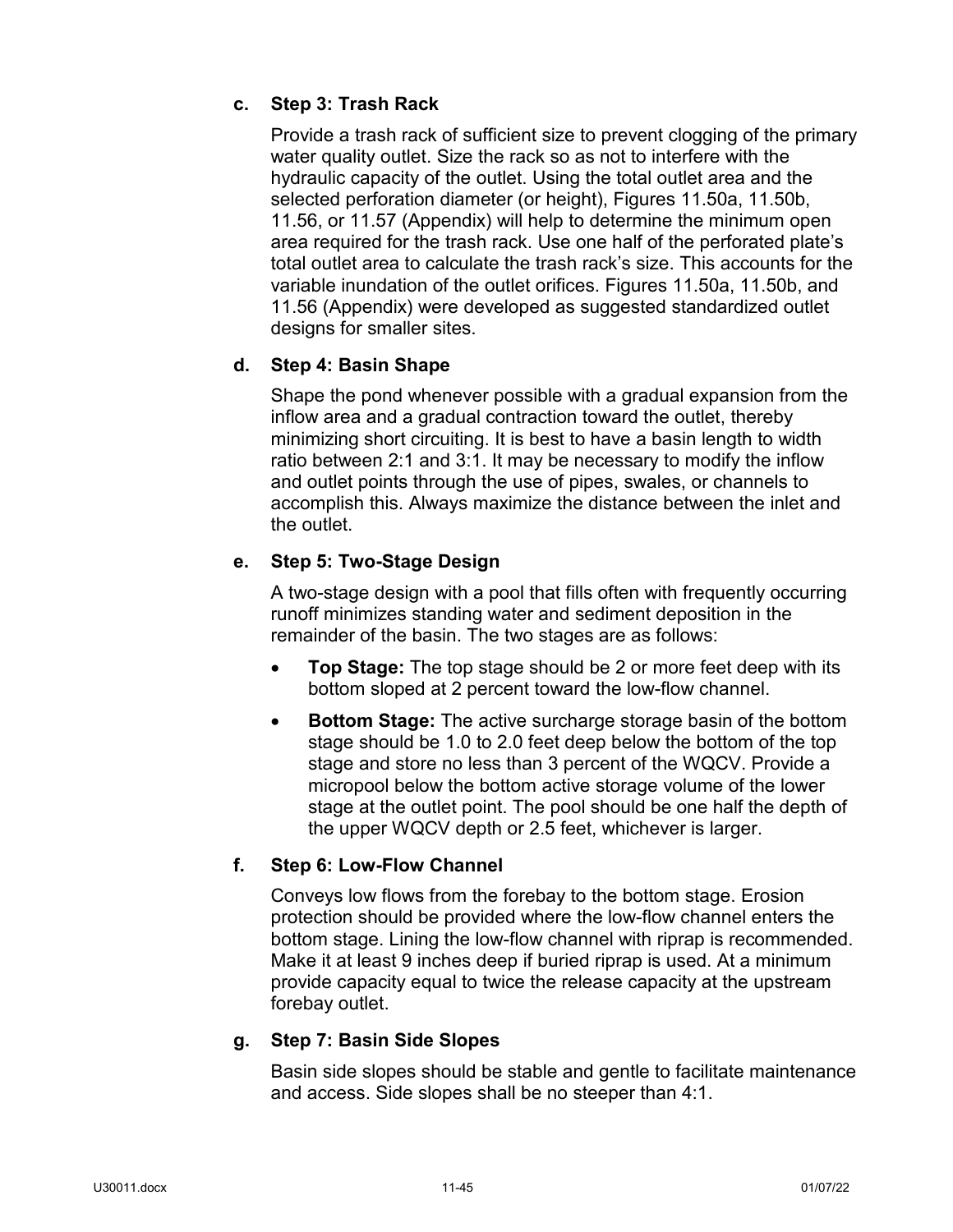# **h. Step 8: Dam Embankment**

The embankment should be designed not to fail during a 100-year or larger storm. Embankment slopes should be no steeper than 3:1 and planted with turf-forming grasses. Poorly compacted native soils should be excavated and replaced. Embankment soils should be compacted to at least 95 percent of their maximum density according to ASTM D 698- 70 (Modified Proctor).

## **i. Step 9: Vegetation**

Bottom vegetation provides erosion control and sediment entrapment. Pond bottom, berms, and side sloping areas may be planted with native grasses or with irrigated turf, depending on the local setting.

### **j. Step 10: Maintenance Access**

All weather stable access to the bottom, forebay, and outlet controls area shall be provided for maintenance vehicles. Maximum grades should not exceed 10 percent, and a stable driving surface capable for use by maintenance equipment. If conditions warrant, a gravel or hard surface shall be provided.

### **k. Step 11: Inflow Point**

Dissipate flow energy at the pond's inflow point(s) to limit erosion and promote particle sedimentation.

### **l. Step 12: Forebay Design**

Provide the opportunity for larger particles to settle out in the inflow area, the area that has a solid surface bottom, to facilitate mechanical sediment removal. A rock berm should be constructed between the forebay and the main extended detention basin. The forebay volume of the permanent pool should be about 5 percent of the design water quality capture volume. A pipe throughout the berm to convey water to the main body of the extended detention basin should be offset from the inflow streamline to prevent short circuiting and should be sized to drain the forebay volume in 15 minutes. Presedimentation forebays shall only be utilized when the extended detention basin water quality capture volume exceeds 4,000 cubic feet.

### **m. Step 13: Flood Storage**

Combining the water quality facility with a flood control facility is recommended. The 100-year or other floods may be detained above the WQCV. See Section 11.8.5, Incorporating WQCV into Storm Water Quantity Detention Basins, for further guidance.

### **n. Step 14: Multiple Uses**

Whenever desirable and feasible, incorporate the extended detention basin within a larger flood control basin. Also, whenever possible, try to provide for other urban uses such as active or passive recreation and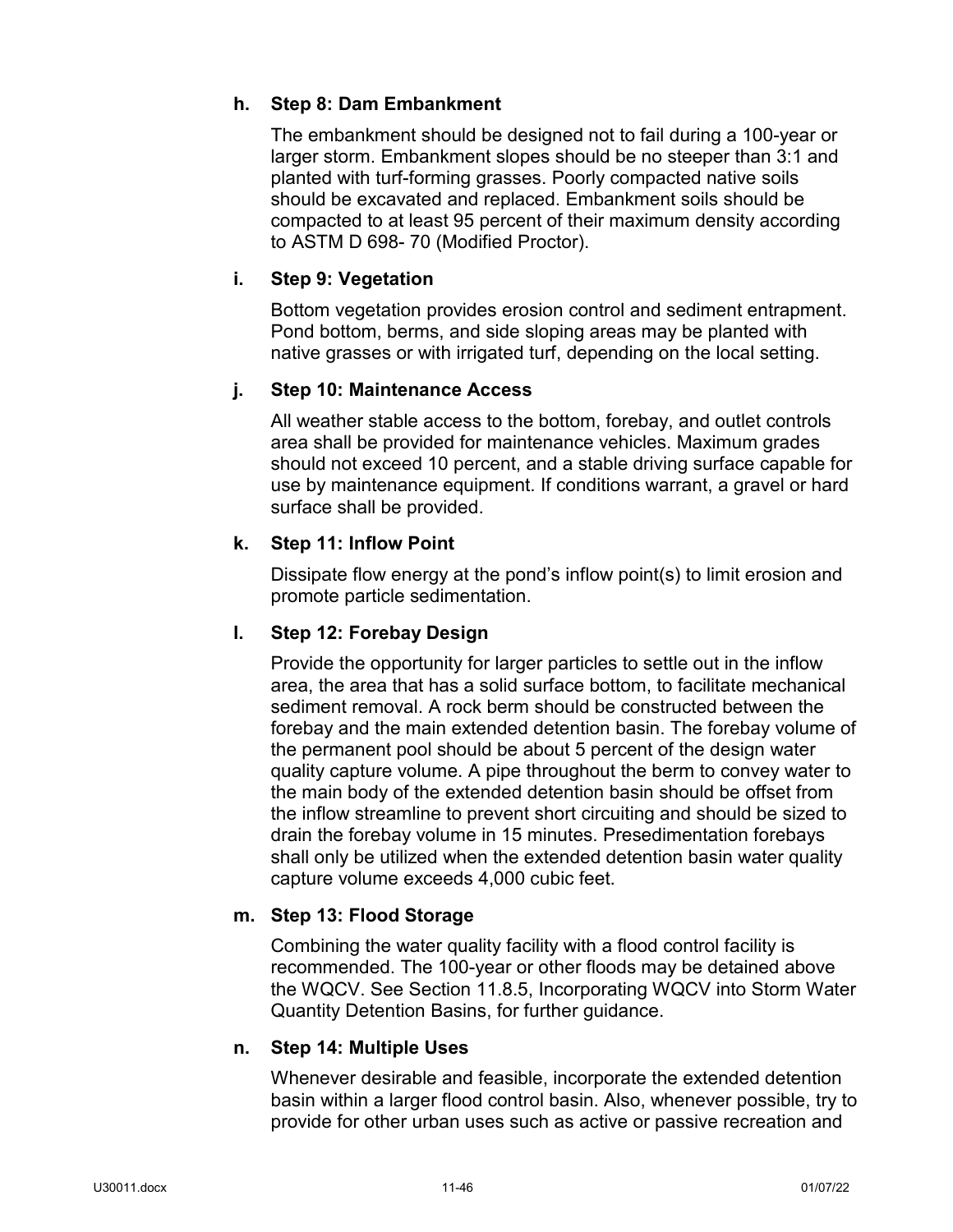wildlife habitat. If multiple uses are being contemplated, use the multiple-stage detention basin to limit inundation of passive recreational areas to one or two occurrences a year. Generally, the area within the WQCV is not well-suited for active recreation facilities such as ballparks, playing fields, and picnic areas. These are best located above the WQCV level.

### **5. Design Example**

Design forms that document the design procedure are included in the Appendix. A completed form is shown in Figure 11.58 (Appendix) as a design example.

### **11.8.7 Sand Filter Extended Detention Basin**

### **1. Description**

A sand filter extended detention basin is a storm water filter consisting of a runoff storage zone underlain by a sand bed with an underdrain system. During a storm, accumulated runoff ponds in the surcharge zone and gradually infiltrates into the underlying sand bed, filling the void spaces of the sand. The underdrain gradually dewaters the sand bed and discharges the runoff to a nearby channel, swale, or storm sewer.

### **2. General Application**

A sand filter extended detention basin is generally suited to off-line, on-site configurations where there is no base flow and the sediment load is relatively low.

### **3. General Properties**

#### **a. General**

Primary advantages of sand filter extended detention basins include effective water quality enhancement through settling and filtering. The primary drawback is a potential for clogging if a moderate to high level of silts and clays is allowed to flow into the facility. For this reason, it should not be put into operation while construction activities are taking place in the tributary catchment. Also, this BMP should not be located close to building foundations or other areas where expansive soils are a concern, although an underdrain and impermeable liner can reduce some of this concern.

### **b. Physical Site Suitability**

Since an underdrain system is incorporated into this BMP, a sand filter extended detention basin is suited for about any site; the presence of sandy subsoils is not a requirement. This BMP has a relatively flat surface area, so it may be more challenging to incorporate it into steeply sloping terrain.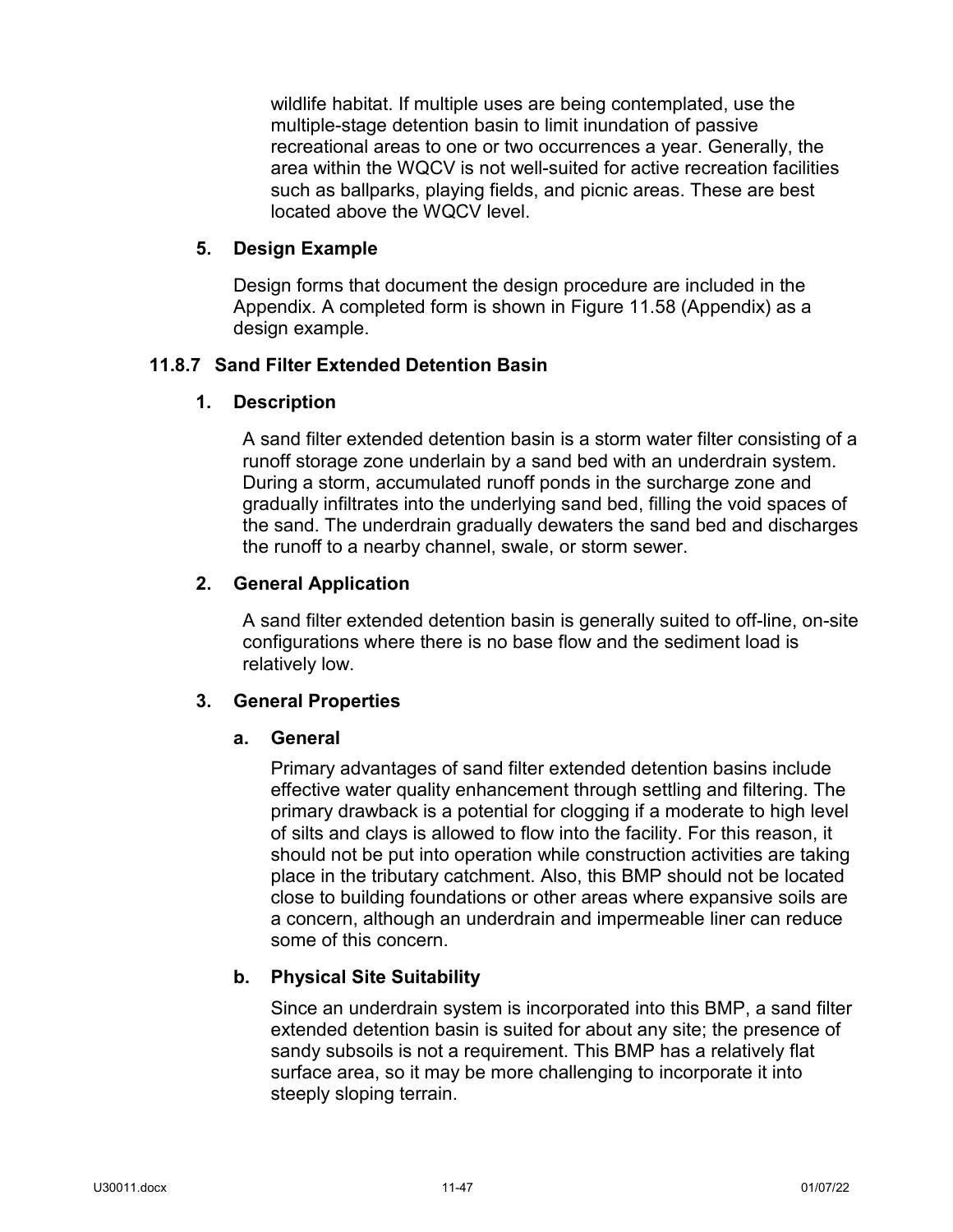# **c. Pollutant Removal**

Although not fully tested to date in the Sioux Falls area, the tests on filter vaults throughout the United States show that the amount of pollutant removed by this BMP should be significant and should at least equal the removal rates by sand filters tested elsewhere. See Table 11.4 (Appendix) for estimated ranges in pollutant removals.

## **d. Maintenance Needs**

Before selecting this BMP, be sure that the maintenance specified in Table 11.9 (Appendix) will be provided by the owner with responsibilities negotiated with the City. This BMP's performance is dependent on having regular maintenance provided.

## **4. Design Procedure and Criteria**

The layout of a sand filter extended detention basin is shown in Figure 11.59 (Appendix). The following steps outline the design procedure and criteria for a sand filter extended detention basin.

## **a. Step 1: Basin Storage Volume**

Provide a storage volume equal to 100 percent of the WQCV based on a 40-hour drain time, above the sand bed of the basin.

- Determine the WQCV tributary catchment's percent imperviousness. Account for the effects of DCIA, if any, on effective imperviousness. Using Figure 11.55 (Appendix), determine the reduction in impervious area to use with WQCV calculations.
- Find the required storage volume (watershed inches of runoff).
- Determine the required WQCV (watershed inches of runoff) using Figure 11.48 (Appendix), based on the sand filter extended detention basin's 40-hour drain time.
- Calculate the design volume in acre-feet as follows:

(Equation 12)

$$
Design Volume = \left[\frac{WaterQualityCaptureVolume}{12}\right] * Area
$$

In which:

*Area* = The watershed area tributary to the sand filter extended detention basin (acres)

# **b. Step 2: Basin Depth**

Maximum design volume depth shall be 3 feet.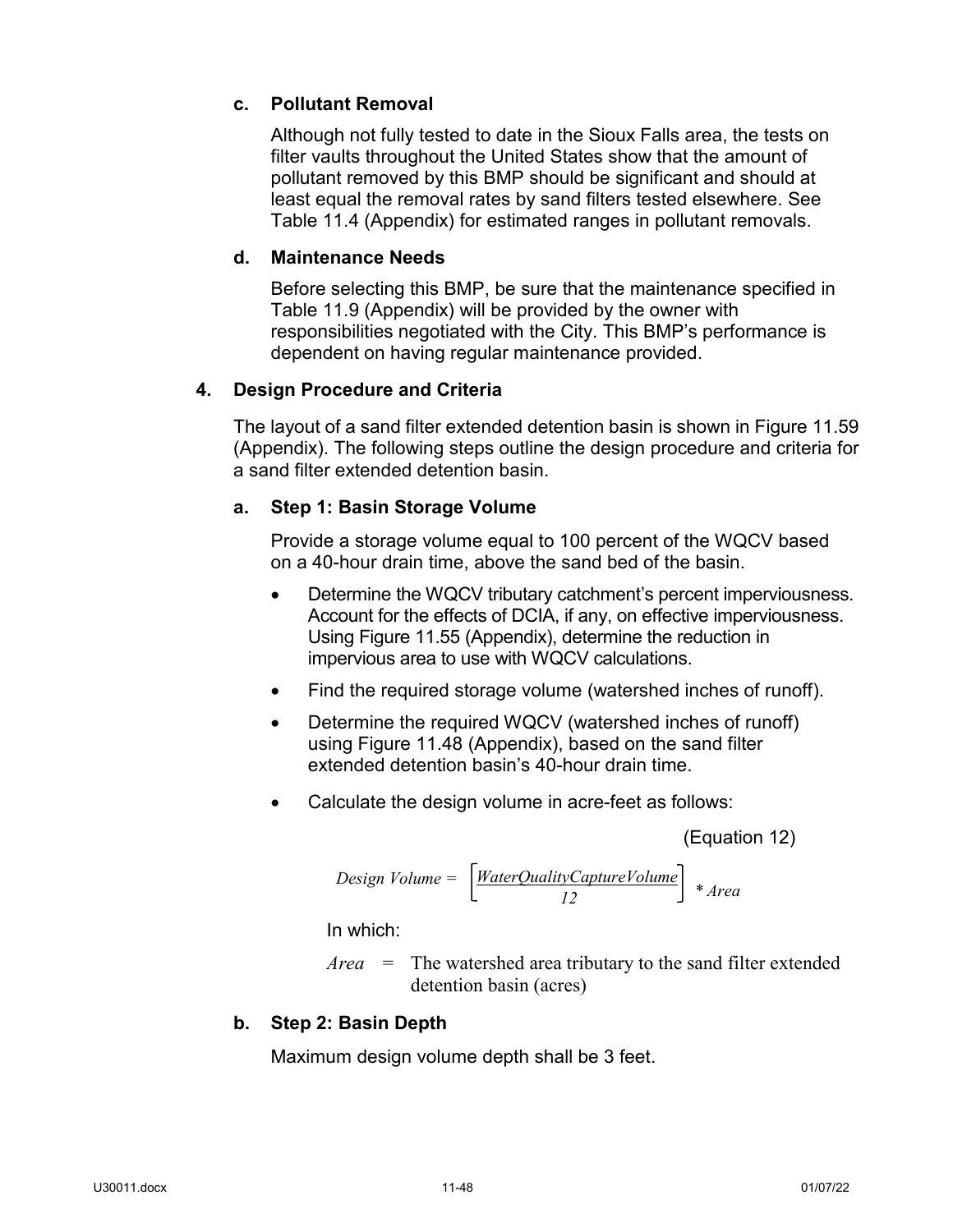## **c. Step 3: Filter's Surface Area**

Calculate the minimum sand filter area  $(A_s)$  at the basin's bottom with the following equation:

(Equation 13)

*As* = *Design Volume / 3* \*43,560 (square feet)

# **d. Step 4: Outlet Controls**

An 18-inch layer of sand (ASTM C-33) over an 8-inch gravel layer (AASHTO No. 8) shall line the entire sand filter extended detention basin for purposes of draining the WQCV.

If expansive soils are a concern or if the tributary catchment has chemical or petroleum products handled or stored, install a 15-mil-thick impermeable membrane below the gravel layer. In addition, an overflow shall be provided to convey flows in excess of the WQCV out of the basin.

## **5. Design Example**

Design forms that document the design procedure are included in the Appendix. A completed form is shown in Figure 11.60 (Appendix) as a design example.

### **11.8.8 Constructed Wetlands Basin**

### **1. Description**

A constructed wetlands basin is a shallow retention pond that requires a perennial base flow to permit the growth of rushes, willows, cattails, and reeds to slow down runoff and allow time for sedimentation, filtering, and biological uptake.

Constructed wetlands basins differ from "natural" wetlands as they are totally human artifacts that are built to enhance storm water quality. Sometimes small wetlands that exist along ephemeral drainageways could be enlarged and incorporated into the constructed wetland system. Such action, however, requires the approval of federal and state regulators.

# **2. General Application**

A constructed wetlands basin can be used as a follow-up structural BMP in a watershed, or as a stand-alone onsite facility if the owner provides sufficient water to sustain the wetland. Flood control storage can be provided above the constructed wetlands basin's WQCV pool to act as a multiuse facility.

A constructed wetlands basin requires a net influx of water to maintain its vegetation and microorganisms. A complete water budget analysis is necessary to assure the adequacy of the base flow.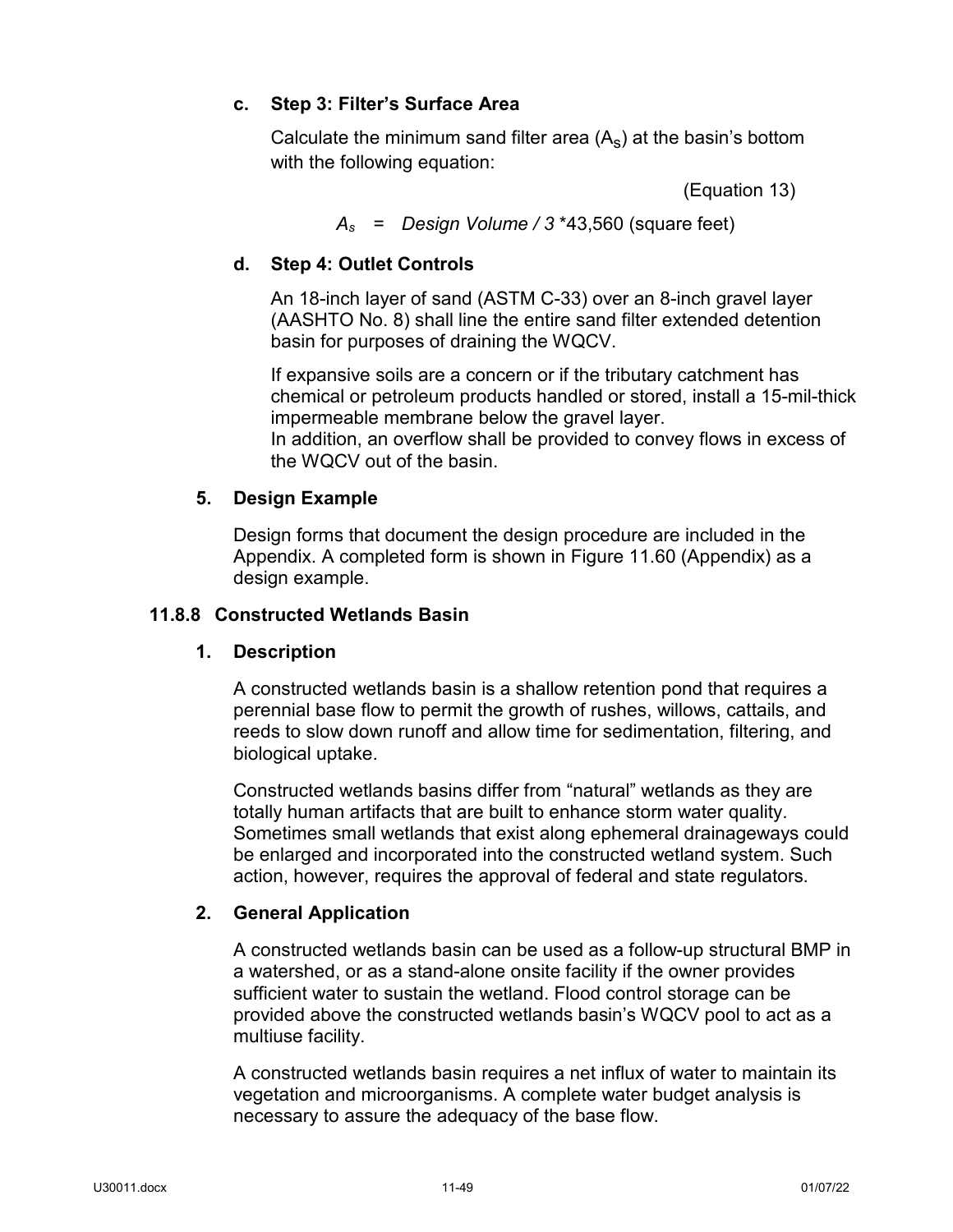The basic formula for the water budget is as follows:

(Equation 14)

 $\Delta S / \Delta t = Q_i - Q_o$ 

Where:

∆*S* / ∆*t* = the change in storage volume per change in time  $Q_i$  = the flow rate of water entering the wetland, vol/time  $Q<sub>0</sub>$  = the flow rate of water leaving the wetland, vol/time

Equation 15 translates into the following equations where all values are given in consistent units of volume per unit time unless otherwise specified:

(Equation 15)

For water entering a wetland, the formula is:

 $Q_i = P + R_i + B_i + G_i$ 

Where:

 $P =$  Direct precipitation on impoundment area

 $R<sub>l</sub>$  = Storm water runoff from contributing drainage area

 $B<sub>1</sub>$  = Base flow entering the wetlands

 $G_{I}$  = Seepage and springs from ground water sources

For water leaving, the formula is:

(Equation 16)

 $Q_0 = E + T + Ro + Bo + Go$ 

Where:

 $E =$  Evaporation from surface

 $T =$ Transpiration from plants

 $R<sub>O</sub>$  = Storm water outflow

 $Bo = Base$  flow leaving the wetlands

 $G<sub>0</sub>$  = Deep percolation below the root zone of the substrate

To ensure adequate base flow using the water budget analysis, the value of all variables should be determined and the net influx of water  $(Q_1 - Q_0)$ must be greater than the change in storage volume divided by change in storage time.

# **3. General Properties**

# **a. General**

A constructed wetlands basin offers several potential advantages, such as natural aesthetic qualities, wildlife habitat, erosion control, and pollutant removal. It can also provide an effective follow-up treatment to on-site and source control BMPs that rely upon settling of larger sediment particles. In other words, it offers yet another effective structural BMP for larger tributary catchments.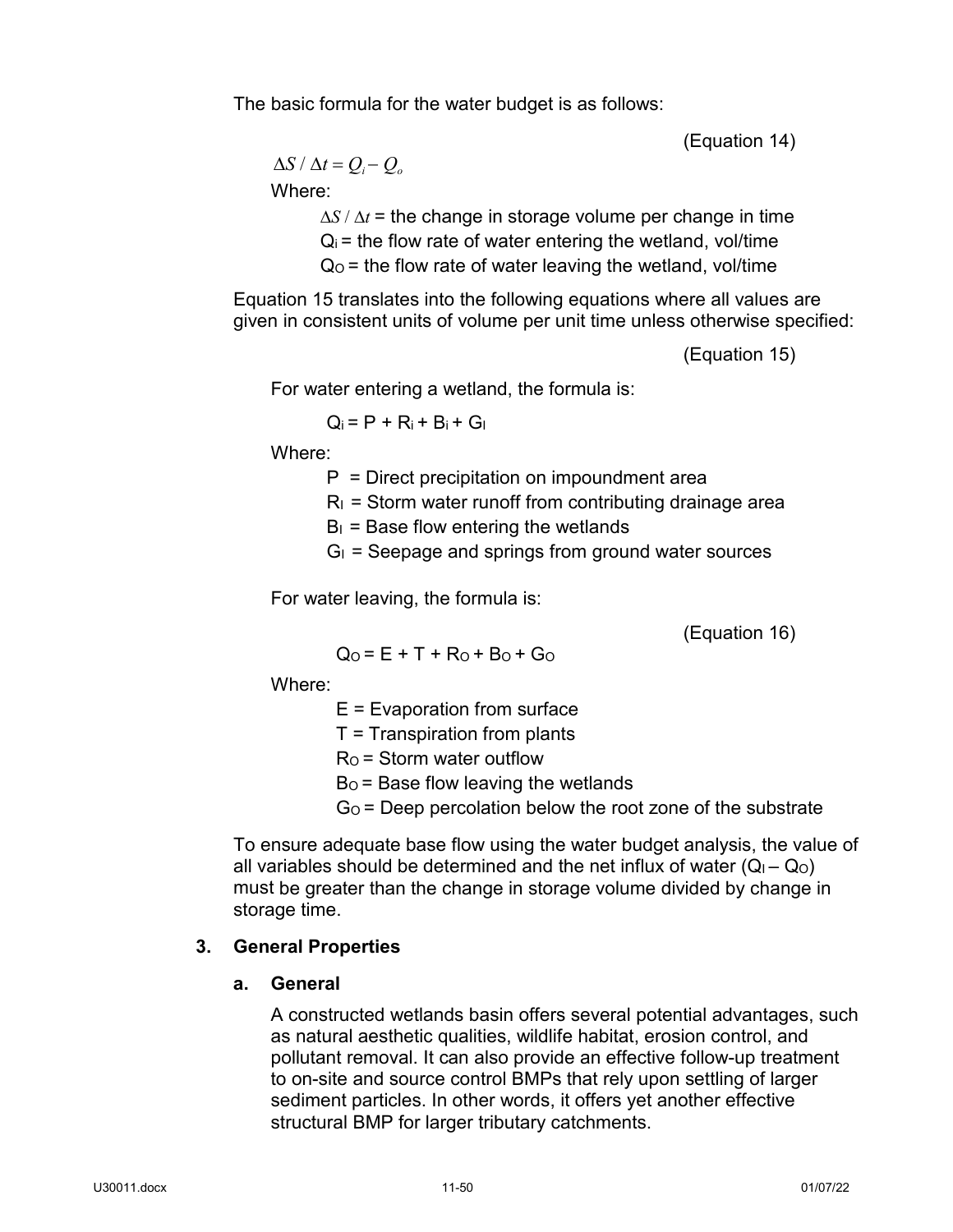The primary drawback of the constructed wetlands basin is the need for a continuous base flow to assure viable wetland growth. In addition, silt and scum can accumulate, and unless properly designed and built, can be flushed out during larger storms. In addition, in order to maintain a healthy wetland growth, the surcharge depth for WQCV above the permanent water surface cannot exceed 2 feet.

Along with routine good housekeeping maintenance, occasional cleaning will be required when sediment accumulations become too large and affect performance. Periodic sediment removal is also needed for proper distribution of growth zones and of water movement within the wetland.

### **b. Physical Site Suitability**

A perennial base flow is needed to sustain a wetland and should be determined using a water budget analysis. Loamy soils are needed in a wetland bottom to allow plants to take root. Exfiltration through a wetland bottom cannot be relied upon because the bottom is either covered by soils of low permeability or because the groundwater is higher than the wetland's bottom. Also, wetland basins require a nearzero longitudinal slope, which can be provided using embankments.

### **c. Pollutant Removal**

See Table 11.4 (Appendix) for estimated ranges in pollutant removals. Reported removal efficiencies of constructed wetlands vary significantly. Primary variables influencing removal efficiencies include design, influent concentrations, hydrology, soils, climate, and maintenance. With periodic sediment removal and routine maintenance, removal efficiencies for sediments, organic matter, and metals can be moderate to high; for phosphorous, low to high; and for nitrogen, zero to moderate. Pollutants are removed primarily through sedimentation and entrapment, with some of the removal occurring through biological uptake by vegetation and microorganisms. Without a continuous dry weather base flow, salts and algae can concentrate in the water column and can be released into the receiving water in higher levels at the beginning of a storm event as they are washed out.

### **d. Design Considerations**

Figure 11.61 (Appendix) illustrates an idealized constructed wetlands basin. An analysis of the water budget is needed to show the net inflow of water is sufficient to meet all the projected losses (such as evaporation, evapotranspiration, and seepage for each season of operation). Insufficient inflow can cause the wetland to become saline or to die off. Typical maintenance requirements for wetland BMPs include the items listed in Table 11.11 (Appendix).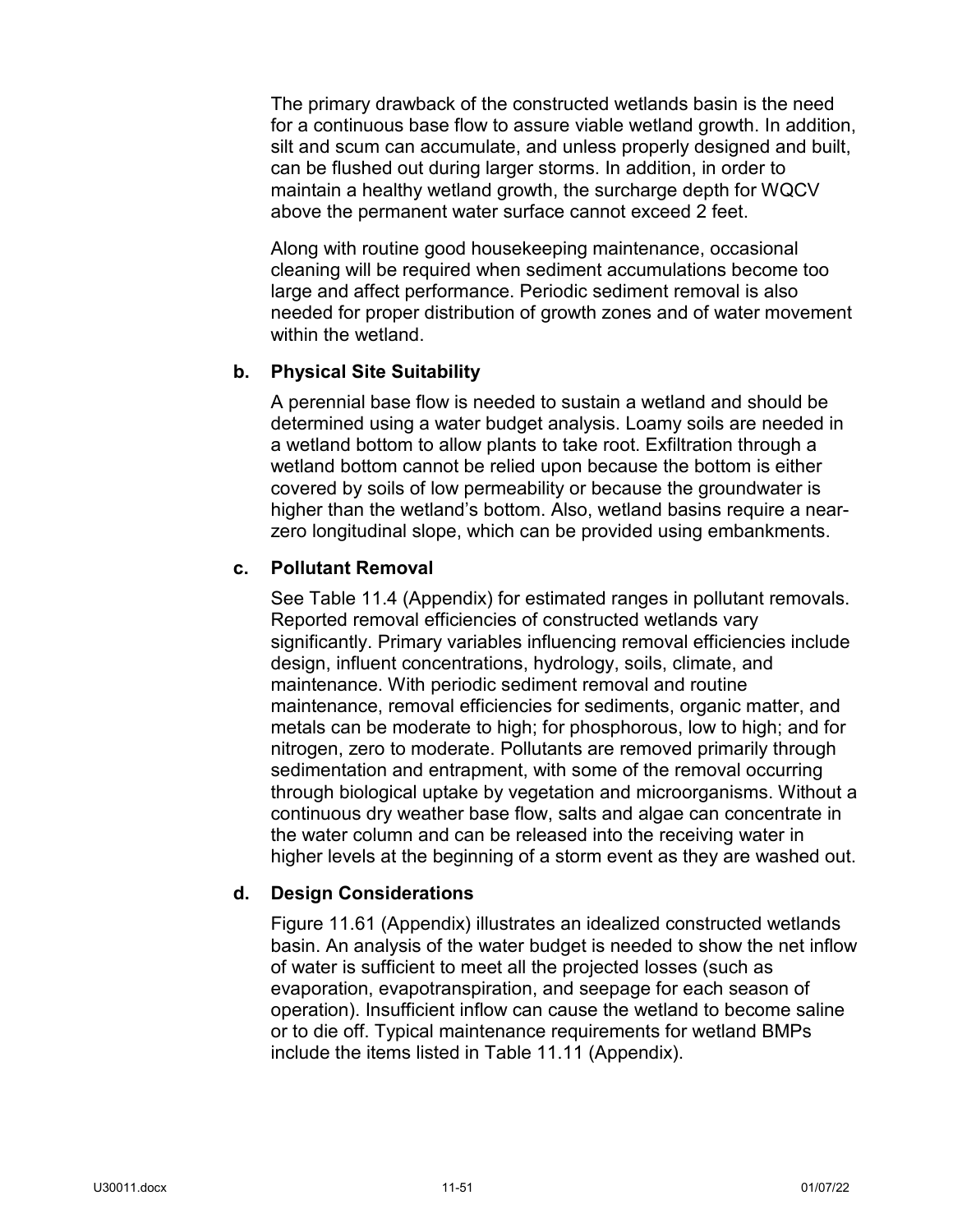# **4. Design Procedure and Criteria**

The following steps outline the design procedure for a constructed wetlands basin.

# **a. Step 1: Basin Surcharge Storage Volume**

Provide a surcharge storage volume equal to the WQCV based on a 24- hour drain time, above the lowest outlet (i.e., perforation) in the basin.

- Determine the WQCV using the tributary catchments percent imperviousness. Account for the effects of DCIA, if any, on effective imperviousness. Using Figure 11.55 (Appendix), determine the reduction in impervious area to use with WQCV calculations.
- Find the required storage surcharge volume (watershed inches of runoff) above the permanent pool level. Determine the required storage (watershed inches of runoff) using Figure 11.48 (Appendix), based on the constructed wetland basin 24-hour drain time. Calculate the surcharge volume in acre-feet as follows:

(Equation 17)

$$
Design Surface Volume = \left[\frac{WaterQualityCaptureVolume}{12}\right] * Area
$$

In which:

*Area* = The drainage area tributary to the constructed wetlands basin (acres).

# **b. Step 2: Wetland Pond Depth and Volume**

The volume of the permanent wetland pool shall be no less than 75 percent of the WQCV found in Step 1.

Proper distribution of wetland habitat is needed to establish a diverse ecology. Distribute pond area in accordance with Table 11.10 (Appendix).

# **c. Step 3: Depth of Surcharge**

The surcharge depth of the WQCV above the permanent pool's WQCV water surface shall not exceed 2.0 feet.

# **d. Step 4: Outlet Control**

Provide outlet controls that limit WQCV depth to 2 feet or less. Use a water quality outlet that is capable of releasing the WQCV in no less than a 24-hour period. Refer to Figures 11.62, 11.63, 11.64, and 11.65 (Appendix) for schematics pertaining to structure geometry; grates, trash racks, and screens; outlet type (orifice plate or perforated riser pipe); cutoff collar size and location; and all other necessary components.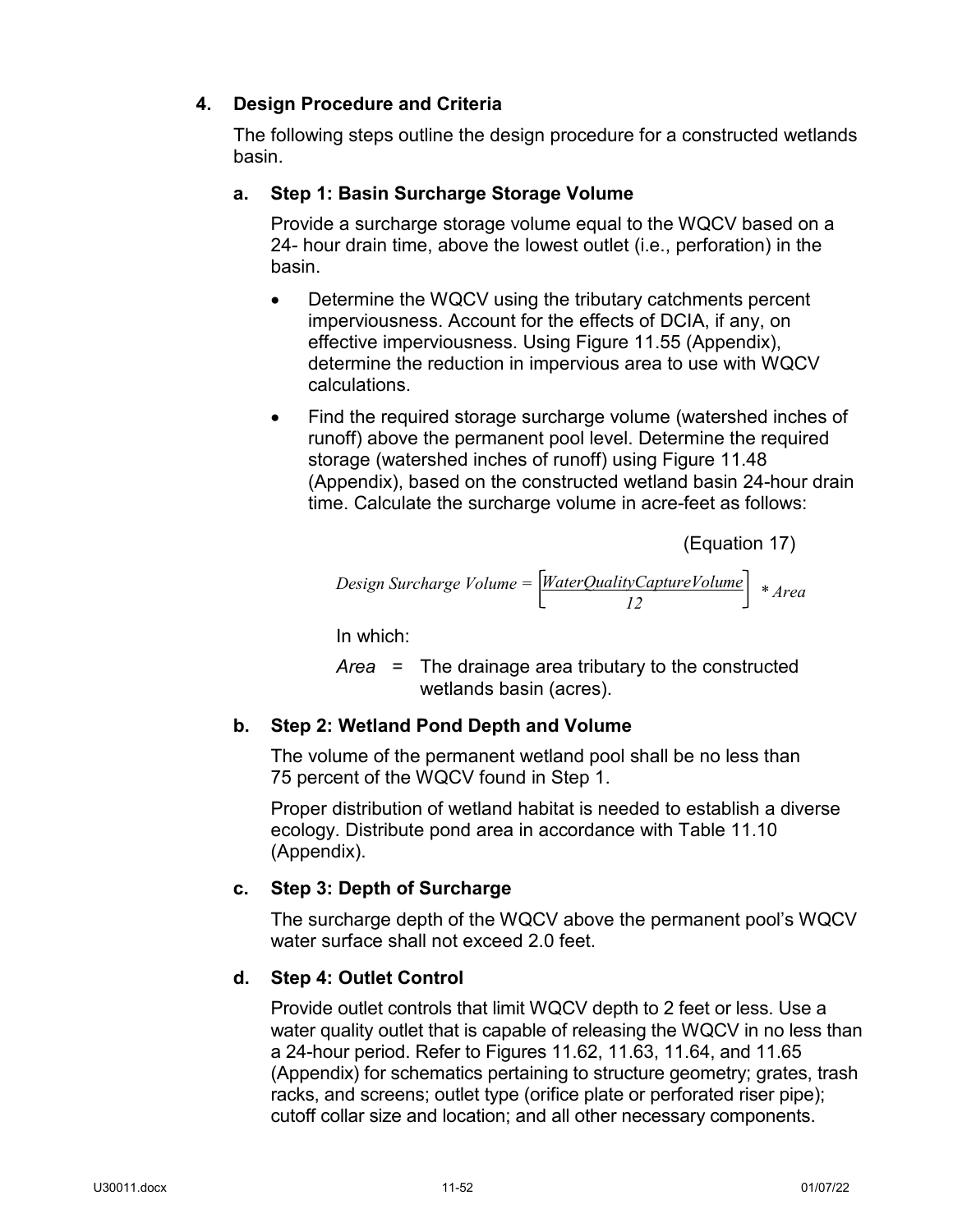Use Figure 11.66 (Appendix) to calculate the required area per row based on WQCV and the depth of perforations at the outlet. See Figures 11.53 and 11.54 (Appendix) for the appropriate perforation geometry and number of rows (the lowest perforations should be set at the water surface elevation of the outlet pool). The total outlet area can then be calculated by multiplying the area per row by the number of rows. Minimize the number of columns and maximize the perforation hole diameter when designing the outlet to reduce chances of clogging. Figure 11.50c contains typical outlet structure notes applicable to the design of outlet structures.

### **e. Step 5: Trash Rack**

Provide a trash rack of sufficient size to prevent clogging of the primary water quality outlet. Size the rack so as not to interfere with the hydraulic capacity of the outlet. Using the total outlet area and the selected perforation diameter (or height), Figures 11.50a, 11.50b, 11.56, or 11.57 (Appendix) will help to determine the minimum open area required for the trash rack. If a perforated vertical plate or riser is used, use one half of the total outlet area to calculate the trash rack's size.

This accounts for the variable inundation of the outlet orifices. Figures 11.50a, 11.50b, and 11.56 (Appendix) were developed as suggested standardized outlet designs for smaller sites.

### **f. Step 6: Basin Use**

Determine if flood storage or other uses will be provided for above the wetland surcharge storage or in a separate facility. Design for combined uses when they are to be provided.

#### **g. Step 7: Basin Shape**

Shape the pond with a gradual expansion from the inflow and a gradual contraction to the outlet, thereby limiting short circuiting. The basin length to width ratio between the inflow area and outlet should be 2:1 to 4:1, with 3:1 recommended. It may be necessary to modify the inflow area and outlet point through the use of pipes, swales, or channels to accomplish this. Always maximize the distance between the inlet and outlet.

#### **h. Step 8: Basin Side Slopes**

Basin side slopes are to be stable and gentle to facilitate maintenance and access needs. Side slopes should be no steeper than 4:1.

#### **i. Step 9: Base Flow**

A net influx of water that exceeds all of the losses must be available throughout the year. The following equation and parameters can be used to estimate the net quantity of base flow available at a site: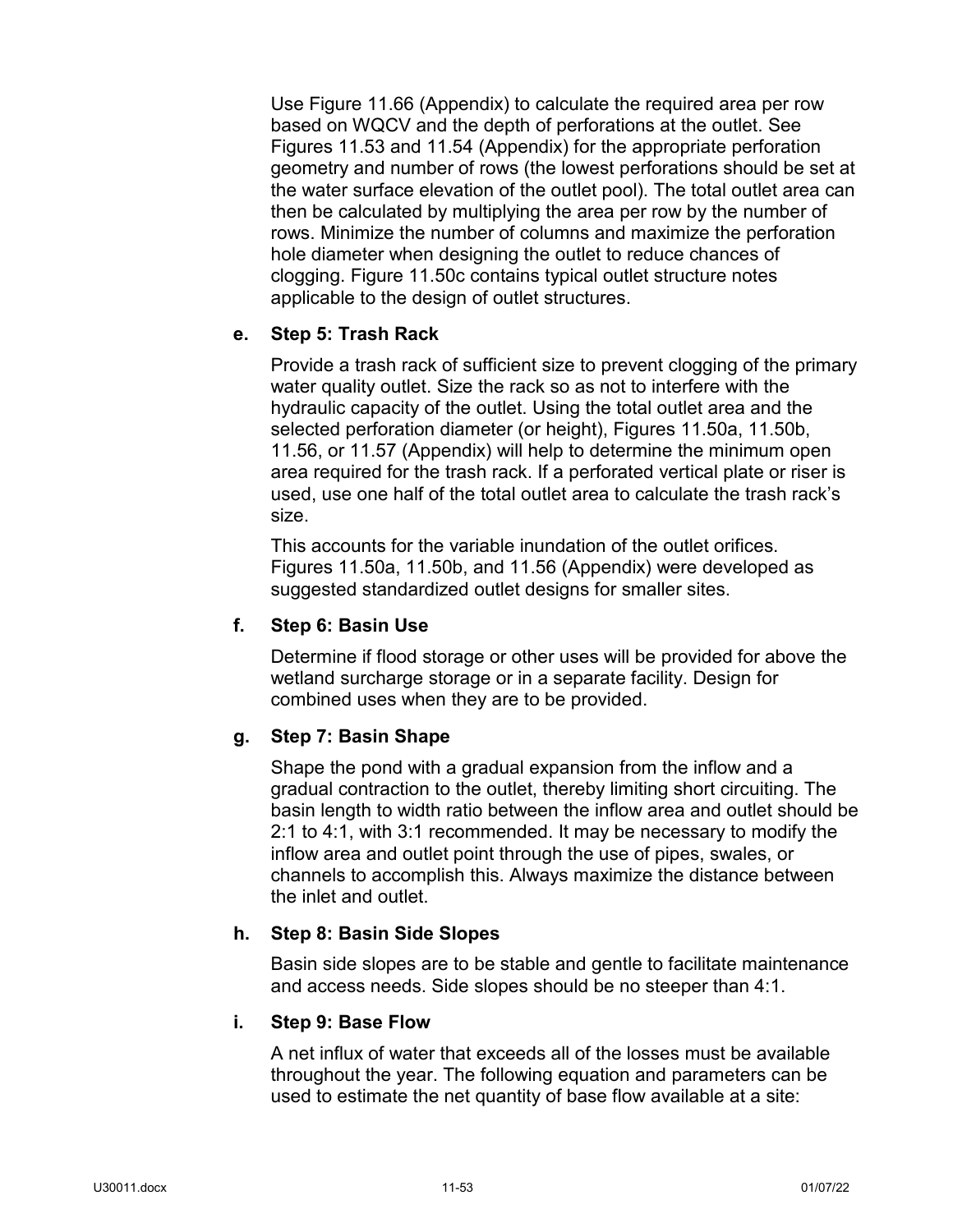(Equation 18)

 $Q_{net} = Q_{Inflow} - Q_{Evap} - Q_{Seepage} - Q_{E.T.}$ 

Where:

| $Q_{Net}$           | Net quantity of base flow (acre-feet/year)                                                                                               |
|---------------------|------------------------------------------------------------------------------------------------------------------------------------------|
| Q <sub>Inflow</sub> | Estimated base flow (acre-feet/year)<br>(estimate by seasonal measurements and/or<br>comparison to similar watersheds)                   |
| $Q_{Evap}$          | Loss attributed to evaporation less the<br>precipitation (acre-feet/year) (computed for<br>average water surface)                        |
| $Q$ Seepage         | Loss (or gain) attributed to seepage to<br>groundwater (acre-feet/year)                                                                  |
| $Q_{E,T}$           | Loss attributed to plant evapotranspiration<br>(computed for average plant area above<br>water surface, not including the water surface) |

### **j. Step 10: Inflow Area and Outlet Protection**

Provide a means to dissipate flow energy entering the basin to limit sediment resuspension. Outlets should be placed in an outlet bay that is at least 3 feet deep. The outlet should be protected from clogging by a skimmer shield that starts at the bottom of the permanent pool and extends above the maximum capture volume depth. Also provide for a trash rack.

### **k. Step 11: Forebay Design**

Provide the opportunity for larger particles to settle out in an area that has a solid driving surface bottom for vehicles to facilitate sediment removal. The forebay volume of the permanent pool should be 5 to 10 percent of the design water quality capture volume.

### **l. Step 12: Vegetation**

Cattails, sedges, reeds, and wetland grasses should be planted in the wetland bottom. Berms and side-sloping areas should be planted with native or irrigated turf-forming grasses. Initial establishment of the wetlands requires control of the water depth. After planting wetland species, the permanent pool should be kept at 3 to 4 inches to allow growth and to help establish the plants, after which the pool should be raised to its final operating level.

### **m. Step 13: Maintenance Access**

Vehicle access to the forebay and outlet area must be provided for maintenance and removal of bottom sediments. Maximum grades should not exceed 10 percent, and a stabilized, all-weather driving surface capable for use by maintenance equipment shall be provided. If conditions warrant, a gravel or hard surface shall be provided.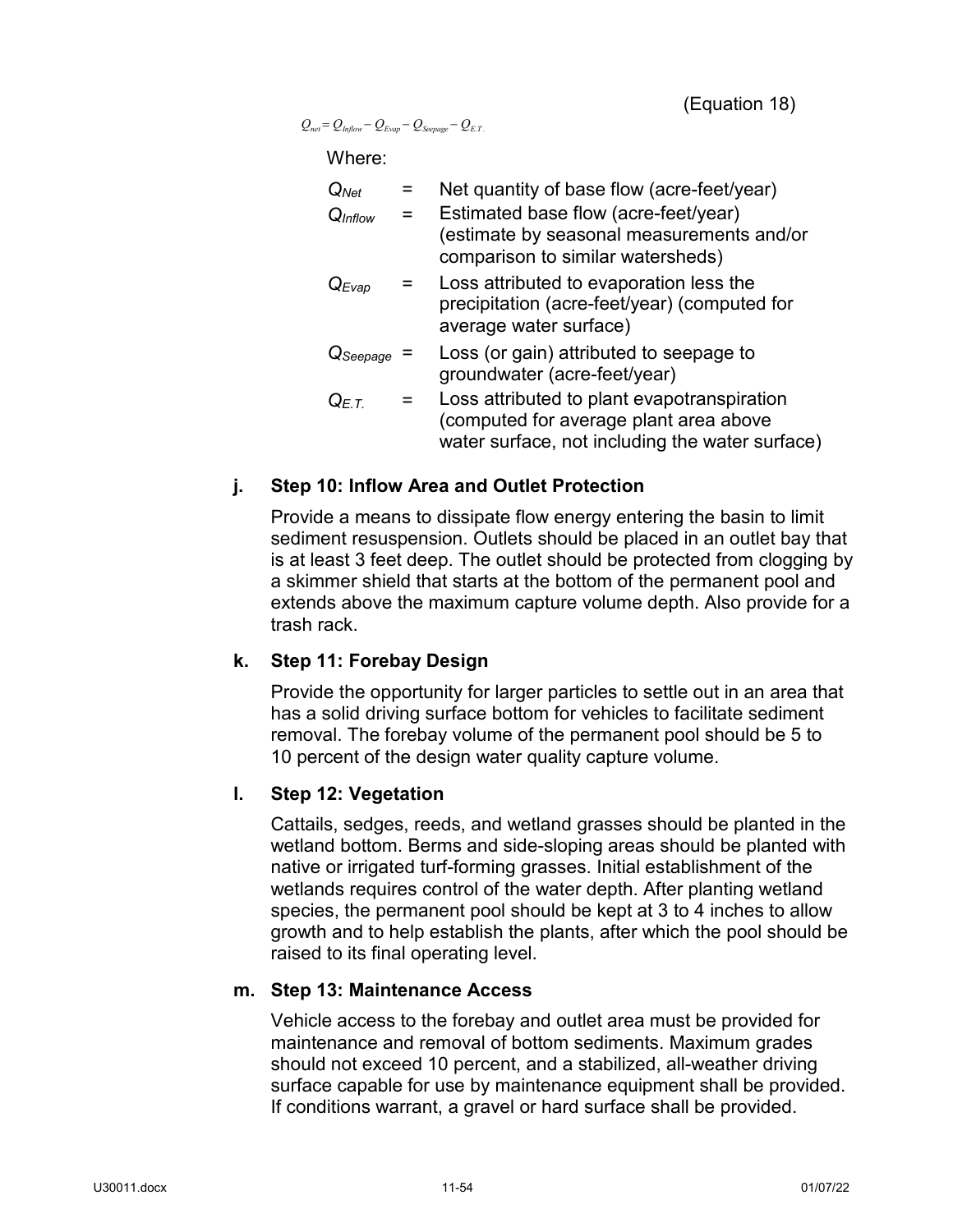# **5. Design Example**

Design forms that document the design procedure are included in the Appendix. A completed form is shown in Figure 11.67 (Appendix) as a design example.

# **11.8.9 Retention Pond**

# **1. Description**

A retention pond is a sedimentation facility that has a permanent pool of water that is replaced with storm water, in part or in total, during storm water runoff events. In addition, a temporary detention volume is provided above this permanent pool to capture storm water runoff and enhance sedimentation. Retention ponds are similar to extended detention basins because they are designed to capture in total, as a surcharge to the pond, runoff from frequently occurring storms. However, retention ponds differ from extended detention basins because the influent water mixes with the permanent pool water as it rises above the permanent pool level. The surcharge captured volume above the permanent pool is then released over 12 hours.

Retention ponds require a dry weather base flow to maintain the permanent pool. They can be very effective in removing pollutants, and, under the proper conditions, can satisfy multiple objectives.

## **2. General Application**

A retention pond can be used to improve the quality of urban runoff from roads, parking lots, residential neighborhoods, commercial areas, and industrial sites and is generally used as regional or follow-up treatment because of the base flow requirements. It can be used as an on-site BMP if the owner provides sufficient water to keep the pond full between storms. A retention pond works well in conjunction with other BMPs, such as upstream on-site source controls and downstream filter basins or wetland channels.

### **3. General Properties**

### **a. General**

A retention pond provides the following benefits:

- Moderate to high removal rates of many urban pollutants.
- Wildlife habitat opportunities.
- Recreation, aesthetics, and open space opportunities.
- Part of a larger flood control basin.

Their primary drawbacks include safety concerns; more difficult maintenance and sediment removal than for extended detention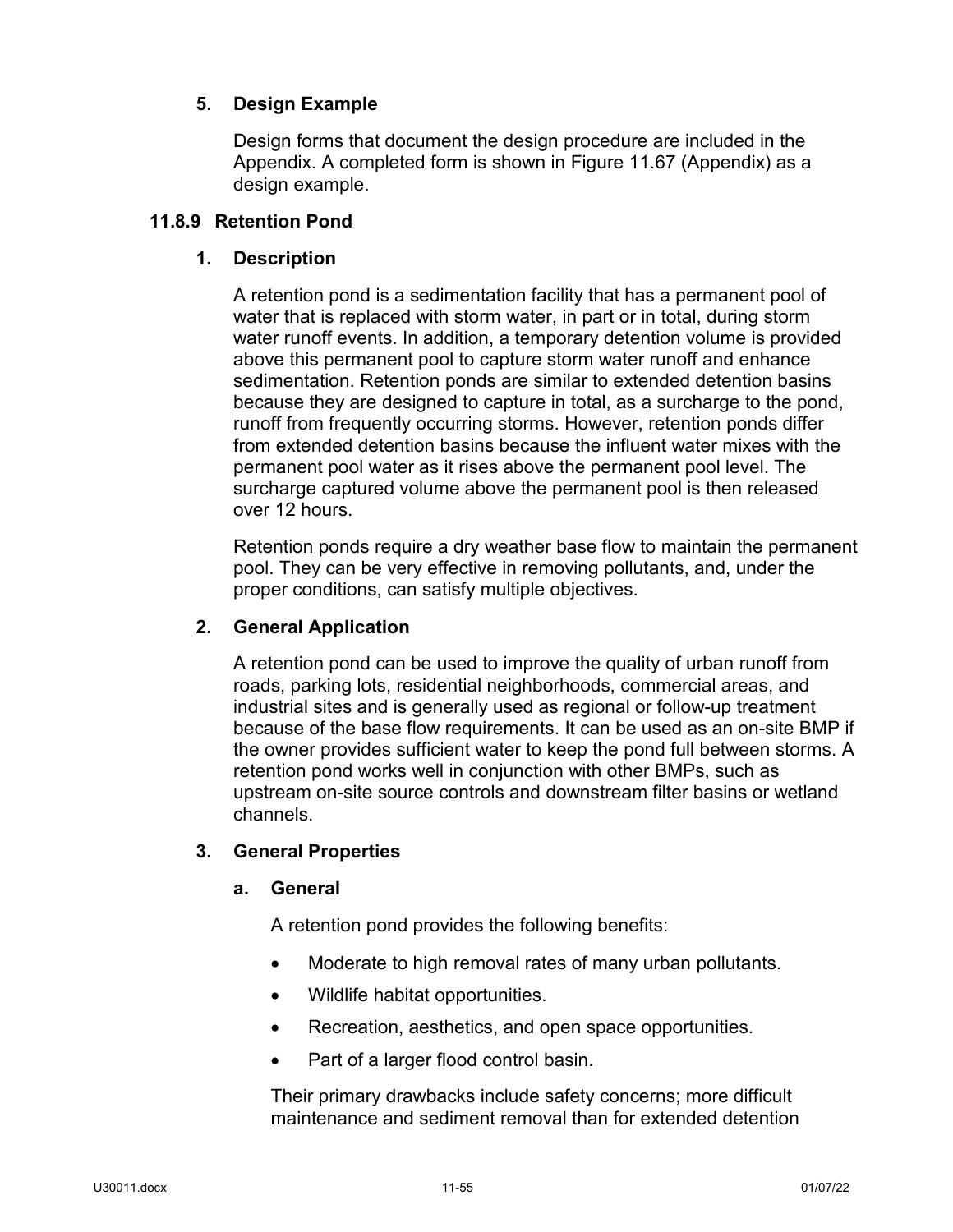basins; floating litter, scum, and algal blooms; possible nuisance odors; and possible mosquito problems. Aquatic plant growth can be a factor in clogging outlet controls. The permanent pool can attract water fowl, which can add to the nutrient load entering and leaving the pond.

### **b. Physical Site Suitability**

Although site suitability concerns are similar to those stated for an extended detention basin, a retention pond has one primary difference—it requires sufficient continuous base flow to maintain the pool. A complete water budget under the projected urbanized watershed conditions should be performed to assure that the base flow will exceed evaporation, evapotranspiration, and seepage losses.

## **c. Pollutant Removal**

See Table 11.4 (Appendix) for pollutant removal ranges. A retention pond achieves moderate to high removal rates for particulate matter through sedimentation during and shortly after the runoff event. During a storm event, part or all of the permanent pool water is displaced and the pool becomes a mixture of the former pool water and new runoff. The period between storms allows biological uptake of soluble nutrients and metals from the water column in the permanent pool while also providing time for quiescent settling of fine sediment particles that remain in the pool after a storm. Some of the sediment can resuspend and soluble compounds can remobilize if a large storm event causes intense mixing or when unfavorable chemical conditions exist in the pool (such as low dissolved oxygen [DO] or pH). Also, algal growth and other biological activity can produce suspended solids and increased concentrations of certain forms of phosphates and nitrogen compounds in dry weather base flow discharges from the pond.

Without a sufficient continuous base flow, a wet pond can concentrate levels of salts and algae between storm events through evaporation. Besides contributing to nuisance problems, the water quality of the pool is very important. A storm event will displace any concentrated pond water, and in some instances, can result in discharges of water with pollutant concentrations exceeding the inflow—exactly the opposite of the intent for providing this BMP.

### **d. Aesthetics and Multiple Uses**

A retention pond offers improved aesthetics and multiple uses beyond those typically found at an extended detention basin. The bulk of the capture volume occurs as a surcharge above the permanent pool, with some of it occurring above the dry weather bank areas. As a result, most of the sediment deposits are left behind within the permanent pool zone, where they are not seen by the public. Also, the permanent pool offers some aquatic habitat and is a habitat for water fowl. However, water fowl can be a nuisance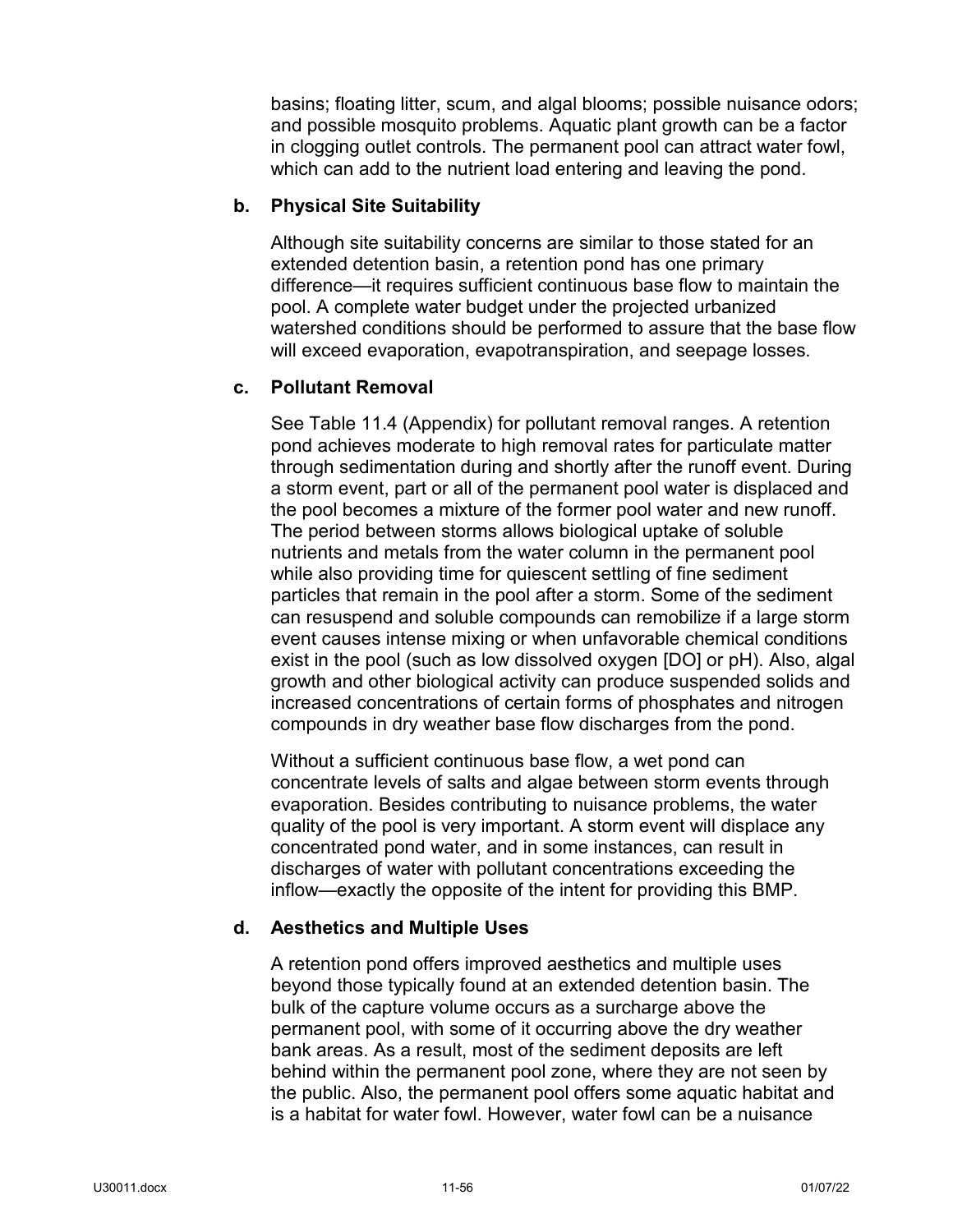because of the fecal matter they deposit on the banks and in the pool. Maintenance requirements for the retention pond are similar to those for the extended detention basin found in Table 11.8 (Appendix).

### **4. Design Considerations**

The required total basin design volume of a retention pond facility includes the volume needed for a permanent pool (greater than or equal to water quality capture volume) plus a water quality capture volume as a surcharge above the permanent pool. If desired, a flood routing detention volume can be provided above the water quality capture volume.

Whenever desirable and feasible, incorporate the retention pond within a larger flood control basin. Also, whenever possible, try to provide for other urban uses such as active or passive recreation and wildlife habitat. Try to locate recreational areas to limit the frequency of inundation to one or two occurrences a year. Generally, the area within the water quality capture volume is not well-suited for active recreation facilities such as ballparks, playing fields, and picnic areas. These should be located above this pool level.

Land requirements are typically 0.5 to 2 percent of the tributary watershed's area. High exfiltration rates can initially make it difficult to maintain a permanent pool in a new retention pond, but the bottom can eventually seal with fine sediment and become relatively impermeable over time. It is best, however, to seal the bottom and the sides of a permanent pool if it is located on permeable soils and to leave the areas above the permanent pool unsealed to promote exfiltration of the storm water detained in the surcharge water quality capture volume.

There are two primary differences in design between a retention pond and an extended detention basin:

- The retention pond requires a base flow to maintain and to flush a permanent pool.
- A retention pond is designed to empty the surcharge water quality capture volume over a 12-hour period, instead of the longer 40 hours needed for an extended detention basin because the sediment removal process is more efficient when the outflow occurs above the bottom of the basin. Sediments become trapped below the outlet and sedimentation continues in the pool after the captured surcharge volume is emptied.

Figure 11.68 (Appendix) shows a representative layout for a retention pond. Although flood storage has not been addressed in these recommendations for the same reasons mentioned under extended detention basins, it can be easily provided for above the surcharge water quality capture volume. Embankment and safety design considerations for a retention pond are identical to those discussed for an extended detention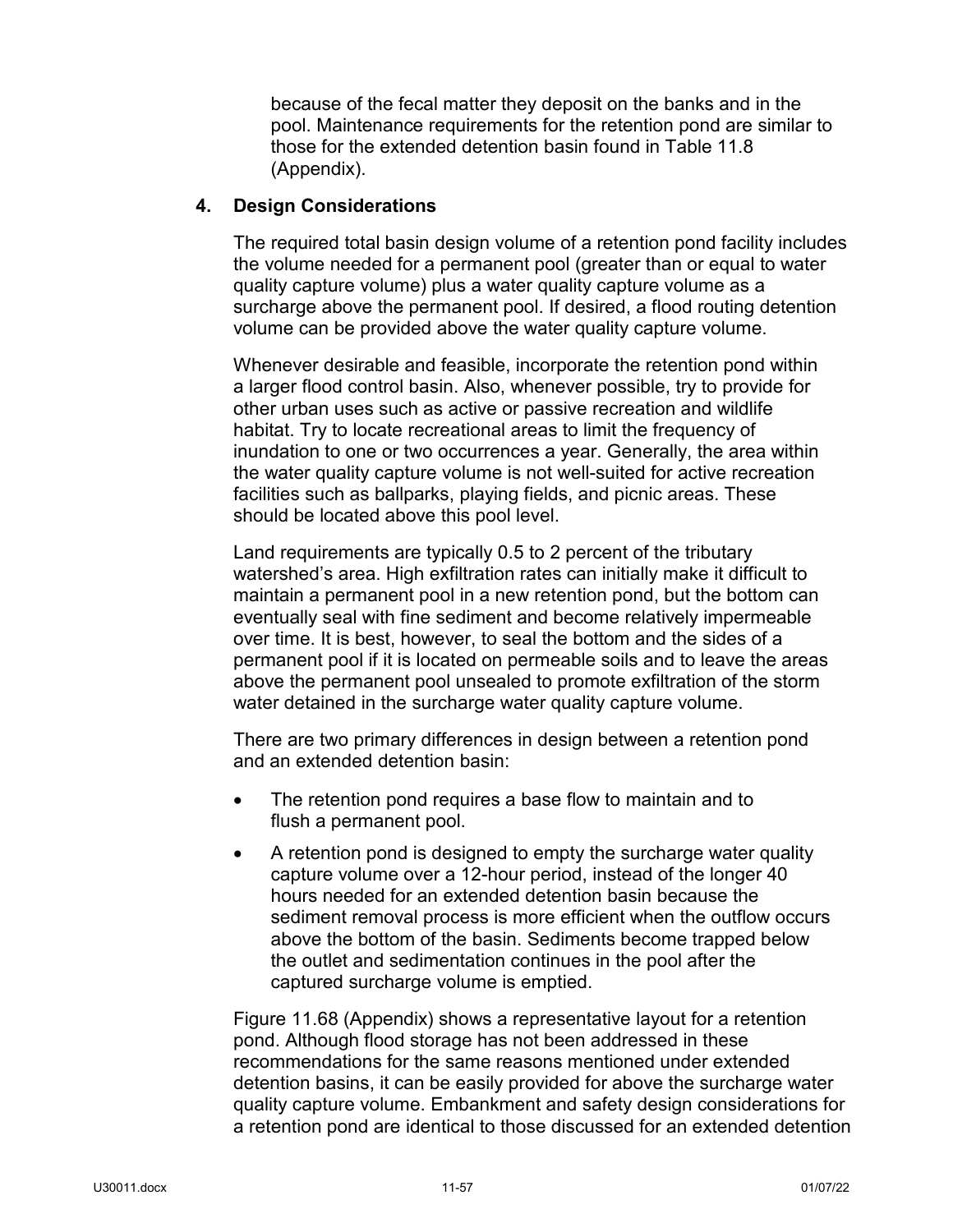basin, except more attention should be given to cutoff collars on the outlet pipe to safeguard against piping along the outlet.

The amount of construction activity within a basin, the erosion control measures implemented, and the size of the basin will influence the frequency of sediment removal from the pond. It is estimated that accumulated sediment will need to be removed at 5- to 20-year intervals if there are no construction activities within the tributary catchment.

### **5. Design Procedure and Criteria**

The following steps outline the design procedure and criteria for a retention pond.

### **a. Step 1: Basin Surcharge Storage Volume**

Provide a storage volume equal to the WQCV based on a 12-hour drain time, above the lowest outlet (i.e., perforation) in the basin.

- Determine the WQCV using the tributary catchment's percent imperviousness. Account for the effects of DCIA, if any, on effective imperviousness. Using Figure 11.55 (Appendix), determine the reduction in impervious area to use with WQCV calculations.
- Find the required storage surcharge volume (watershed inches of runoff). Determine the required water quality capture volume in watershed inches of runoff using Figure 11.48 (Appendix), based on the retention pond 12-hour drain time. The water quality capture volume is the surcharge volume above the permanent pool. Calculate the design surcharge volume in acre-feet as follows:

(Equation 19)

Design Surface Volume =

\n
$$
\left[\n\begin{array}{c}\n\text{WaterQualityCapture} \text{Volume} \\
\hline\n\begin{array}{c}\n\end{array}\n\end{array}\n\right]\n* Area
$$

In which:

*Water Quality Capture Volume* = Water quality capture volume from Figure 11.48 in watershed inches

*Area* = The tributary catchment drainage area (acres).

### **b. Step 2: Permanent Pool**

The permanent pool provides storm water quality enhancement between storm water runoff events through biochemical processes and continuing sedimentation.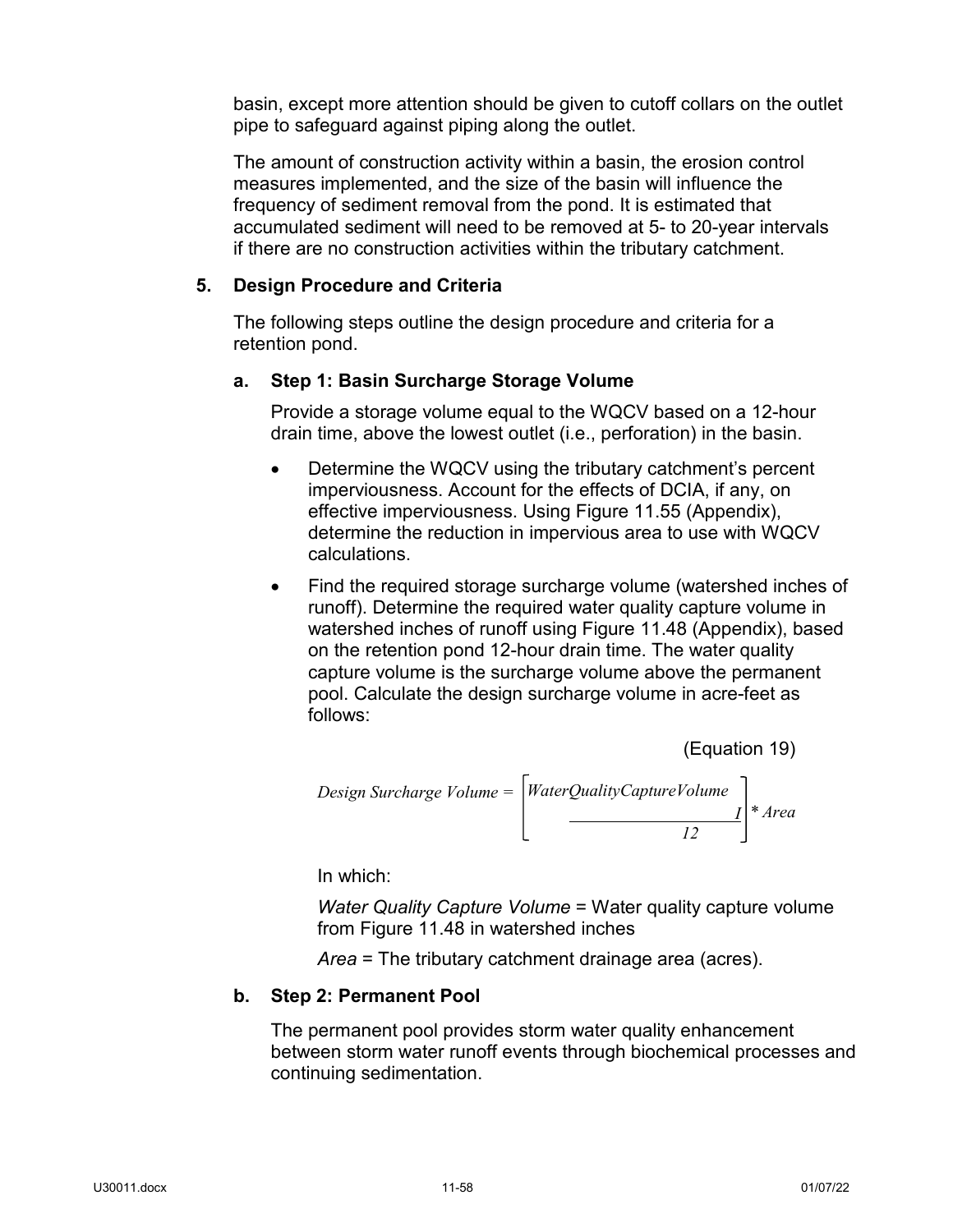• Volume of the permanent pool:

*Permanent Pool* = *1.0 to 1.5 (WaterQualityCaptureVolume)*

# **c. Step 3: Depth Zones**

The permanent pool shall have two depth zones:

- A littoral zone 6 to 12 inches deep that is between 25 to 40 percent of the permanent pool surface area for aquatic plant growth along the perimeter of the permanent pool.
- A deeper zone of 4 to 8 feet average depth in the remaining pond area to promote sedimentation and nutrient uptake by phytoplankton. The maximum depth in the pond shall not exceed 12 feet.

## **d. Step 4: Base Flow**

A net influx of water must be available through a perennial base flow and must exceed the losses. The following equation and parameters can be used to estimate the net quantity of base flow available at a site:

(Equation 20)

$$
Q_{Net} = Q_{Inflow} - Q_{Evap} - Q_{Seepage} - Q_{E.T.}
$$

In which:

| $Q_{net}$                    | Net quantity of base flow (acre-feet/year)                                                                             |
|------------------------------|------------------------------------------------------------------------------------------------------------------------|
| Qinflow                      | Estimated base flow (acre-feet/year) (estimate<br>by seasonal measurements and/or comparison<br>to similar watersheds) |
| $\mathsf{Q}_{\mathsf{evap}}$ | Loss because of evaporation less the precipitation<br>(acre-feet/year) (computed for average water<br>surface)         |
| $Q_{Seepage}$                | Loss (or gain) because of seepage to groundwater<br>(acre-feet/year)                                                   |
| $Q_{F,T}$                    | Loss because of plant evapotranspiration (additional<br>loss through plant area above water surface not                |

# **e. Step 5: Outlet Control**

Provide outlet controls that limit WQCV to depths identified in Chapter 11 Appendix. Use a water quality outlet that is capable of releasing the WQCV in no less than a 12-hour period. Refer to Figures 11.62, 11.63, 11.64, and 11.65 (Appendix) for schematics pertaining to structure geometry; grates, trash racks, and screens; outlet type; orifice plate or perforated riser pipe; cutoff collar size and location; and all other necessary components.

including the water surface)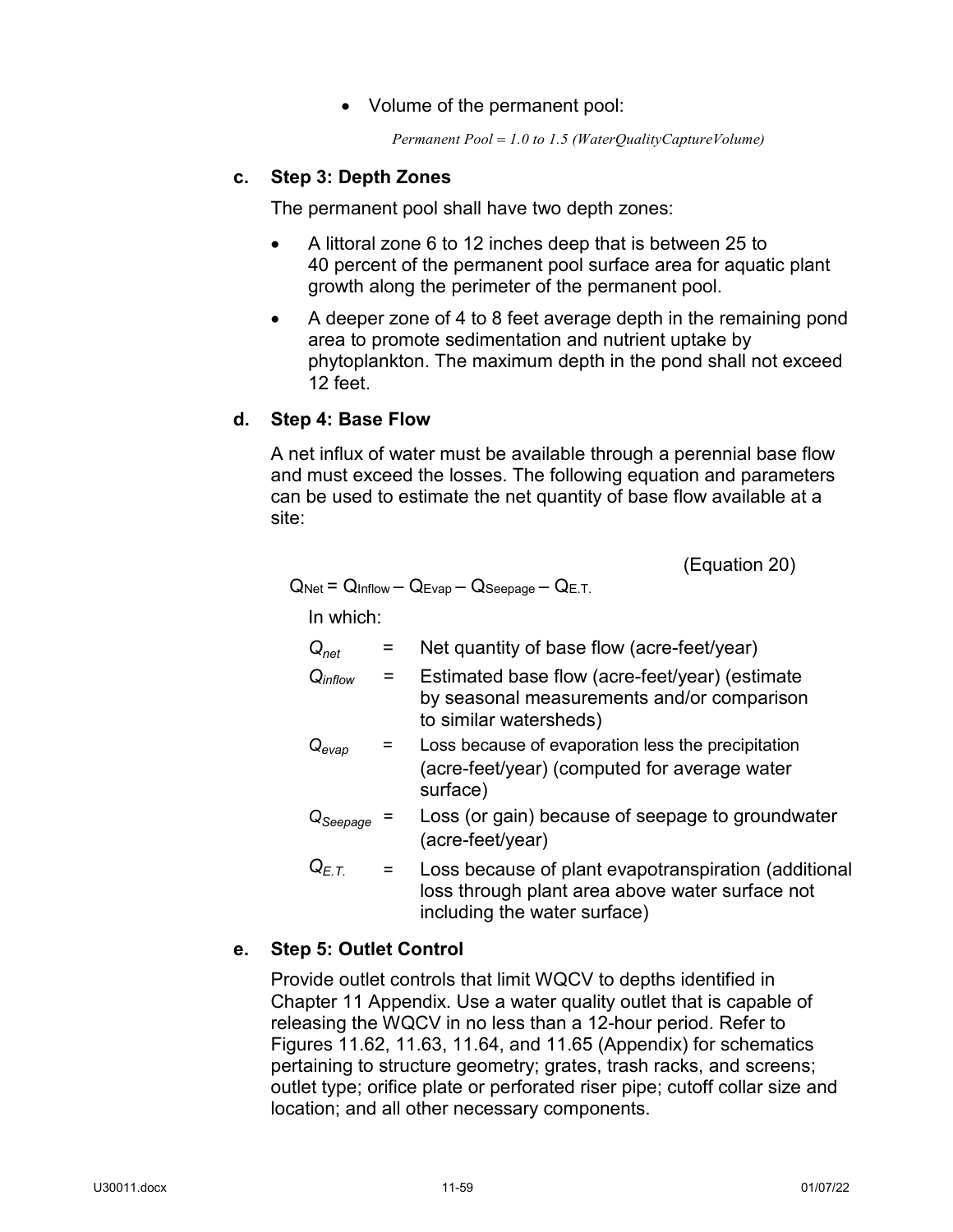Use Figure 11.69 (Appendix) to calculate the required area per row based on WQCV and the depth of perforations at the outlet. See Figures 11.53 and 11.54 (Appendix) to determine the appropriate perforation geometry and number of rows (the lowest perforations should be set at the water surface elevation of the outlet pool). The total outlet area can then be calculated by multiplying the area per row by the number of rows. Minimize the number of columns of perforations and maximize the diameter of perforation holes to reduce clogging potential. Figure 11.50c contains typical outlet structure notes applicable to the design of outlet structures.

## **f. Step 6: Trash Rack**

Provide a trash rack of sufficient size to prevent clogging of the primary water quality outlet. Size the rack so as not to interfere with the hydraulic capacity of the outlet. Using the total outlet area and the selected perforation diameter (or height), Figures 11.50a, 11.50b, 11.56, or 11.57 (Appendix) will help to determine the minimum open area required for the trash rack. Use one half of the total perforated plate outlet area to calculate the trash rack's size. This accounts for the variable inundation of the outlet orifices. Figures 11.50a, 11.50b, and 11.56 (Appendix) were developed as suggested standardized outlet designs for smaller sites.

### **g. Step 7: Basin Shape**

Shape the pond with a gradual expansion from the inflow area and a gradual contraction toward the outlet, thereby limiting short circuiting. The basin length to width ratio between the inflow area and outlet should be between 2:1 and 3:1. It may be necessary to modify the inflow area and outlet point through the use of pipes, swales, or channels to accomplish this. Always maximize the distance between the inlet and the outlet.

### **h. Step 8: Basin Side Slopes**

Side slopes should be stable and sufficiently gentle to limit channel erosion and to facilitate maintenance. Side slopes above the permanent pool should be no steeper than 4:1. The littoral zone should be very flat (that is, 40:1 or flatter) with the depth ranging from 6 inches near the shore and extending to no more than 12 inches at the furthest point from the shore. The side slope below the littoral zone shall be 3:1 or flatter.

### **i. Step 9: Dam Embankment**

The embankment should be designed not to fail during a 100-year or larger storm. Embankment slopes should be no steeper than 3:1, but preferably 4:1 or flatter, and covered with turf-forming grasses to limit erosion. Poorly compacted native soils should be removed and replaced. Embankment soils should be compacted to 95 percent of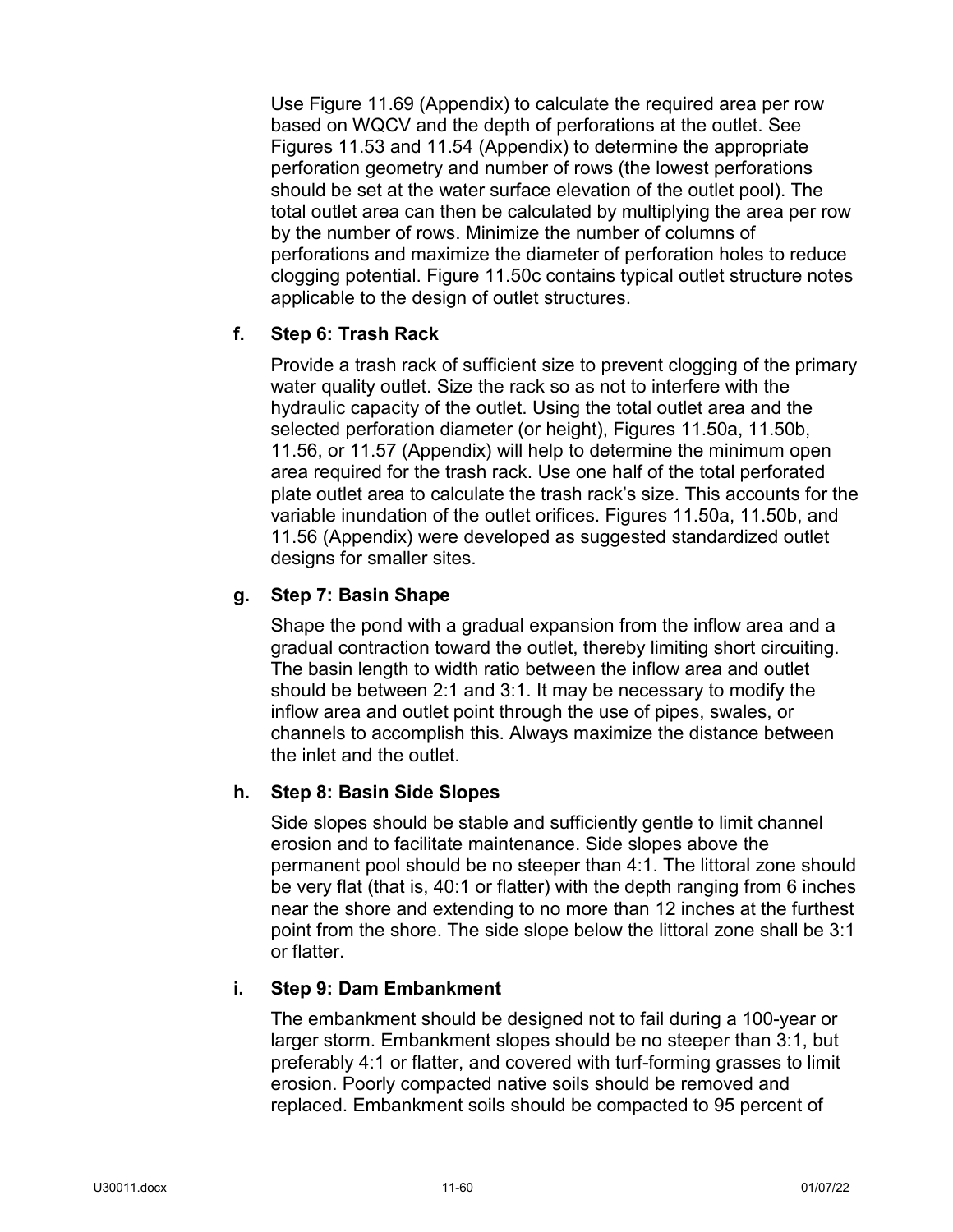their maximum density according to ASTM D 698-70 (modified proctor).

# **j. Step 10: Vegetation**

Vegetation provides erosion control and enhances site stability. Berms and side-sloping areas should be planted with native turf-forming grasses or irrigated turf, depending on the local setting and proposed uses for the pond area. The shallow littoral bench should have a 4- to 6-inch organic topsoil layer and be vegetated with aquatic species.

## **k. Step 11: Maintenance Access**

Vehicle access to the basin bottom, forebay, and outlet area must be provided for maintenance and removal of bottom sediments. Maximum grades should not exceed 10 percent, and a stabilized, all-weather driving surface capable for use by maintenance equipment shall be provided. If conditions warrant, a gravel or hard surface shall be provided.

### **l. Step 12: Inflow Area**

Dissipate flow energy at the inflow area to limit erosion and to diffuse the inflow plume where it enters the pond.

### **m. Step 13: Forebay Design**

To provide an opportunity for larger particles to settle out, install an area that has a solid driving surface bottom to facilitate sediment removal. A berm consisting of a rock and topsoil mixture should be part of the littoral bench to create the forebay and have a minimum top width of 8 feet and side slopes no steeper than 4:1. The forebay volume of the permanent pool should be 5 to 10 percent of the design water quality capture volume.

### **n. Step 14: Underdrains**

Provide underdrain trenches near the edge of the pond. The trenches should be no less than 12 inches wide and filled with ASTM C-33 sand to within 2 feet of the pond's permanent pool water surface, and with an underdrain pipe connected through a valve to the outlet. These underdrains will permit the pond to be dried out when it has to be cleaned out to restore volume lost due to sediment deposition.

### **6. Design Example**

Design forms that document the design procedure are included in the Appendix. A completed form is shown in Figure 11.70 (Appendix) as a design example.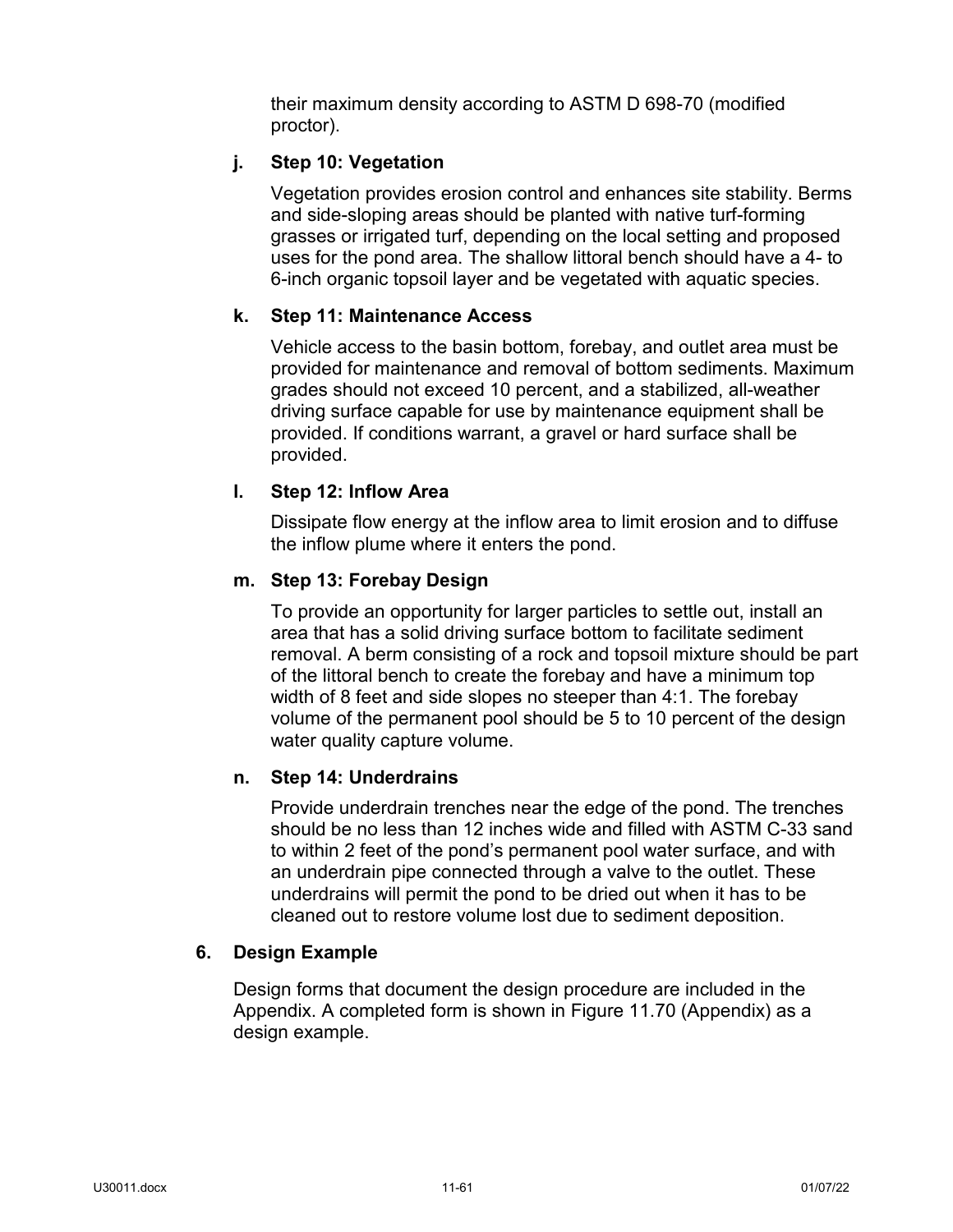## **11.8.10 Constructed Wetlands Channel**

### **1. Description**

Constructed wetland-bottomed channels take advantage of dense natural vegetation (rushes, willows, cattails, and reeds) to slow down runoff and allow time for settling out sediment and biological uptake.

Constructed wetlands differ from "natural" wetlands as they are artificial and are built to enhance storm water quality. Sometimes small wetlands that exist along ephemeral drainageways may be enlarged and incorporated into the constructed wetland system. Such action, however, requires the approval of federal and state regulators.

## **2. General Application**

Wetland bottom channels can be used in the following two ways:

- A wetland can be established in a totally man-made channel and can act as a conveyance system and water quality enhancement facility. This design can be used along wide and gently sloping channels.
- A wetland bottom channel can be located downstream of a storm water detention facility (water quality and/or flood control) where a large portion of the sediment load can be removed. The wetland channel then receives storm water and base flows as they drain from the detention facility, provides water quality enhancement, and at the same time conveys it downstream. The application of a wetland channel is recommended upstream of receiving waters and within lesser (i.e., ephemeral) receiving waters, thereby delivering better quality water to the more significant receiving water system.

A constructed wetland channel requires a net influx of water to maintain its vegetation and microorganisms. A complete water budget analysis is necessary to assure the adequacy of the base flow.

### **3. General Properties**

### **a. General**

Constructed wetlands offer several potential advantages, such as natural aesthetic qualities, wildlife habitat, erosion control, and pollutant removal. Constructed wetlands provide an effective follow-up treatment to on-site and source control BMPs that rely upon settling of larger sediment particles.

The primary drawback to wetlands is the need for a continuous base flow to assure their presence. In addition, salts and scum can accumulate, and unless properly designed and built, can be flushed out during larger storms.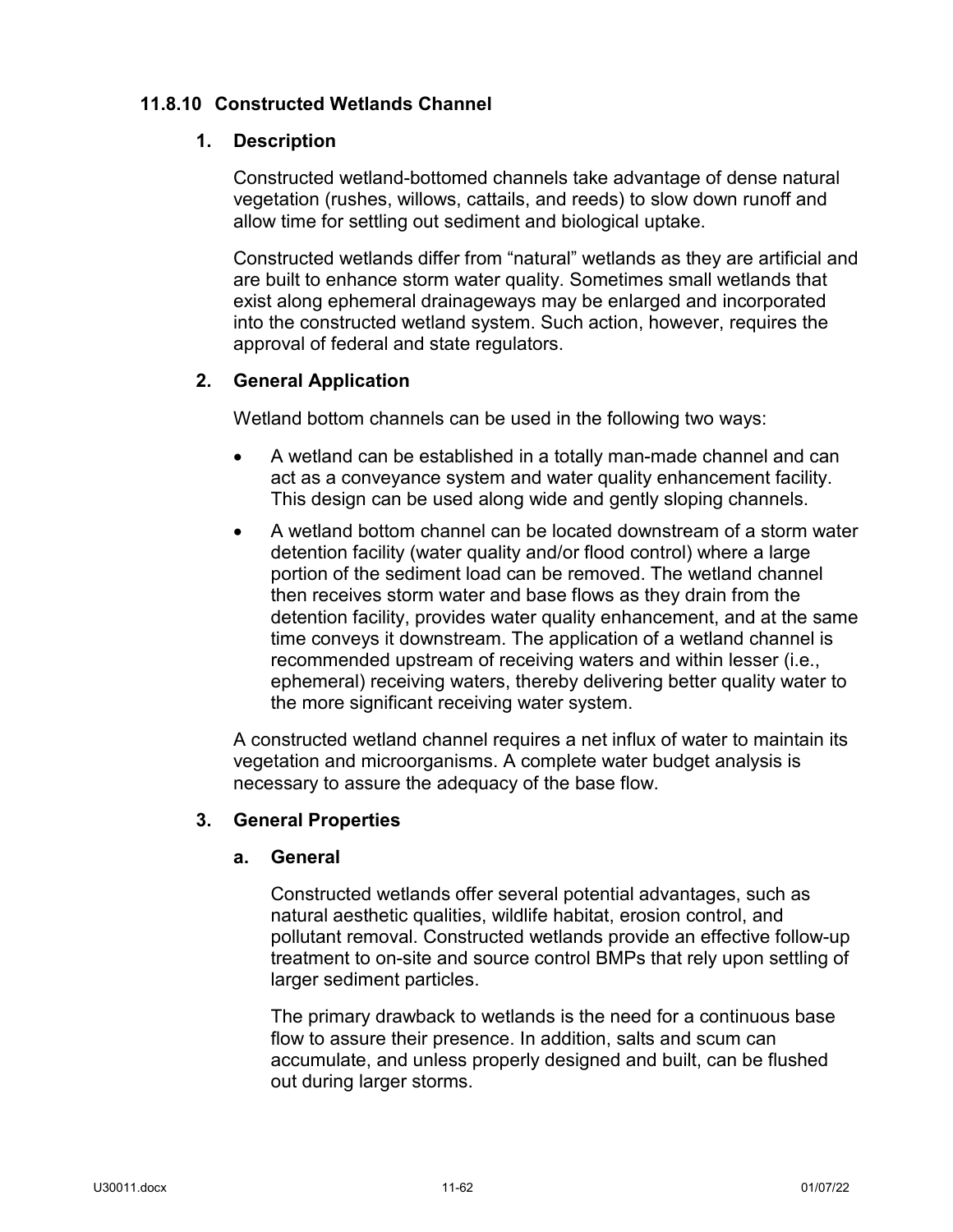Other drawbacks include the need for regular maintenance to provide nutrient removal. Regular harvesting and removal of aquatic plants, cattails, and willows are required if the removal of nutrients in significant amounts has to be assured. Even with that, recent data puts into question the net effectiveness of wetlands in removing nitrogen compounds and some form of phosphates. Periodic sediment removal is also necessary to maintain the proper distribution of growth zones and of water movement within the wetland.

### **b. Physical Site Suitability**

A perennial base flow is needed to sustain a wetland and should be determined using a water budget analysis. Loamy soils are needed in wetland bottoms to allow plants to take root. Infiltration through a wetland bottom cannot be relied upon because the bottom is either covered by soils of low permeability or because the groundwater is higher than the wetland's bottom. Wetland bottom channels also require a near-zero longitudinal slope; drop structures are used to create and maintain a flat grade.

### **c. Pollutant Removal**

Removal efficiencies of constructed wetlands vary significantly. Primary variables influencing removal efficiencies include design, influent concentrations, hydrology, soils, climate, and maintenance. With periodic sediment removal and plant harvesting, expected removal efficiencies for sediments, organic matter, and metals can be moderate to high; for phosphorous, low to moderate; and for nitrogen, zero to low. Pollutants are removed primarily through sedimentation and entrapment, with some of the removal occurring through biological uptake by vegetation and microorganisms. Without a continuous dry weather base flow, salts and algae can concentrate in the water column and can be released into the receiving water in higher levels at the beginning of a storm event as they are washed out.

### **4. Design Considerations**

Wetlands can be set into a drainageway to form a wetland bottom channel as shown in Figure 11.71 (Appendix). An analysis of the water budget is needed so that the inflow of water throughout the year is sufficient to meet all the projected losses (such as evaporation, evapotranspiration, and seepage) for satisfactory functioning of the wetland. An insufficient base flow could cause the wetland bottom channel to dry out and die. Maintenance requirements for wetland BMPs are shown in Table 11.11 (Appendix).

### **5. Design Procedure and Criteria**

The following steps outline the constructed wetlands channel design procedure. Refer to Figure 11.71 (Appendix) for its design components.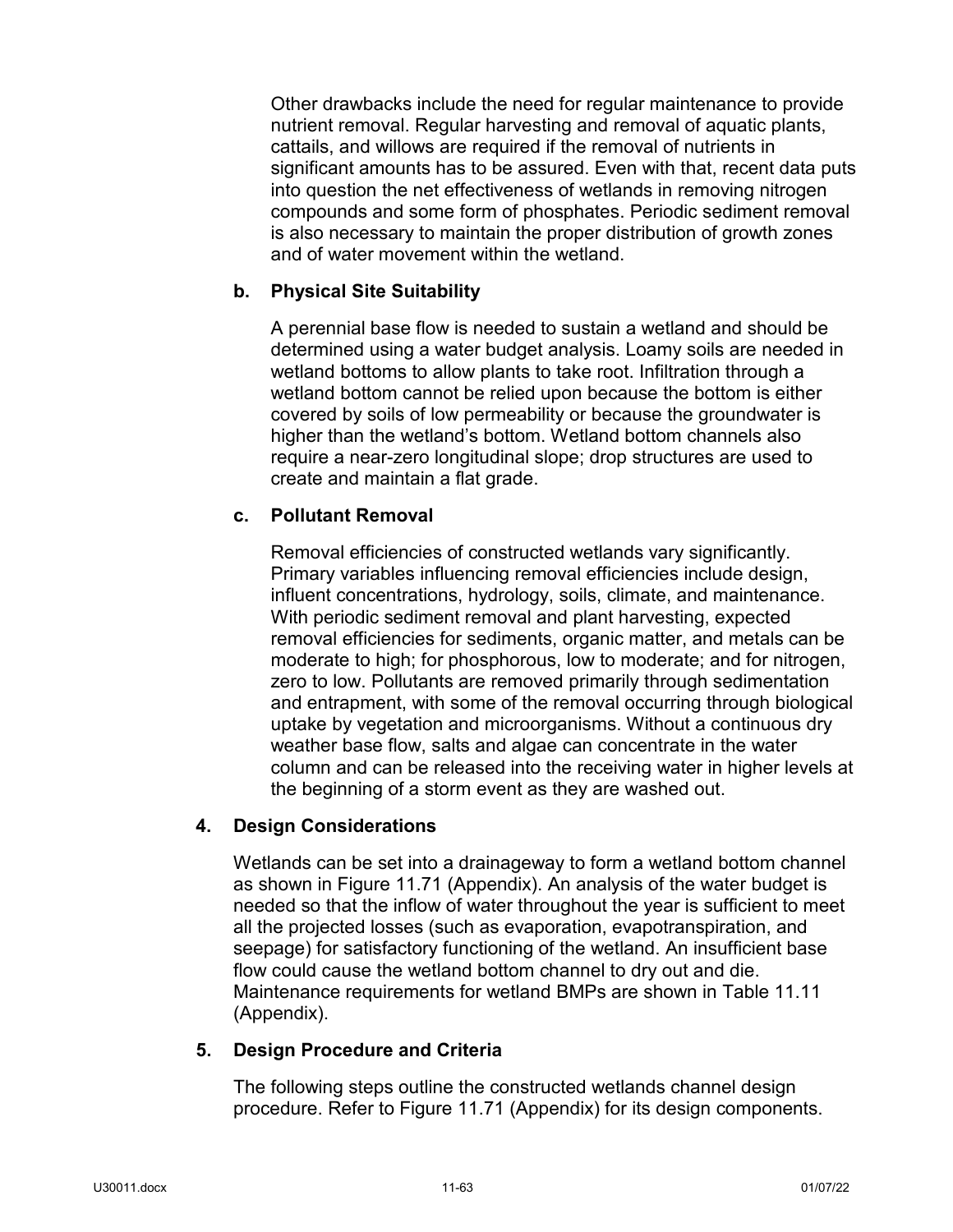# **a. Step 1: Design Discharge**

Determine the two-year peak flow rate in the wetland channel without reducing it for any upstream ponding or flood routing effects. The channel shall also meet the conveyance requirements of Section 11.5.

## **b. Step 2: Channel Geometry**

Define the newly-built channel's geometry to pass the design two-year flow rate at 2.0 feet per second with a channel depth between 2.0 and 4.0 feet. The channel cross section should be trapezoidal with side slopes of 4:1 (horizontal/vertical) or flatter. Bottom width shall be no less than 8.0 feet.

## **c. Step 3: Longitudinal Slope**

Set the longitudinal slope using Manning's equation and a Manning's roughness coefficient of n=0.03 for the two-year flow rate. If the desired longitudinal slope cannot be satisfied with existing terrain, grade control checks or small drop structures must be incorporated to provide desired slope.

# **d. Step 4: Final Channel Capacity**

Calculate the final (or mature) channel capacity during a two-year flood using a Manning's roughness coefficient of  $n = 0.08$  and the same geometry and slope used when initially designing the channel with n = 0.03. The channel shall also provide enough capacity to contain the flow during a 100-year flood while maintaining 1 foot of free-board. Adjustment of the channel capacity may be done by increasing the bottom width of the channel. Minimum bottom width shall be 8 feet.

### **e. Step 5: Drop Structures**

Drop structures should be designed considering low and high flow hydraulic conditions using standard engineering practices.

### **f. Step 6: Vegetation**

Vegetate the channel bottom and side slopes to provide solid entrapment and biological nutrient uptake. Cover the channel bottom with loamy soils, upon which cattails, sedges, and reeds should be established. Side slopes should be planted with native or irrigated turf grasses.

### **g. Step 7: Maintenance Access**

Vehicle access along the channel length must be provided for maintenance. Maximum grades should not exceed 10 percent, and a stabilized, all-weather driving surface capable for use by maintenance equipment shall be provided.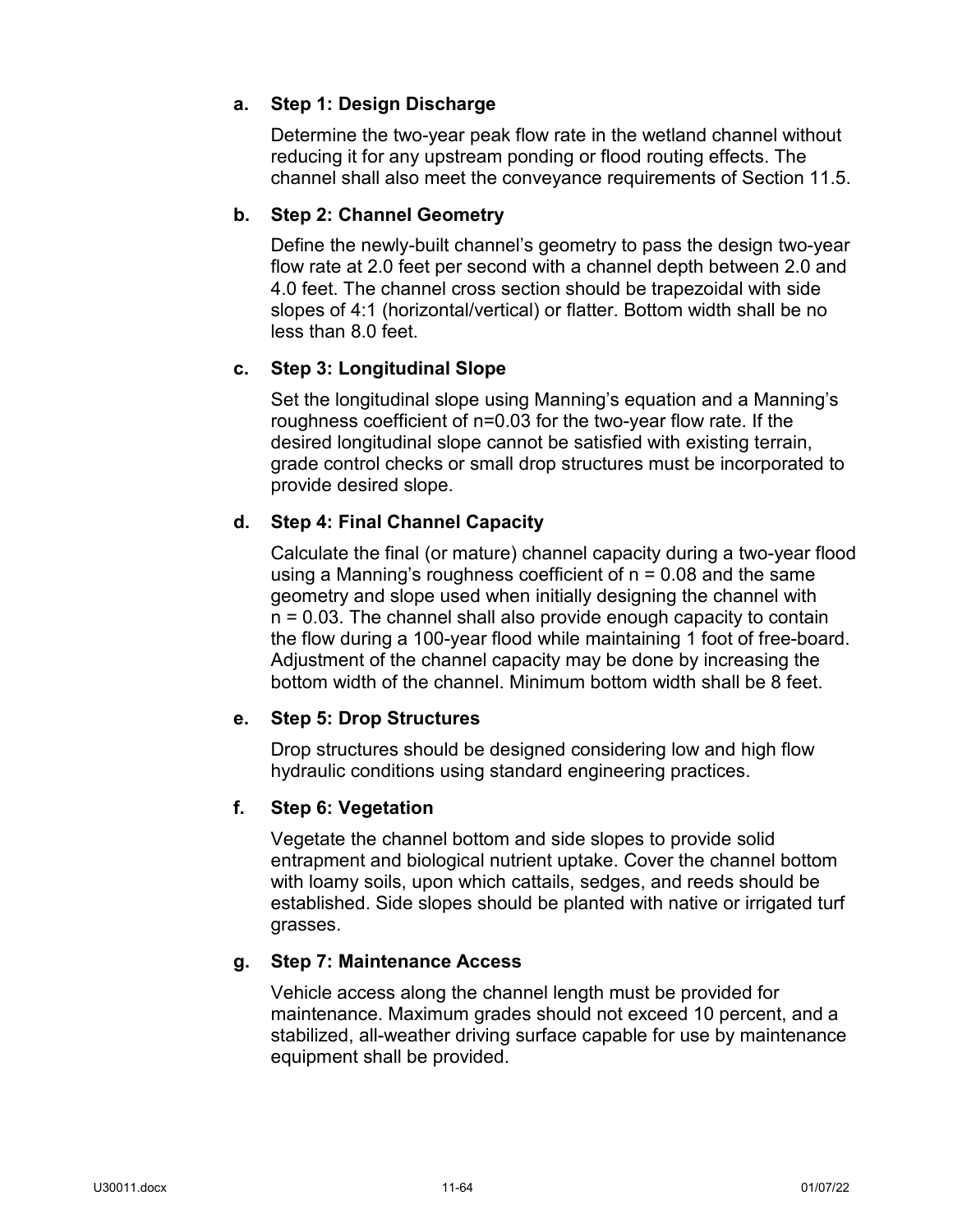# **6. Design Example**

Design forms that provide a means of documenting the design procedure are included in the Appendix. A completed form is shown in Figure 11.72 (Appendix) as a design example.

# **11.8.11 Water Quality Catch Basins and Water Quality Catch Basin Inserts**

# **1. Description**

A catch basin is an inlet to the storm drain system that typically includes a grate or curb inlet and a sump to capture sediment, debris, and associated pollutants. Catch basins act as pretreatment for other treatment practices by capturing large sediments. The performance of catch basins at removing sediment and other pollutants depends on the design of the catch basin (e.g., the size of the sump) and maintenance procedures to retain the storage available in the sump to capture sediment. Catch basin efficiency can be improved using inserts, which can be designed to remove oil and grease, trash, debris, and sediment. There are various manufacturers of water quality catch basins and the efficiency may vary with the manufacturer.

# **2. Applicability**

Catch basins are used in drainage systems throughout the United States. Ideal application of catch basins is as pretreatment to another storm water management practice. Catch basin inserts for both new development and retrofits at existing sites may be preferred when available land is limited, as in urbanized areas.

### **3. Siting and Design Considerations**

The performance of catch basins is related to the volume in the sump (i.e., the storage in the catch basin below the outlet). Lager et al. (1997) described an "optimal" catch basin sizing criterion, which relates all catch basin dimensions to the diameter of the outlet pipe (D):

- The diameter of the catch basin should be equal to 4D.
- The sump depth should be at least 4D. This depth should be increased if cleaning is infrequent or if the area draining to the catch basin has high sediment loads.
- The top of the outlet pipe should be 1.5D from the bottom of the inlet to the catch basin.

Catch basins can also be sized to accommodate the volume of sediment that enters the system. Pitt et al. (1997) proposed a sizing criterion based on the concentration of sediment in storm water runoff. The catch basin is sized, with a factor of safety, to accommodate the annual sediment load in the catch basin sump. This method is preferable where high sediment loads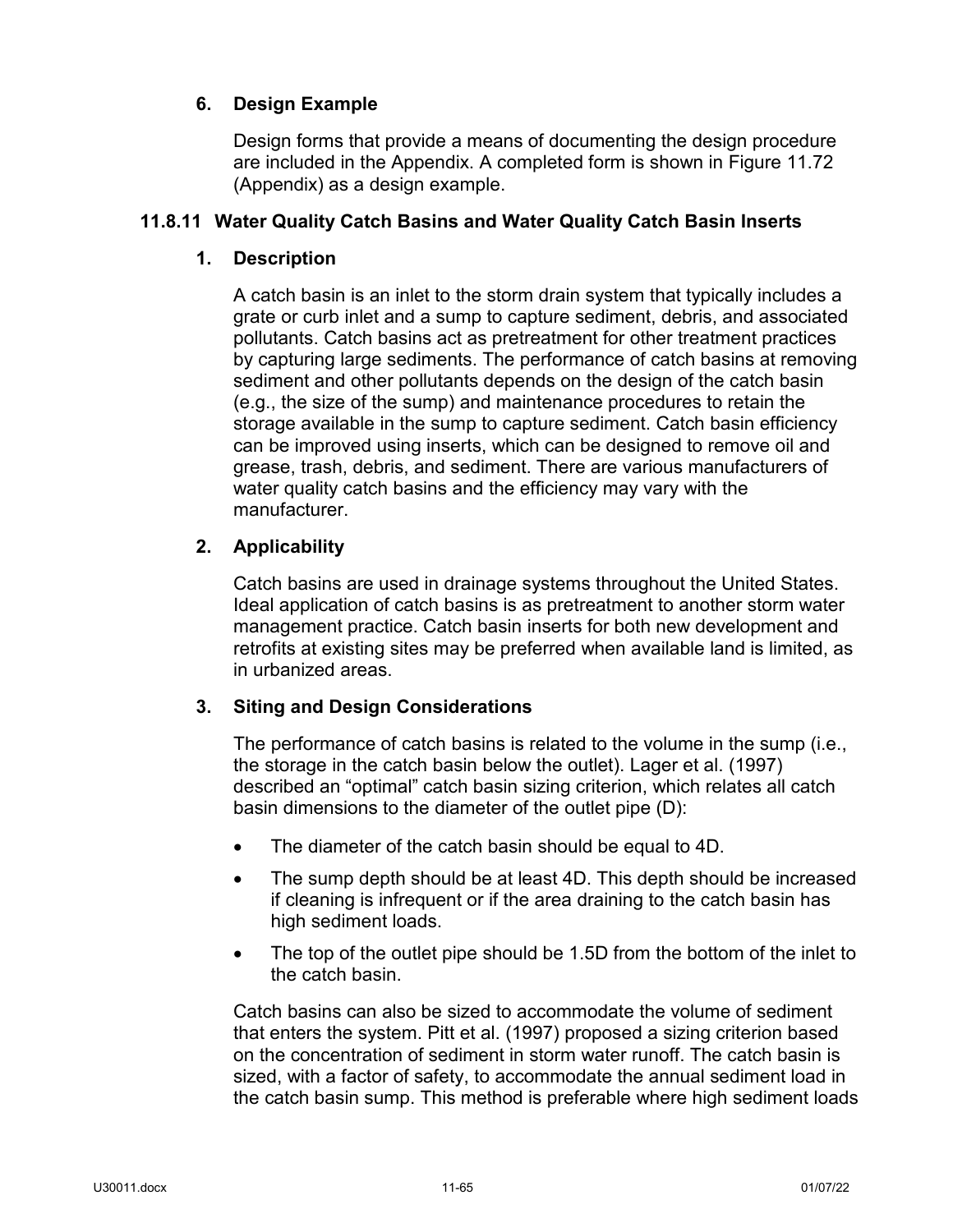are anticipated, and where the optimal design described above is suspected to provide little treatment.

### **4. References**

Aronson, G., D. Watson, and W. Pisaro. *Evaluation of Catch Basin Performance for Urban Storm Water Pollution Control*. U.S. Environmental Protection Agency, Washington, DC.

Interagency Catch Basin Insert Committee (ICBIC). *Evaluation of Commercially-Available Catch Basin Inserts for the Treatment of Storm Water Runoff from Developed Sites*. Seattle, WA. 1995.

Lager, J., W. Smith, R. Finn, and E. Finnemore. *Urban Storm Water Management and Technology: Update and Users' Guide*. Prepared for U.S. Environmental Protection Agency. EPA-600/8-77-014. 313 pp. 1977.

Mineart, P., and S. Singh. *Storm Inlet Pilot Study.* Alameda County Urban Runoff Clean Water Program, Oakland, CA. 1994.

Pitt, R., and P. Bissonnette. *Bellevue Urban Runoff Program Summary Report.* U.S. Environmental Protection Agency, Water Planning Division, Washington, DC. 1984.

Pitt, R., M. Lilburn, S. Nix, S.R. Durrans, S. Burian, J. Voorhees, and J. Martinson. *Guidance Manual for Integrated Wet Weather Flow (WWF) Collection and Treatment Systems for Newly Urbanized Areas (New WWF Systems)*. U.S. Environmental Protection Agency, Office of Research and Development, Cincinnati, OH. 2000.

### **11.8.12 Bioretention**

### **1. Definition**

A typical bioretention area is shown in Figure 11.73 (Appendix). Two general types of bioretention facilities exist: off-line and on-line areas. Offline bioretention areas consist of sand and soil mixtures planted with native plants, which receive runoff from overland flow or from a diversion structure in a traditional drainage system. On-line bioretention areas have the same composition as off-line areas, but are located in grass swales or other conveyance systems that have been modified to enhance pollutant removal by quiescent settling and biofiltration.

### **2. Purpose**

Bioretention is an efficient method for removing a wide variety of pollutants, such as suspended solids and nutrients. It can also be an effective means of reducing peak runoff rates and recharging groundwater by infiltrating runoff. However, not all bioretention facilities will necessarily be optimized for all of these functions.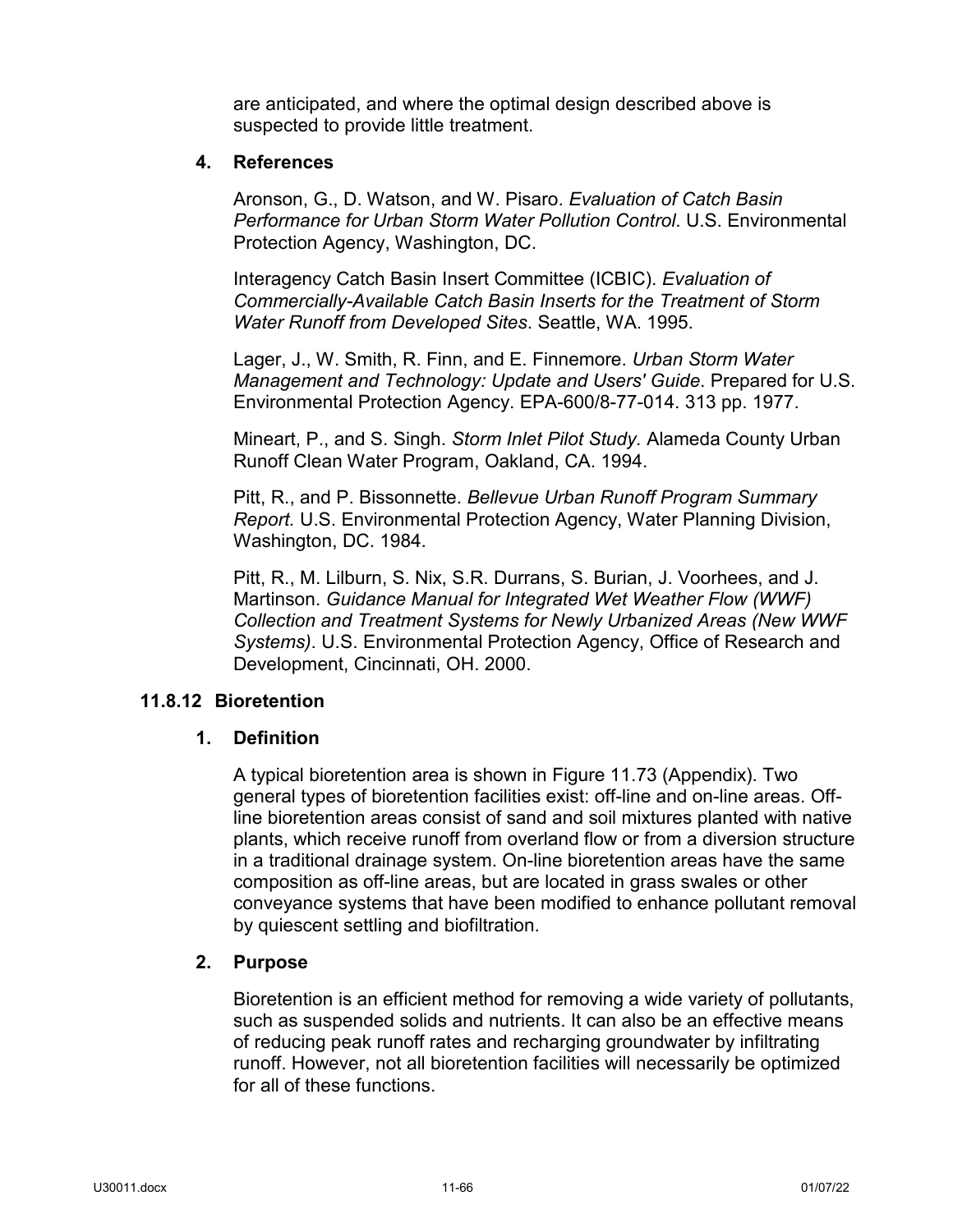# **3. Application**

Bioretention areas consisting of sand and soil mixtures planted with native plants, which filter urban runoff, can be used in residential and nonresidential developments. Sources of runoff can be overland flow from impervious areas or discharge diverted from a drainage pipe. Also, on-line bioretention facilities use check dams or other barriers to retain flow in grass swales.

Bioretention facilities are most effective if they receive runoff as close as possible to the source. A site designer needs to look for opportunities to incorporate bioretention facilities throughout the site and minimize the use of inlets, pipes, and downstream controls.

Bioretention should not be used in areas with the following characteristics:

- The water table is within 6 feet of the land surface (the use of collector pipes may reduce this limitation).
- Mature trees would be removed for constructing the bioretention area.
- Slopes are 20 percent or greater.
- An unstable soil stratum is in the area.

### **a. Off-Line**

Off-line bioretention facilities can be applied to most development situations. They are particularly applicable in urban areas where the opportunities and the land available for controlling storm water reliably are scarce. Bioretention facilities may be installed in median strips, parking lot islands, or lawn areas of commercial developments. They also can be used in residential subdivisions with open drainage systems or in easements located around lots. Figure 11.74 (Appendix) shows a bioretention area receiving runoff diverted from a storm sewer.

## **b. On-Line**

On-line bioretention facilities use check dams to "collect" the water in the bioretention area, as shown in Figure 11.75 (Appendix). Adding a bioretention area behind the check dam allows filtering and sedimentation to occur. Check dams should only be used in small open channels or in filter strips that drain five acres or less. Runoff from storms larger than the water quality design storm should safely flow over or bypass the bioretention area.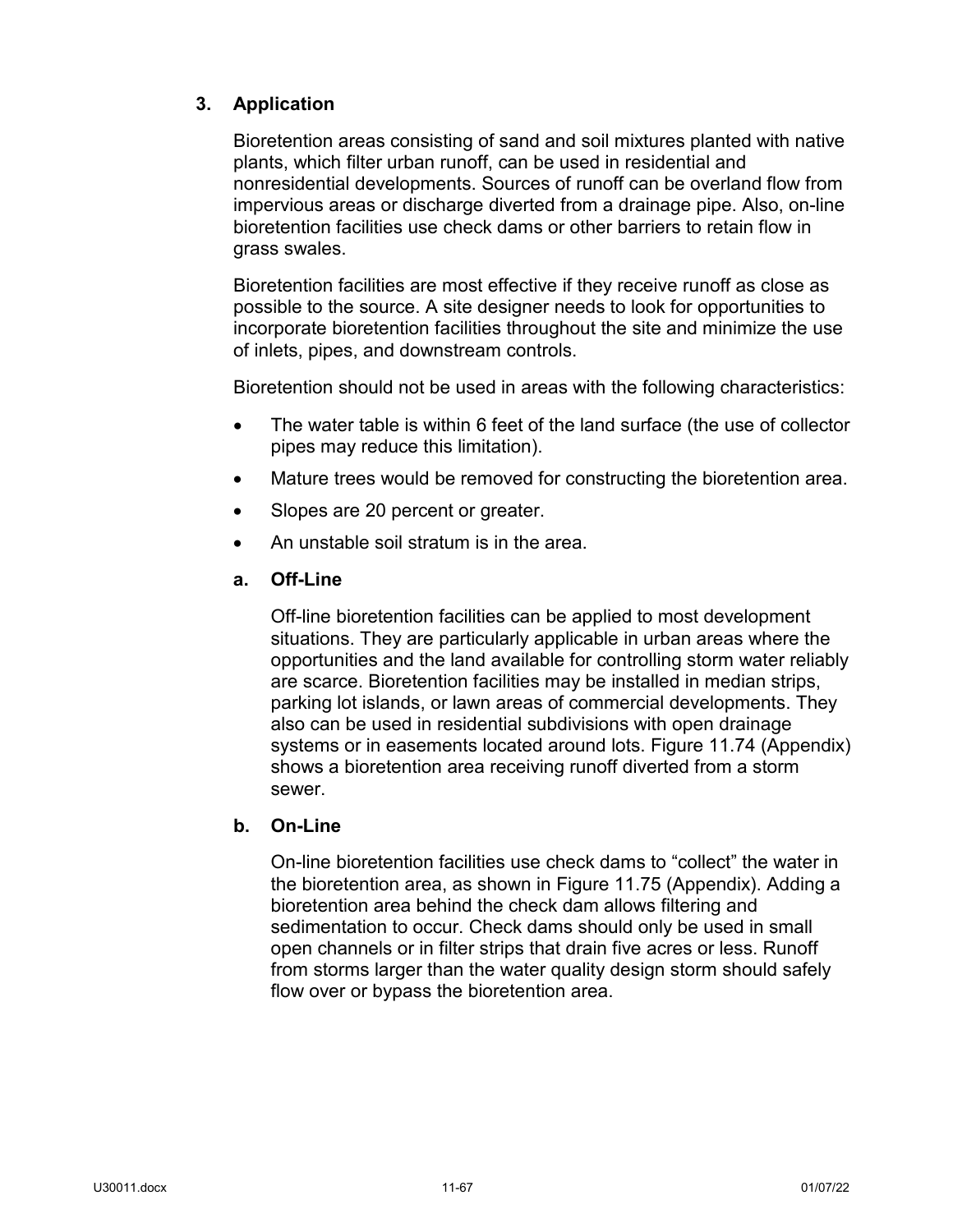# **4. Recommended Design Criteria**

### **a. Performance-Based Guidelines**

Bioretention facilities should be optimized to treat the runoff generated by the water quality design storm. The peak discharge from larger storms should be bypassed, if possible.

A homogenous soil mix of 50 percent construction sand; 20 to 30 percent topsoil with less than 5 percent clay content, and 20 to 30 percent organic compost containing no animal waste provides a planting medium with adequate infiltration capacity. Soil amendments can be added according to the plant species selected. This soil guidance is taken from the North Carolina BMP manual.

In areas where clay contents are higher and the soil is not conducive to infiltration, the bioretention facility can be modified with a collector pipe system installed beneath the basin to form a bioretention filter. The city of Alexandria, Virginia, has developed design guidelines for bioretention filters (city of Alexandria, 1995) and collector pipes for areas of clay soil. As a standard practice, a collector pipe system is now used on all bioretention applications.

Bioretention areas can be used successfully in a wide range of drainage areas. Median strips, ramp loops, and parking lot islands are examples of small drainage areas (less than one acre). In large drainage areas (less than ten acres), diversion structures and energy dissipation devices need to be incorporated into the design to preserve the integrity of the bioretention area.

It is recommended that the size of the bioretention area be 5 to 7 percent of the drainage area multiplied by the *c* coefficient of the Rational Formula (Prince George's County, 1993). However, both smaller and larger ranges are allowed. Ongoing monitoring data will provide better guidance on the design of these facilities. The land required for bioretention facilities can be reduced by partially substituting vertical-extended detention storage for horizontal storage.

Check dams, as shown in Figure 11.75 (Appendix), reduce the velocity of concentrated storm water flows, promoting sedimentation behind the dam. If properly anchored, railroad ties, gabions, or rock filter berms may be used as check dams. The use of railroad ties is shown in Figure 11.76 (Appendix). The use of gabions as a drop structure is shown in Figure 11.77 (Appendix). These types of structures can be used in swales with moderate slopes.

Check dams must be sized and constructed correctly and maintained properly, or they will be either washed out or contribute to flooding. The relationship between ponding depth and discharge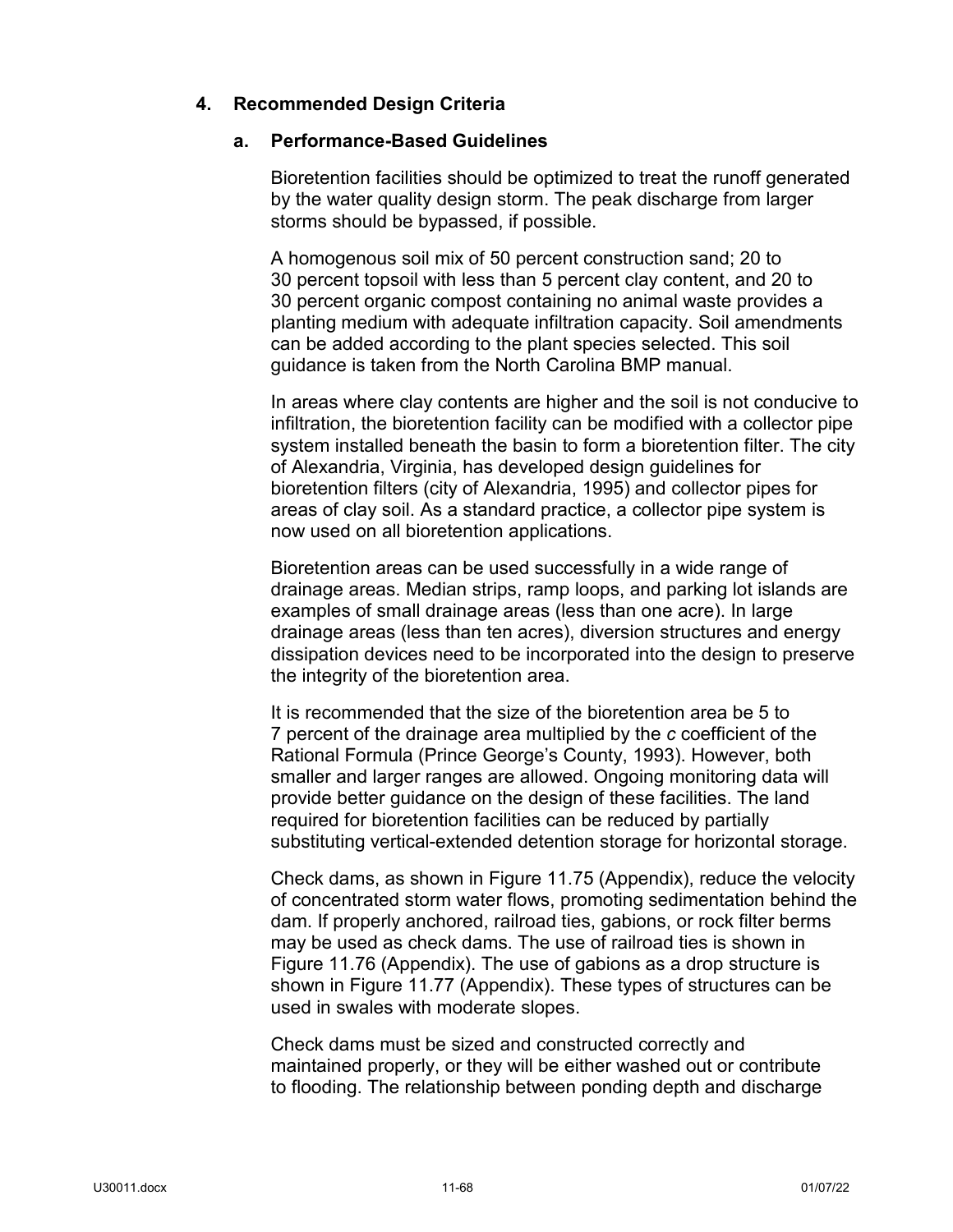rate can be computed by using the critical-depth formula, which accounts for a generalized weir profile. The relevant equation is:

(Equation 21)

$$
Q = ((A3 × g) / T)1/2
$$

Where:

*Q* = discharge rate

- *A* = area subtended by top of check dam and ponding elevation
- *T* = width of check dam
- *g* = gravitational constant

Check dams can be constructed of either rock or logs. The use of other natural materials available on the site that can withstand the storm water flow velocities is acceptable. Check dams should not be constructed from straw bales or silt fences because concentrated flows quickly wash out these materials.

Maximum velocity reduction is achieved if the toe of the upstream check dam is at the same elevation as the top of the downstream dam. The center section of the dam should be lower than the edge sections to minimize the potential for erosion of the abutments during frequently occurring storm events.

# **b. Operation and Maintenance**

Monthly inspections are recommended until the plants are established. Annual inspections should then be performed. Accumulated sediment behind check dams should be removed when it reaches one half of the sump depth.

### **c. Considerations**

If used, collector pipe systems in bioretention areas can become clogged by underlying clay soil. Pipe cleanouts are recommended to facilitate unclogging of the pipes without disturbing the bioretention areas.

### **5. Specifications and Methodology**

# **a. Planting Plan**

Using plants in bioretention areas is intended to replicate a terrestrial forest community ecosystem. The components of this community include trees, a shrub layer, and a herbaceous layer. Native plants should be able to tolerate typical storm water pollutant loads, variable soil moisture, and ponding fluctuations (Prince George's County, 1993). Designers are encouraged to check other sources, such as The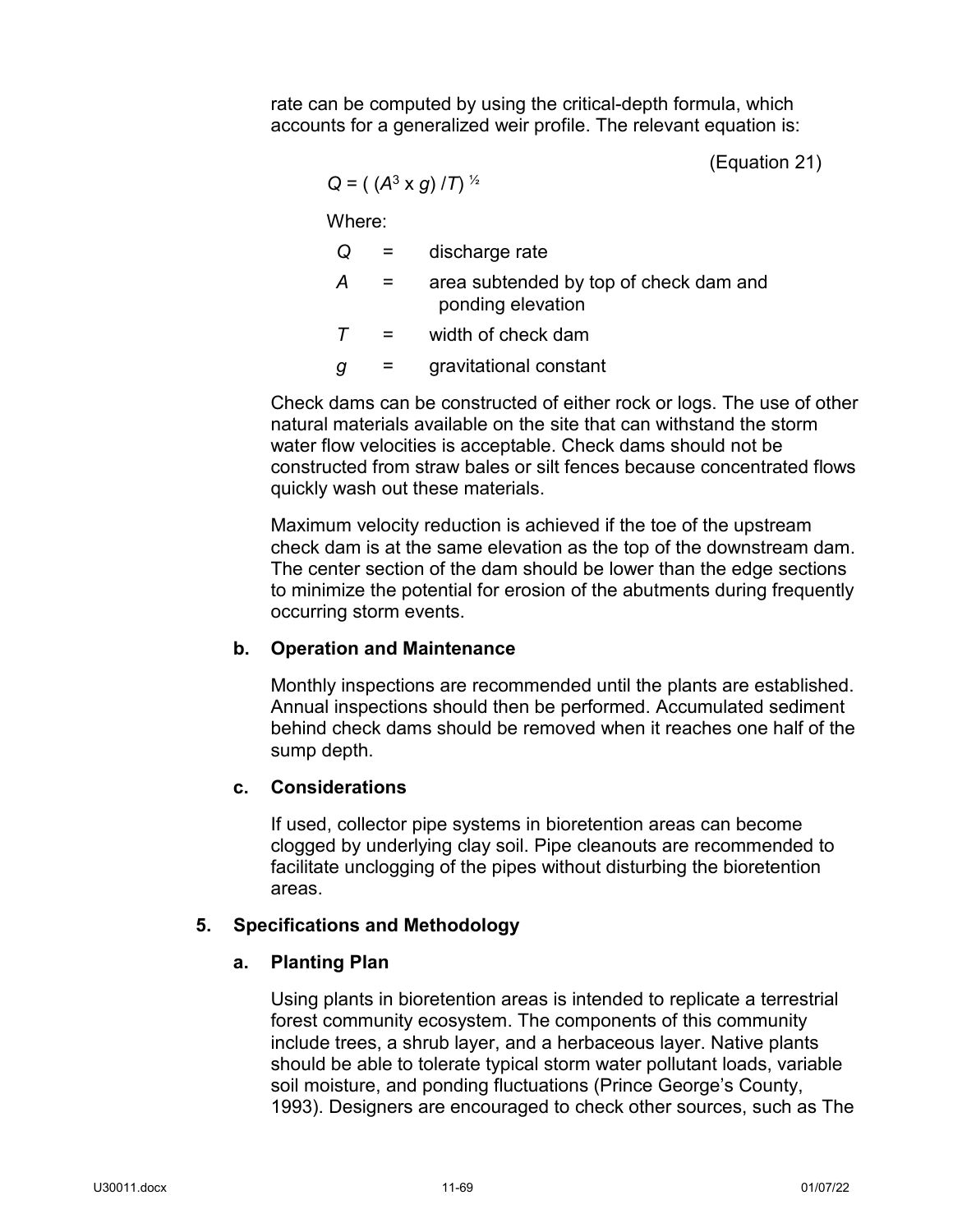Agronomy Guide, the Field Office Technical Guide, and local nurseries, to identify plants that can adapt to specific site conditions.

The plant material layout should resemble a random and natural placement of plants rather than a standard landscaped approach with trees and shrubs in rows or other orderly fashion. The location of the plant material should provide optimal conditions for plant establishment and growth (Prince George's County, 1993).

## **b. Off-Line Bioretention Areas**

There are six major components to the bioretention area:

- Grass buffer strip or energy dissipation area
- Ponding or treatment area
- Planting soil
- Sand bed (optional)
- Organic layer
- Plant material

The grass buffer strip or energy-dissipation area filters particles from the runoff and reduces its velocity. The sand bed further slows the velocity of the runoff, spreads the runoff over the basin, filters part of the water, provides positive drainage to prevent anaerobic conditions in the planting soil, and enhances exfiltration from the basin.

The ponding area functions as storage area for runoff awaiting treatment and as presettling basin for particulates that have not been filtered out by the grass buffer. The organic or mulch layer acts as a filter for pollutants, protects the soil from eroding, and is an environment for microorganisms to degrade petroleum-based compounds and other pollutants.

The planting soil layer nurtures the plants with stored water and nutrients. Clay particles in the soil adsorb heavy metals, nutrients, hydrocarbons, and other pollutants. The plant species are selected on the basis of their documented ability to cycle and assimilate nutrients, pollutants, and metals through the interaction among plants, soil, and organic layers (Bitter and Bowers, 1994). The minimum depth of the planting soil layer should be 3 to 4 feet.

The number of tree and shrub plantings may vary, especially in areas where aesthetics and visibility are vital to site development, and the density should be determined on an individual site basis. The minimum and maximum number of individual plants and spacing recommended are shown in Table 11.12 (Appendix). A minimum of three species of trees and three species of shrubs should be selected to assure diversity.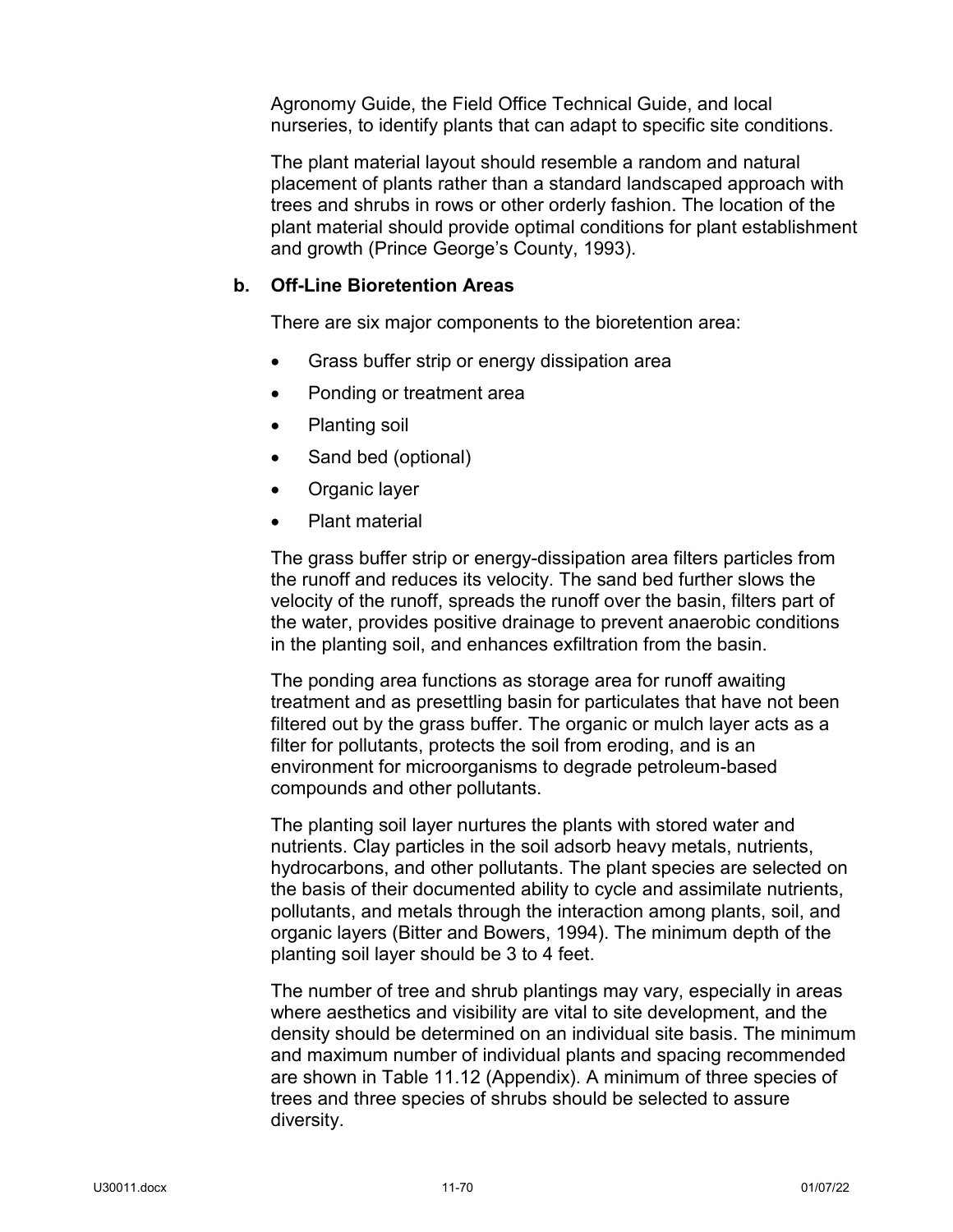As with any BMP, sizing rules are continually changing. Although the site requirements will determine the actual dimensions, the following dimensions are recommended for bioretention areas:

- Minimum width is 10 to 15 feet.
- Minimum length is 30 to 40 feet.
- The ponded area should have a maximum depth of 6 inches. If collector pipes are used, the maximum pond depth can be increased to 12 inches.
- The planting soil should have a minimum depth of 4 feet.

Figures 11.78 and 11.79 (Appendix) show a profile and plan of a typical bioretention area. A curb diversion structure that can be installed to divert gutter flow to a bioretention area is shown in Figure 11.80 (Appendix).

## **c. On-Line Bioretention Areas**

A bioretention area upstream of a check dam is constructed with similar specifications as the off-line bioretention areas. The depth of the planting soil zone can be reduced (1 to 2 feet) if the drainage area is small (less than two acres).

Rock check dams usually are constructed of approximately 8- to 12 inch rock. The rock is placed either by hand or mechanically, but never just dumped into the swale. The dam must completely span the ditch or swale to prevent being washed out. The rock used must be large enough to stay in place, given the expected design flow through the channel.

Railroad tie check dams are illustrated in Figure 11.76 (Appendix). The railroad ties should be embedded into the soil at least 18 inches. Gabion applications are illustrated in Figures 11.75 and 11.77 (Appendix).

## **6. Design Methodology for Controlling Runoff Volume**

The runoff capture volume is the minimum volume of rainfall that must be retained and completely infiltrated onsite during every storm. It is also equal to the rainfall quantity associated with the runoff capture design storm.

The runoff capture volume is conveniently stated as a rainfall depth, in inches, over the area of the site. To achieve a suitable level of groundwater recharge, a minimum of 0.73 inch of rainfall from every storm should be detained and infiltrated. All rainfall events with less than 0.73 inch of rainfall should be completely infiltrated.

Analysis of the site will establish the total runoff capture storage that must be provided by infiltration BMPs at a particular site. In general, the retention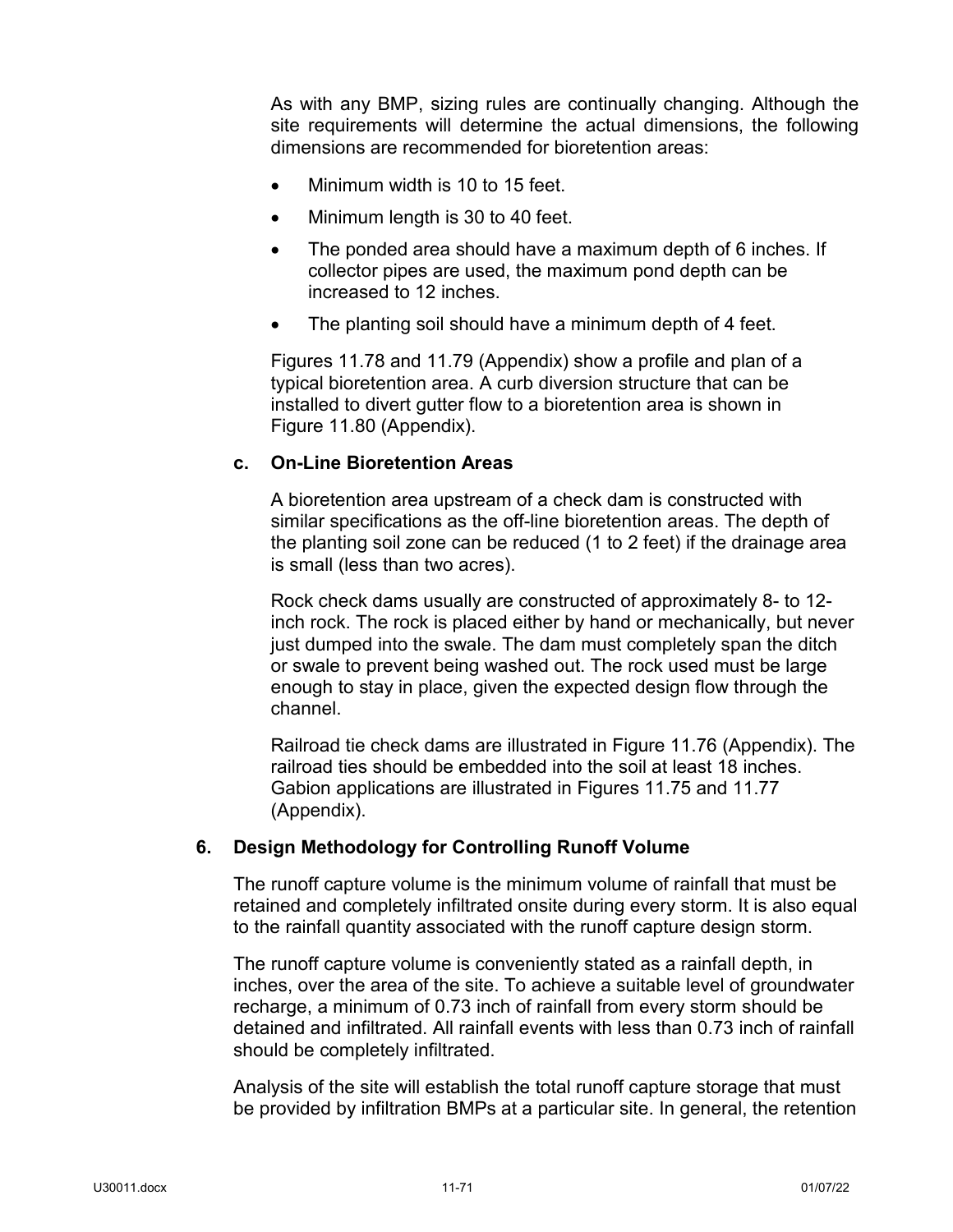volume of appropriately located bioretention areas can be applied to satisfy the runoff capture storage requirement for the site.

Bioretention facilities are effective measures for increasing the runoff capture capability of the site. Other methods that can be used to improve runoff capture and infiltration include:

- Installing permeable pavement.
- Installing infiltration trenches or dry wells.
- Modifying the site design to decrease imperviousness.

# **7. Design Methodology for Runoff Peak Attenuation**

Only bioretention facilities with large retention storage capacities will be effective in controlling runoff peak discharge rates. To predict a change in peak runoff, the Natural Resources (formerly Soil) Conservation Service's (NRCS) methodology can be used. This methodology includes the socalled soil cover complex and nondimensionalized unit hydrograph techniques and is implemented in a variety of computer simulation packages. Alternative methodologies, including kinematic wave runoff routing and synthetic unit hydrograph generation, also are available in various computer software packages.

By retaining runoff during the initial stages of a storm, bioretention facilities can significantly reduce peak runoff rates. With these measures implemented, runoff from the site will be delayed until the storage capacity of the facilities is exceeded. When using the NRCS methodology, this effect can be accounted for as an increase in the initial abstraction, *Ia*, for the drainage subarea in which the facility is located. The relationship can be expressed as follows:

$$
R = \frac{(V - Ia)^2}{(V - Ia) + S}
$$
 (Equation 22)  

$$
S = \frac{1.000}{CN} - 10
$$
 (Equation 23)

Where:

- $V =$  Rainfall volume (inches, over the drainage area)
- *R* = Runoff volume (inches, over the drainage area)
- $Ia =$  Initial abstraction (inches, over the drainage area)
- *S* = Potential maximum retention after runoff begins (inches, over the drainage area)
- *CN* = NRCS runoff curve number

*Ia* can be approximated as the combined runoff capture storage divided by the surface area of the drainage subarea. The effect will be more important for small runoff peak attenuation design storms.